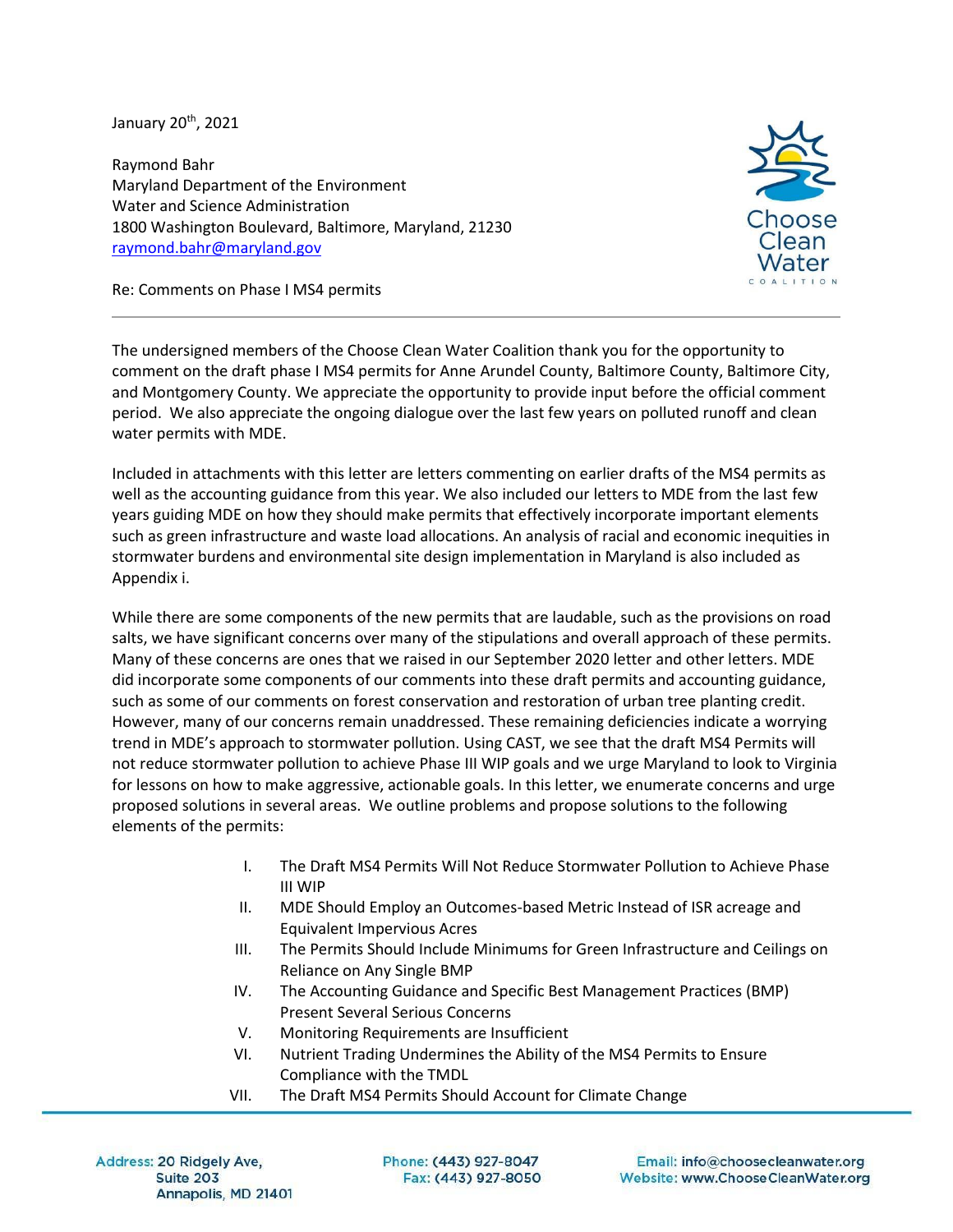- VIII. Environmental Justice: MS4 Permits Must Eliminate Inequities in Impacts and Restoration Benefits
- IX. Permit Waivers: The Permits Should Require Tracking of Stormwater Control Waivers
- X. Include Watershed Assessments as in the Last Permits
- XI. Deicing: A Positive Addition to the MS4 Permits

We also make county-specific recommendations for individual permits followed by comments specifically on the Accounting Guidance associated with these permits amended in June 2020.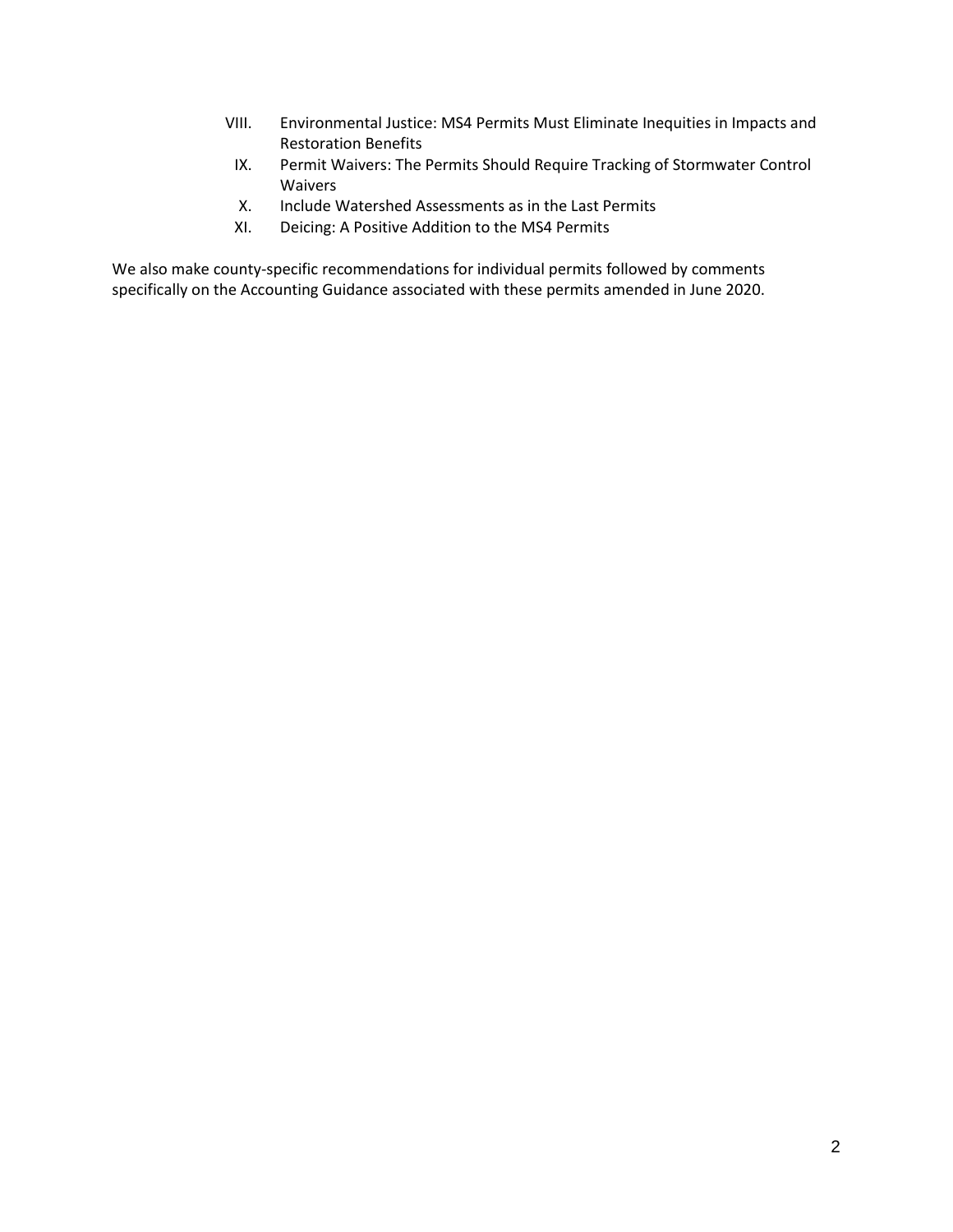## **Contents**

| Draft MS4 Permits Will Not Reduce Stormwater Pollution to Achieve Phase III WIP 4<br>I.            |  |
|----------------------------------------------------------------------------------------------------|--|
| V.                                                                                                 |  |
| Nutrient Trading Undermines the Ability of the MS4 Permits to Ensure Compliance with the<br>VI.    |  |
| VII.                                                                                               |  |
| Environmental Justice: MS4 permits Must Avoid and Eliminate Inequities in Polluted Runoff<br>VIII. |  |
| Permit Waivers: The Permits Should Require Tracking of Stormwater Control Waiver Quantity<br>IX.   |  |
| Χ.                                                                                                 |  |
| XI.                                                                                                |  |
|                                                                                                    |  |
|                                                                                                    |  |
|                                                                                                    |  |
|                                                                                                    |  |
|                                                                                                    |  |
|                                                                                                    |  |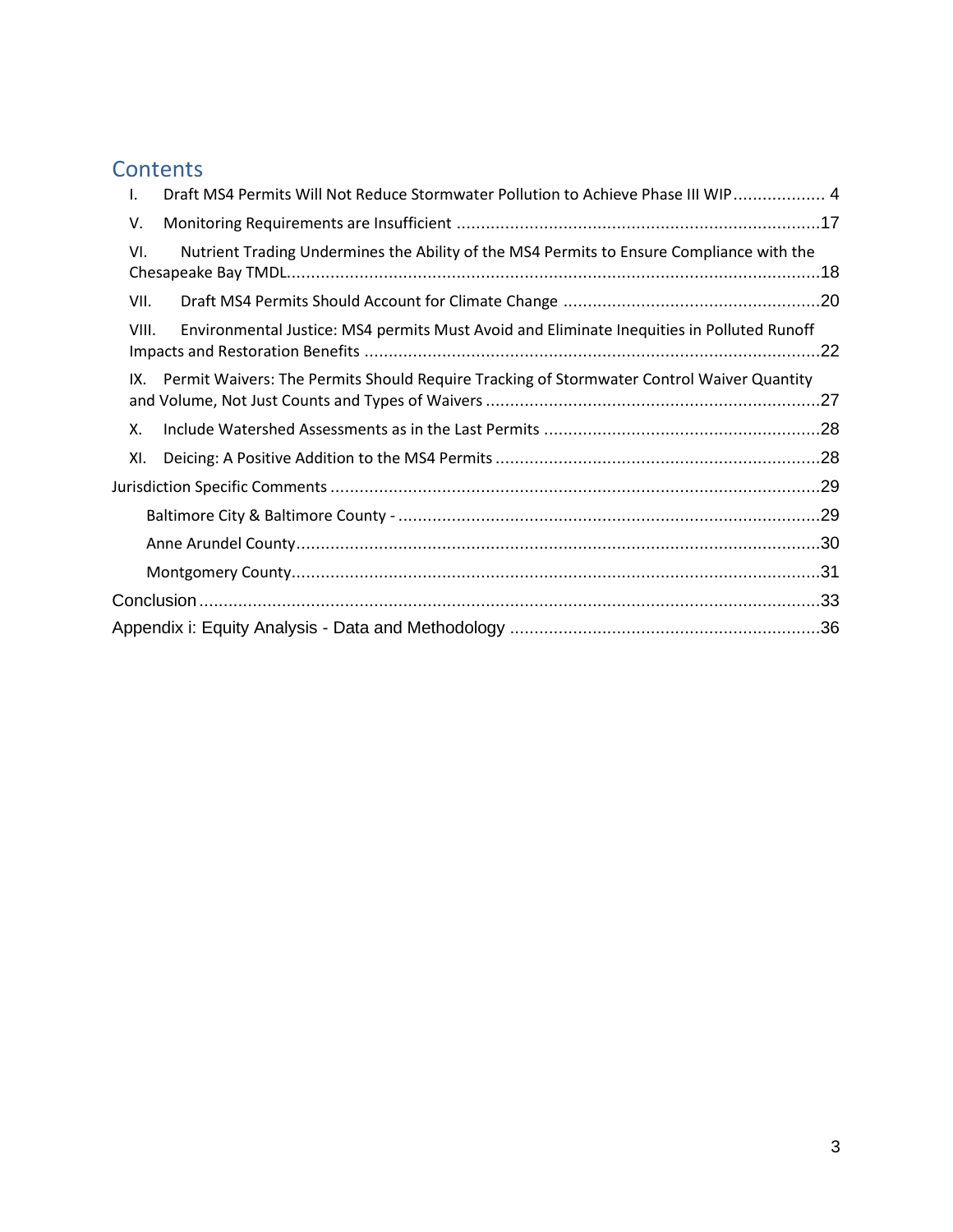## <span id="page-3-0"></span>I. Draft MS4 Permits Will Not Reduce Stormwater Pollution to Achieve Phase III WIP

The MS4 permit is supposed to assist the state in meeting its Phase III WIP, but there is no evidence to support that conclusion in the draft permit renewals. In fact, there is evidence to the contrary. As it currently stands, we do not see how these MS4 permits will be able to achieve the stormwater pollution reductions that will bring Maryland into alignment with the WIP.

The MS4 permits have an impervious area reduction target that can be met through a variety of alternatives, and according to the CAST scenarios, Maryland (through its WIP) is apparently planning for virtually no new impervious surface restoration. This strongly suggests that Maryland has assumed, in drafting the MS4 permits, that **the permittees will not reduce impervious surfaces by any meaningful amount**. This is an assumption that requires clarification. If Maryland's WIP reflects substantially weaker stormwater planning targets and expectations, it stands to reason that Maryland is expecting smaller reductions from the MS4s. This creates a strong presumption that the MS4 permits are weaker than they once were, an outcome counter to the spirit and letter of the Clean Water Act.

In addition, we know that nutrient and sediment loads are increasing due to climate change. We also know that Maryland's Phase III WIP did not account for that added load. Although the WIP claimed to surpass Maryland's nutrient planning target, and claimed that these extra pollution reductions will help meet the anticipated climate change goals, the WIP also states that extra reductions will be used as a "margin of safety" to offset strategies that "might not be fully executed by 2025."<sup>1</sup> The extra pollution reductions, if they occur, cannot serve both purposes. Either they are a margin of safety, or they count toward the climate change goal. To the extent that they end up being partially used as a margin of safety, they will be that much less available for the purpose of meeting the climate change goals. In any event, **even if the extra reductions occur and are counted entirely toward the climate change goal, they will not be enough to meet the goal**.

Given the WIP's failure to account for climate change, there is a strong presumption that the MS4 permits are based on an inaccurate stormwater planning target. **On this basis,** we question the language in Part IV.E. of the permits: "[t]he impervious acre restoration requirements and associated pollutant reductions described below . . . are consistent with Maryland's Phase III Watershed Implementation Plan (WIP) for the Chesapeake Bay TMDL and 2025 nutrient load targets, and for local TMDL implementation targets." This conclusion is not supported by the permits or the fact sheet. If the permit terms are deemed by MDE to be consistent with all TMDLs, the permits should explain how that determination has been made and reference the supporting documentation. We are doubtful that any such documentation can be produced, because the Bay Model shows that urban stormwater pollution is increasing, not decreasing, and thus discharges under these permits are certainly causing and/or contributing to water quality impairments.

Appendix A of the draft permits is unclear. Specifically, it is not clear how, and over what period of time, MDE calculated the "reduction" column. Does this refer to the reductions that the permit will achieve? Or does this refer to the reductions necessary to meet the goal of each TMDL? By when? With respect to what baseline?

<sup>1</sup> Phase III WIP, page 4.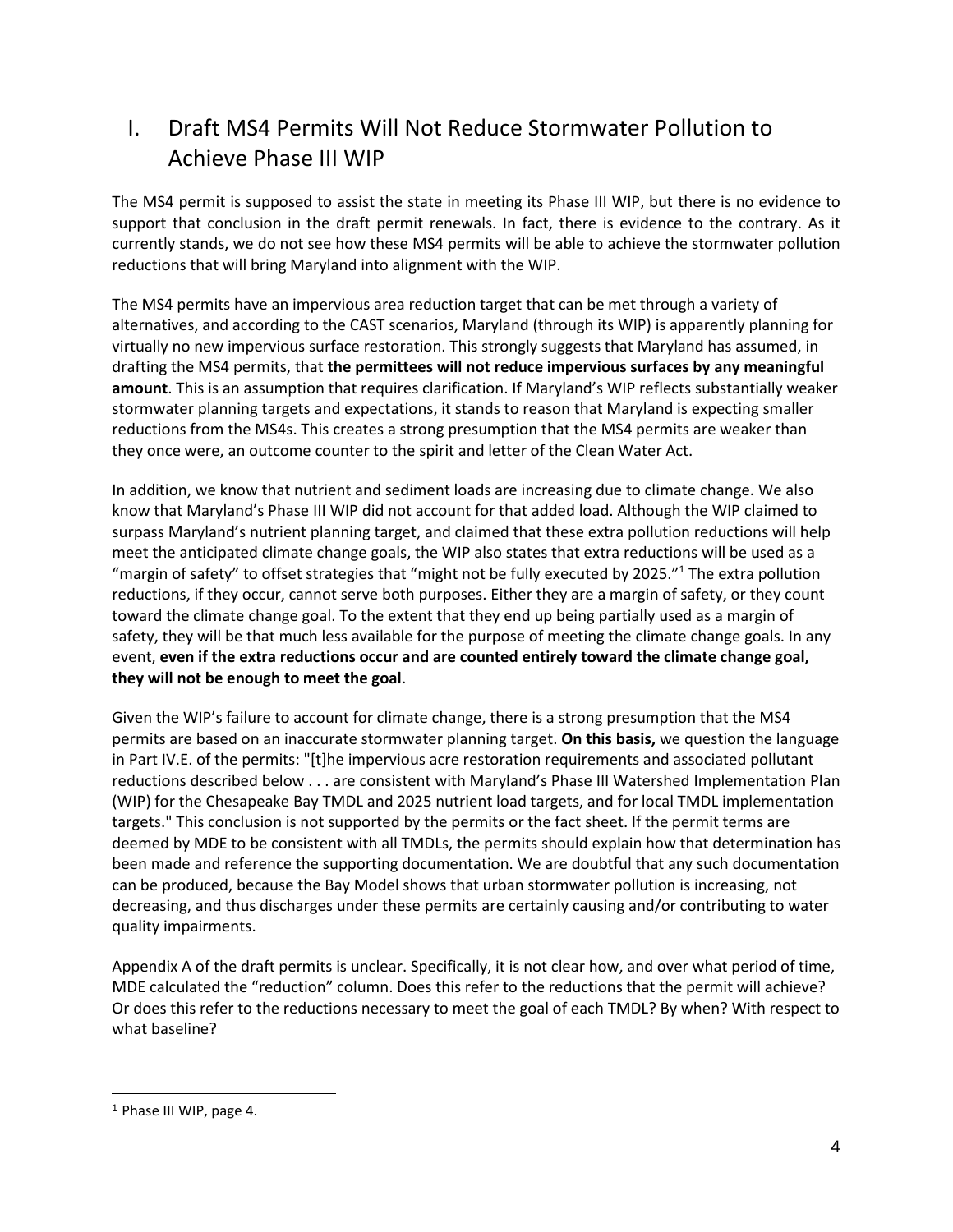The Phase III WIP indicates that Maryland's stormwater nitrogen and sediment loads could potentially be greater in 2025 than they were in 2009 (see Table 2 below), and phosphorus loads will decline by about 4 percent. Yet the Anne Arundel, Baltimore City, Baltimore County, and Montgomery County permits, at Appendix A to each permit, show nitrogen and phosphorus reductions of 10-50 percent. Something doesn't add up. While it is certainly possible that some counties are doing much better than their counterparts, it seems unlikely that the differences would be this stark. MDE must explain how these numbers were calculated and why they are so different from statewide stormwater load trends.

And in any case, if stormwater nitrogen and sediment loads in the state as a whole were recently measured to be increasing – a situation plainly inconsistent with the Chesapeake Bay TMDL – then it is incumbent upon MDE to explain whether and how the estimated reductions for each county will improve Maryland's TMDL compliance.

To the extent that MDE produces such an analysis, we would also appreciate a backsliding analysis as required in the NPDES Permit Writers' manual. This would demonstrate how many additional pounds of nutrient and sediment pollution could be removed if MDE retained the current 20 percent standard as well as had an additional 20 in these draft permits. In order to reconcile the MS4 permits with Maryland's Phase III WIP, local TMDLs, waste load allocations, and restoration plans, it is critically important that MDE provide its assumptions about the amount of nutrient and sediment reduction that the permits will generate, and how those reductions will be generated.

We use a comparison to Virginia to illustrate not only how Maryland has backtracked on pollution reduction promises, but to also demonstrate how our neighboring jurisdiction is using stormwater planning to drive pollution reductions.

#### **Maryland Should Look to Virginia for Stormwater Planning Leadership**

As described in more detail below, Maryland, like Pennsylvania, has fallen significantly behind on stormwater planning, and the state now expects to not reduce nitrogen or sediment pollution into the Chesapeake Bay from the urban sector (relative to a 2009 baseline). Virginia is rising to the challenge and strengthening its stormwater planning targets. Maryland must strive to be more like Virginia, or it will be unable to meet the goals of the Bay TMDL, or those of the years that follow 2025.

The following tables compare Maryland and Virginia from three vantage points. The first relates to each state's Watershed Implementation Plan, or WIP. The states' most recent WIPs – the "Phase III" WIPs – were finalized in 2019. The planning targets in the Phase III WIPs can be compared to the planning targets in the prior, Phase II WIPs, which were finalized in 2012. **Table 1** compares the Phase II and Phase III WIPs for each state using data from the Chesapeake Bay Program's Chesapeake Assessment Scenario Tool (CAST). These estimates are not the same as those found in the WIPs. It was important to use CAST rather than the estimates from the WIPs themselves because each WIP was created using a different version of the Bay Program's watershed model, so a direct comparison of the two WIPs would not be 'apples-to-apples.' In order to make a meaningful comparison, we obtained estimates of the delivered load of nitrogen, phosphorus and sediment corresponding to various scenarios, including 2009 as a baseline and the 2025 loads associated with full implementation of each WIP, all using the same version of CAST (version 2017d, the most recent public version to include a WIP II scenario).

**Table 1** shows that Virginia's plans have become more ambitious – the stormwater loads that Virginia now intends to achieve by 2025 are 5 to 7 percent lower than they were under the state's 2012 WIP. By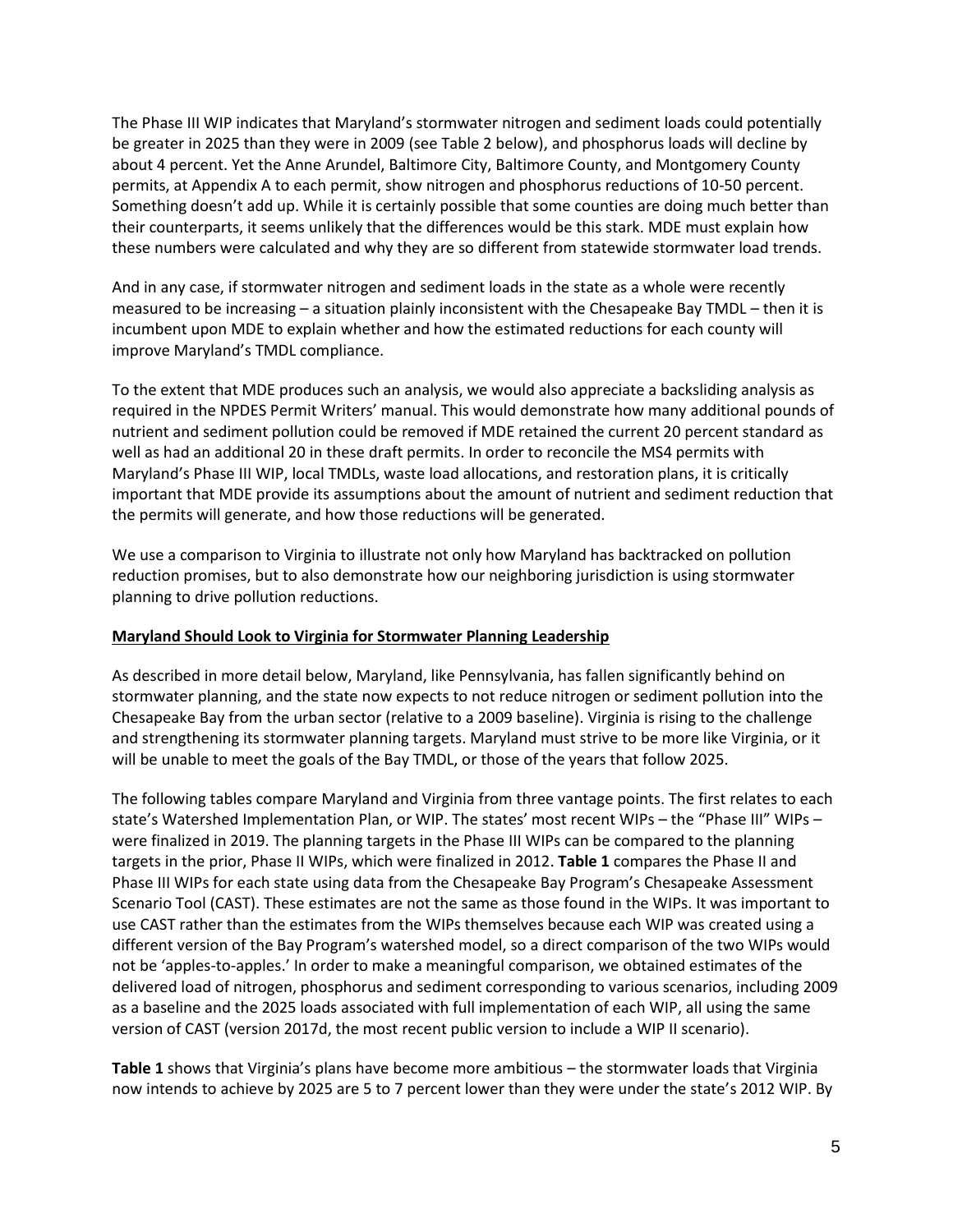contrast, Maryland's plan has become much less aggressive – **Maryland is now planning to allow 20 to 40 percent more stormwater pollution than it would have accepted under its 2012 plan.**

|            | Virginia               |                         |         | Maryland               |                         |          |
|------------|------------------------|-------------------------|---------|------------------------|-------------------------|----------|
|            | Phase II<br><b>WIP</b> | Phase III<br><b>WIP</b> | change  | Phase II<br><b>WIP</b> | Phase III<br><b>WIP</b> | change   |
| Nitrogen   | 10.3                   | 9.7                     | $-5.2%$ | 7.7                    | 9.3                     | $+20.3%$ |
| Phosphorus | 1.26                   | 1.19                    | $-5.4%$ | 0.47                   | 0.66                    | $+41.2%$ |
| Sediment   | 512                    | 476                     | $-7.1%$ | 284                    | 394                     | +38.6%   |

**Table 1**: Target stormwater pollution loads for 2025 in Phase II and Phase III WIPs (millions of EOT pounds).<sup>2</sup>

Another useful perspective relates to the change in stormwater pollution loads over the course of the TMDL, from the 2009 baseline to the 2025 target date for achieving the reductions necessary to restore the health of the Chesapeake Bay. See **Table 2**, below, which again uses CAST load estimates for the various scenarios. Virginia has a plan that would reduce stormwater pollutants by 4 to 12 percent. Although Virginia's plan may be modest in its ambition, it is at least consistent with the TMDL's general goal of reducing nutrient and sediment pollution. Maryland's plan, by contrast, is heading in the wrong direction. Maryland plans to finish the TMDL process with **more** nitrogen and sediment pollution than it had in 2009.<sup>3</sup> While its neighbors are working hard to reduce pollution in urban stormwater, Maryland's BMP implementation targets for 2025 are much less ambitious. When converted by CAST into load estimates, Maryland shows an increase in nitrogen and sediment. If these permits do not ensure significant on-the-ground reductions, Maryland will allow more polluted runoff from the urban sector.

**Table 2**: Changes in stormwater pollution load from 2009 to 2025 under Phase III WIPs (millions of EOT pounds).<sup>4</sup>

|            | Virginia |      | Maryland |      |      |         |
|------------|----------|------|----------|------|------|---------|
|            | 2009     | 2025 | change   | 2009 | 2025 | change  |
| Nitrogen   | 10.1     | 9.7  | $-4.0%$  | 9.0  | 9.3  | $+2.8%$ |
| Phosphorus | 1.24     | 1.19 | $-3.8%$  | 0.69 | 0.66 | $-3.8%$ |

<sup>&</sup>lt;sup>2</sup> Data obtained from CAST, version "CAST-2017d" https://cast.chesapeakebay.net/.

<sup>&</sup>lt;sup>3</sup> Maryland's Phase III WIP appears to show a reduction in nitrogen and sediment loads (see, e.g., Phase III WIP at 24-25), which may seem inconsistent with what we show in Table 2. However, the reduction in the Phase III WIP is from a 2017 baseline, while here we are discussing stormwater loads over the course of the TMDL (i.e., relative to a 2009 baseline). These estimates are not inconsistent. Stormwater loads have been increasing since 2009, so it is plausible that loads could decline slightly from 2017 to 2025, but not decline below 2009 levels.

<sup>&</sup>lt;sup>4</sup> Data obtained from CAST, version "CAST-2019" https://cast.chesapeakebay.net/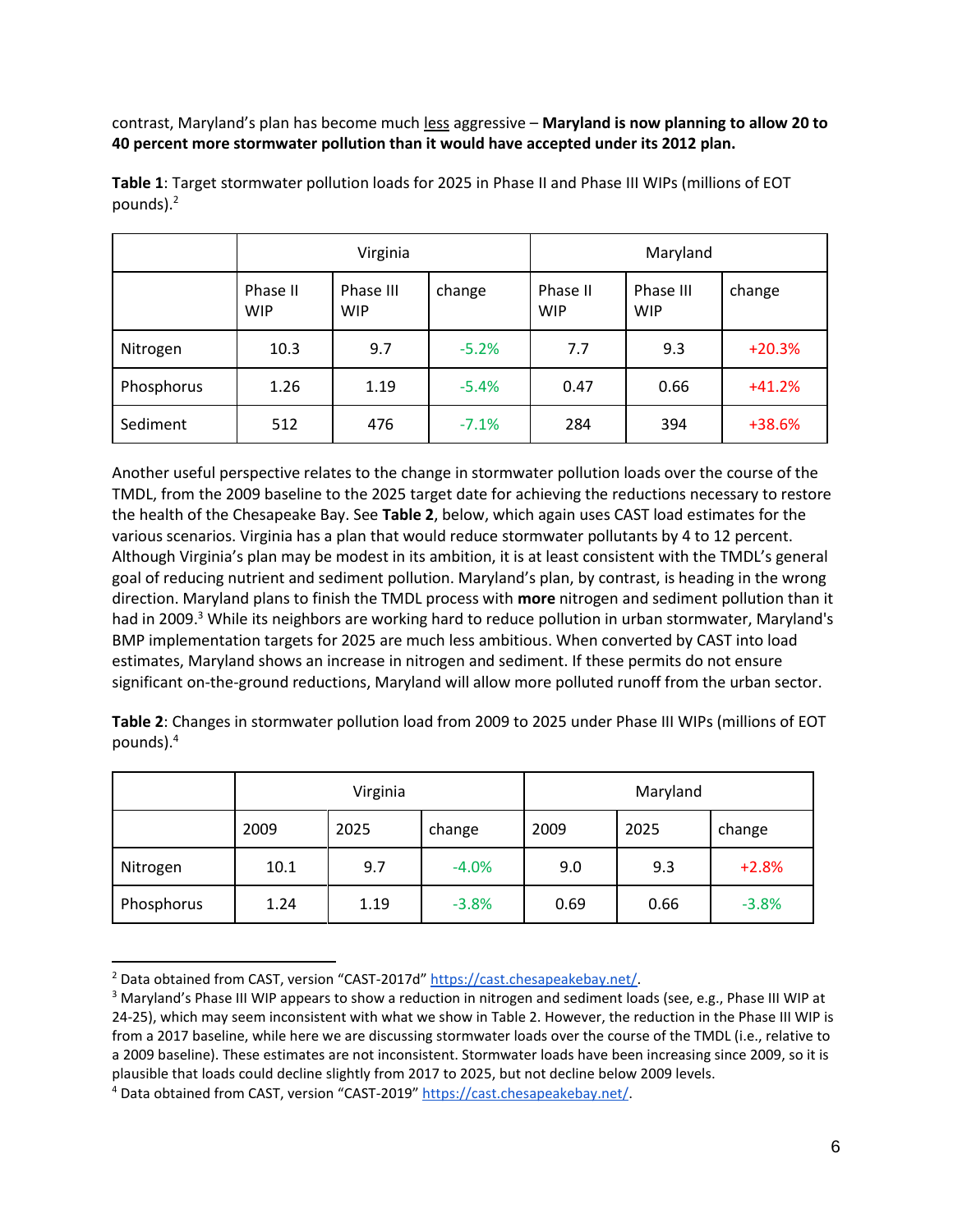| Sediment | 542 | 176 | 12.2% | 388 | 394 |  |
|----------|-----|-----|-------|-----|-----|--|
|----------|-----|-----|-------|-----|-----|--|

Perhaps most directly relevant to the MS4 permits are Maryland's plans for impervious surface reduction. In its 2012 WIP, Maryland was planning to reduce over 30,000 acres of impervious surface by 2025. These plans are no longer reflected in CAST and we do not see them in the permits. Again, this stands in sharp contrast to the trajectory in Virginia, where plans for impervious surface reduction have been accelerated by nearly 50 percent. It also points to a critical tension between the MS4 permits and Maryland's WIP. The permits appear to require much more than 199 acres of impervious surface restoration. However, the permits do not actually require the restoration of any impervious surface at all; instead, they require a combination of alternatives that are designed to produce pollutant reductions equivalent to the stated impervious surface restoration requirement. As a result, while the permits may appear to require the restoration of a certain number of impervious acres, they are likely to lead to much less restoration. According to CAST, the impervious surface ultimately restored will be only on the order of 199 acres.

The draft permits only partially clarifies this issue in Appendix B. To begin with, the format of Appendix B varies from permit to permit. For Baltimore City, Appendix B shows that this jurisdiction will restore 3.4 acres of impervious surface in the first permit year. This is in line with what we describe above – very little restoration. Appendix B for the other permits relies on a long series of codes, without a clear connection to impervious acre restoration. These permits fail to provide a simple answer to the question of how many acres will be restored. None of the permits indicate how many nutrient trading credits the county intends to purchase, and none of the permits say anything about permit years two through five. In short, MDE has largely failed to explain how each permit will lead to TMDL compliance, and the extent to which the permits will lead to the actual restoration of impervious surfaces.

Maryland must follow Virginia's lead and recognize the increasing threat to TMDL progress and local communities burdened by the many harmful effects of stormwater runoff and rise to the challenge with more aggressive pollution control policies. Maryland is not on track to meet the goals of the TMDL more generally.<sup>5</sup> In order to meet the goals for 2025, Maryland will have to triple the annual rate of nitrogen reductions seen over the past 10 years.<sup>6</sup> Maryland must, like Virginia, accelerate stormwater pollution reductions, and abandon the wholesale retreat represented by the most recent Watershed Implementation Plans and MS4 permits.

Finally, we note that Maryland and Virginia differ in another significant way- Virginia's Phase III WIP accounts for the additional loads that climate change is expected to produce by 2025, and Maryland's WIP does not.<sup>7</sup> Although Maryland may be planning to make this accounting change in the future, it will be too late for the current round of MS4 permits.

## II. MDE Should Employ an Outcomes-based Metric Instead of ISR acreage and Equivalent Impervious Acres

Since the early 2000s the paramount goal of the Maryland Phase I MS4 permits has been to prevent polluted stormwater from entering local waterways and the Chesapeake Bay. In that same time period,

<sup>5</sup> *See* Environmental Integrity Project, the State of Chesapeake Bay Watershed Modeling, Table 8 (Aug. 8, 2019), https://environmentalintegrity.org/reports/the-state-of-chesapeake-bay-watershed-modeling/.

<sup>6</sup> *Id*. at page 22 and Table 8.

<sup>7</sup> *See* EIP, Stormwater Backup in the Chesapeake Region at 19-25 (Aug. 17, 2020) (attached).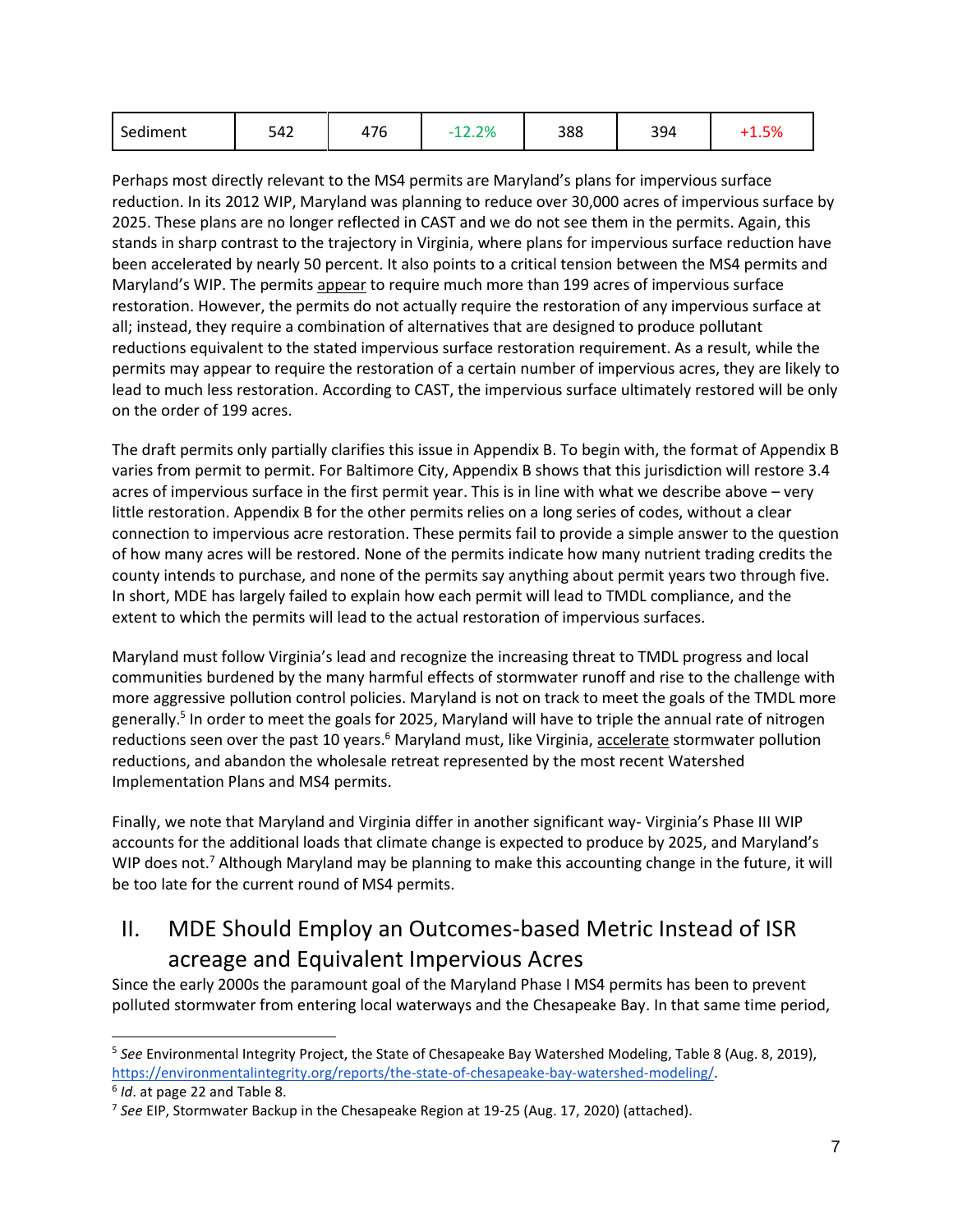each five year cycle of these permits has sought to achieve this goal by requiring Impervious Surface Restoration (ISR) using distinct BMPs to improve, reduce, or eliminate stormwater discharges to impaired waterways in the 10 largest Maryland jurisdictions and by the Maryland State Highway Administration. Despite advocacy from many Choose Clean Water Coalition members and certain permittees to change the metric, the 2020 draft MS4 permits still uses the impervious surface restoration (ISR) metric instead of a metric more directly related to water quality. Our continued concerns with the use of ISR as a metric are outlined below and described in more detail in the attached 2017 letter sent to MDE.

Within the 11 Maryland Phase I permits, this goal has required two actions by the permittees: (1) to attain a minimum acreage level of restored impervious surface and (2) to meet specific stormwater TMDL/ Waste Load Allocation (WLA) pollution reduction goals set for each such TMDL whether they are Chesapeake Bay or local. The underlying premise has long been that by reaching the impervious surface restoration (ISR) acreage goals, pollution reduction goals would be met.

As to the second goal, TMDL pollution reduction, the MS4 permits state plainly that the permittees are "to make progress" toward achieving specific, EPA approved TMDL pollution reduction goals whether for Chesapeake Bay TMDL or local TMDL. And so, while there have been specific ISR acreage goals to be reached in each five-year permit term, the MS4 permits themselves have not had specific, numeric TMDL related pollution reduction levels. These permits left permittees, MDE, and the public with the amorphic "make progress" standard.

The Phase I permittees in their annual reports were to make clear how they met the ISR acreage requirements and if they made progress in attaining the pollutant reductions to meet the WLA. The annual reports would make clear through data presentation in charts and tables and through the narrative how these requirements were achieved.

The reports show, in table form, the *WLAsw Percent Reduction* and the *Percent Reduction Since Baseline Date*. *WLAsw Percent Reduction* indicates the target percent reduction planned for this pollutant from a stormwater source load, with no end target date. The difference between the two is the remaining load to be addressed. In Audubon Naturalist Society's 2019 assessment, few, if any, of the jurisdictions had comparable progress towards the WLAsw Percent Reduction goals in proportion to the acres treated ISR by each permittee.

An analysis of the FY 2018 and 2019 annual reports conducted by Audubon Naturalist Society for four of the large MS4 jurisdictions in Maryland, Montgomery, Anne Arundel, Baltimore City and Baltimore County, reveal the success, or lack thereof for this two-step required action. An examination of the pollution reduction data in their annual reports shows what results are being reached over the annual and five-year permit terms for the TMDL required pollution reductions from baseline. ISR credits are not matching with actual, measured pollution improvements.

In Anne Arundel County, the county identified 30,950 MS4 impervious acres, of which 1,639 had been managed to the MEP prior to the issuance of the 2014 permit. <sup>8</sup> The remaining 20% to be managed during the recently ended permit term was 5,862 acres. Therefore, upon completion of this permit term, the total acreage managed to the MEP (which for Anne Arundel County includes a substantial tranche of credits traded with its wastewater treatment plant) is 24.2%. While the % TMDL reductions for TP and

<sup>8</sup> Anne Arundel County FY 2015 Annual Report, p IV-64.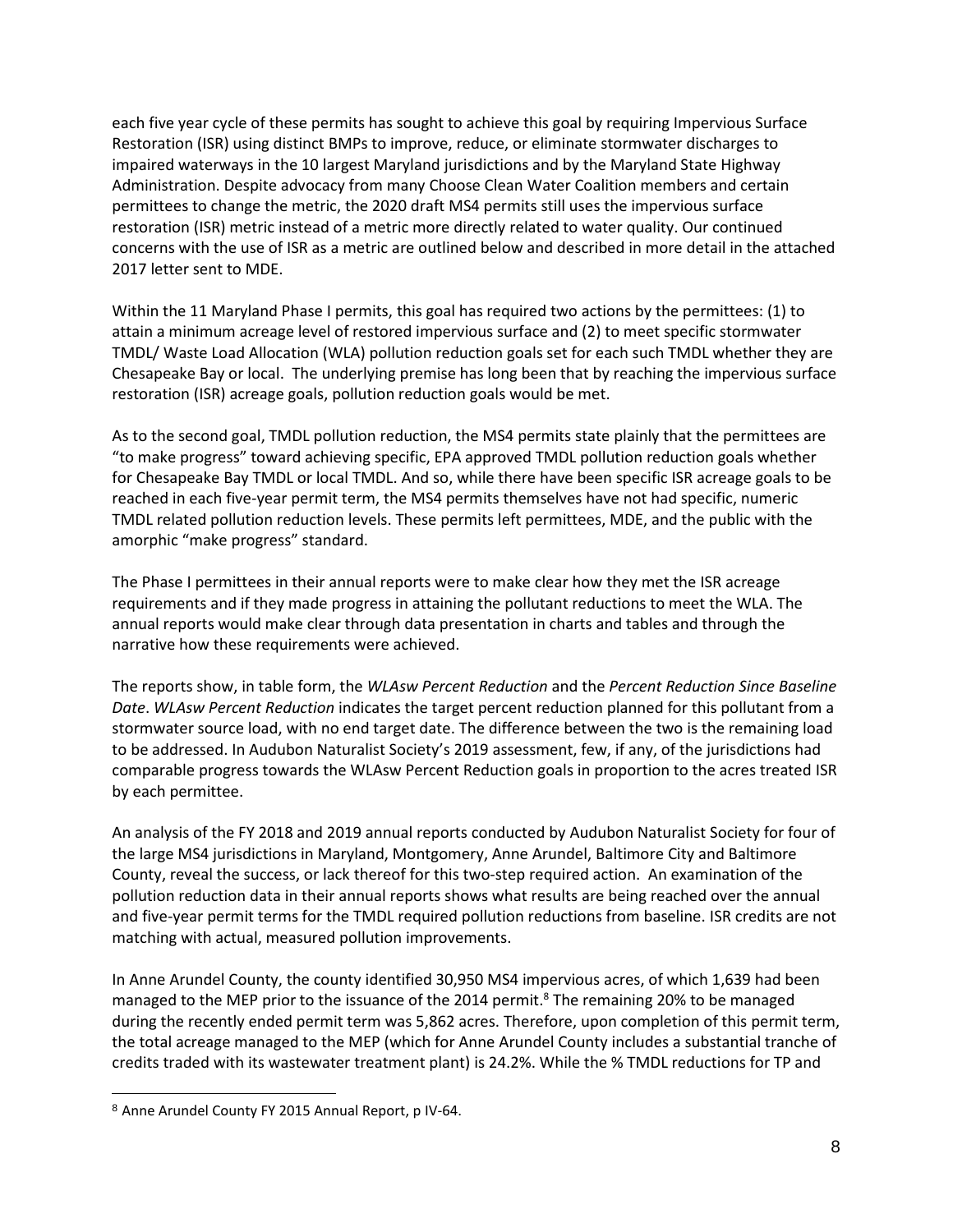TSS are comparable to or greater than 24%, TN lags far behind at only 13.7% reduction.<sup>9</sup> Regardless, all pollutants are far behind what will be needed to achieve the 100% reduction goals by 2025.

In like result, Baltimore County, as presented in its FY 2019 Annual Report, experienced smaller pollutant reductions than would be necessary to achieve real "progress toward" meeting TMDL goals.<sup>10</sup> To date, it has achieved 41.6% of its 2025 TP TMDL reduction goal<sup>11</sup> and 45.4% of its TN TMDL reduction goal.<sup>12</sup> In about four years, the County will have to reach the much larger remainder of these goals in about half the time (2012-2019) it took to reach the 41-45% level of nitrogen reduction. The last permit required twice the ISR level that this draft permit does. It Is unrealistic to imagine that this permit will reach the 2025 TMDL goals for the county with the low level of ISR required.

The latest Baltimore City MS4 annual report, FY 2019, contains statements that the sediment TMDL load was met but that both the nitrogen and phosphorus loads have not been met.

In the case of Montgomery County, the FY 2019 annual report shows that 39.8% of impervious acres in the MS4 have received stormwater restoration since 2005<sup>13</sup> but this was not reflected in TMDL reductions overall for the county, aside from phosphorus in the Anacostia. Some pollutants are at only 1% reduction despite the extensive ISR effort.<sup>14</sup>

These results must be changed; and they can be. On August 25, 2017 , participating members of CCWC submitted a memorandum to MDE which called for the establishment of a specific pollutant reduction methodology to focus not on ISR acreage equivalents but rather on real WLA reduction requirements and requiring a proportion of environmental site design (ESD) or "green infrastructure." We have attached this document along with this letter. We recommended basing these metrics on the permitand watershed-specific numeric pollutant load reduction goals to be met in the course of the permit term which would result in reaching WLA for each TMDL.

**We still strongly recommend switching to this outcomes-based metric and away from the indirect/model-based metric of ISR acreage and Equivalent Impervious Acres.** A WLA/pollutant reduction metric, as described in greater detail in our August 25, 2017 memorandum, could effectuate a "catch up" or "gap closure" result wherein the gap between the annual report Percent Reduction goal and the Percent Reduction Since Baseline Date can be closed within a defined time period, thus ensuring the ecosystem and human health benefits that are the ultimate goal of the Clean Water Act. Please use Waste Load Allocations instead of ISR.

## III. The Permit Should Include Minimums for Green Infrastructure and Ceilings on Reliance on Any Single BMP

We appreciate that MDE accepted some of the comments concerning restoration made by the Choose Clean Water Coalition members on the December Draft Guidance document provided in our letter dated February 7, 2020 as well as in our letter dated September 9th, 2020. However, there are still unresolved

<sup>&</sup>lt;sup>9</sup> Anne Arundel County FY 2019 Annual Report, p 88.

<sup>10</sup> Baltimore County FY 2019 Annual Report, p 84

<sup>&</sup>lt;sup>11</sup> Baltimore County FY 2019 Annual Report, p 10-30.

<sup>12</sup> Baltimore County FY 2019 Annual Report, p 10-29.

<sup>&</sup>lt;sup>13</sup> Montgomery County FY 2019 Annual Report, p ES-11.

<sup>14</sup> Montgomery County FY 2019 Annual Report, p 164-165.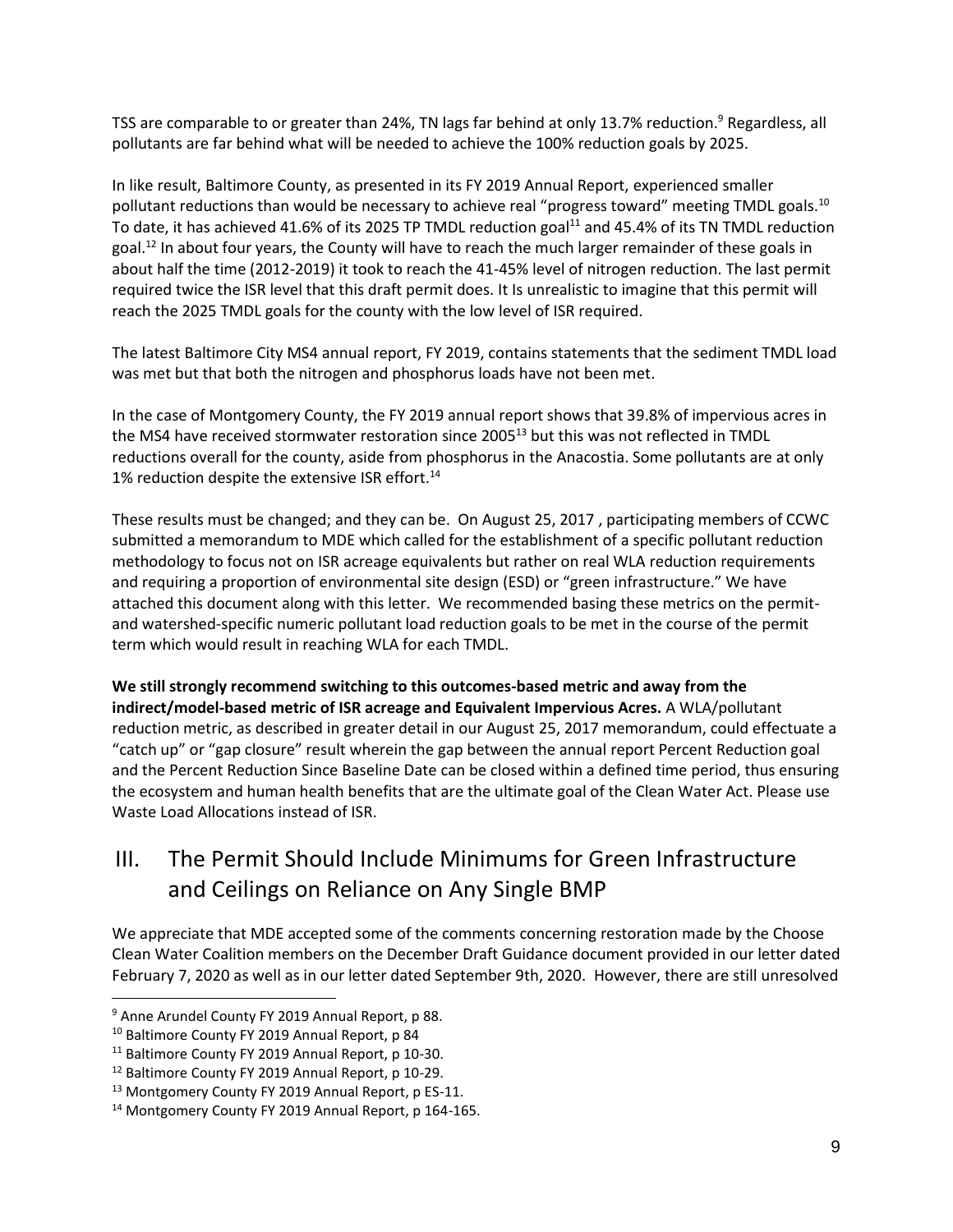issues that MDE must address. We are disappointed that MDE dismissed additional substantive concerns from our coalition that would have resulted in stronger draft MS4 permits. The "restoration" requirements within the current draft permits are inadequate; instead of requiring stepped-up implementation of green infrastructure with numerous co-benefits, or requiring more physical stormwater BMPs that control volume while treating flows, or even limiting the amount of total ISR credit from a single practice, MDE appears to have developed permits that differ little from the last round, other than to require much less than the previous 20 percent restoration standard.

It is worth noting that most permitted jurisdictions failed to meet expected pollutant load reductions under the previous permit, even while some met the "equivalent impervious acres restored" standard. As climate change-induced weather patterns continue to shift, many of our jurisdictions are expecting heavier rains, flashier storms, and greater flooding. Many of the alternative BMPs approved for these permits, such as street sweeping or septic system treatments, do nothing to address this critical stormwater challenge.

We remain concerned about the doubled Equivalent Impervious Acre planning credit afforded stream restoration, despite the inconsistent results associated with this practice, and continue to urge that MDE cap the amount of credits a single jurisdiction can generate toward compliance with their restoration requirement from this, or other single practices such as street sweeping that do not limit volume or provide the co-benefits provided by green infrastructure practices. Given the lack of monitoring and verifiable performance monitoring as discussed in this letter, it is inappropriate to give a higher rate of credit to permittees even if it is intended to be a 'planning target' as stated by MDE. As stated in our previous letter, the Bay Program Expert Panel does not support the increase of stream restoration wholesale, and only projects verified to reduce pollution such as with onsite upstream and downstream monitoring should be afforded extra credit as well as demonstrate biological uplift as proposed by the Expert Panel Report

We also continue to oppose the inclusion of dry wells under MDE's list of approved Green Infrastructure Practices eligible for bonus credits. As stated in our coalition letter from February 2020, we firmly believe that only practices that truly mimic natural processes to both reduce pollutant loads and reduce runoff volumes should be eligible for the bonus credit, which we support. If the EPA does not recognize dry wells as green infrastructure, why would MDE?

And finally, we are truly discouraged that MDE is not requiring some minimum amount of green infrastructure to be undertaken by jurisdictions to comply with these newest permits. As mentioned elsewhere, climate change is perhaps the most critical issue facing our waterways and residents. Failure to require some percentage of practices in a jurisdiction-wide permit to be met by implementation of practices that may actually address stormwater volumes is inappropriate. By this omission, MDE is creating a confusing and disingenuous permitting scheme that is not appreciably improving water quality nor addressing increasing stormwater flows, flooding, nor stream damage which can undermine infrastructure like sanitary sewers and roadways. More detailed comments on the accounting guidance and specific Best Management Practices are below in Section IV.

#### **Carve outs and ceilings needed:**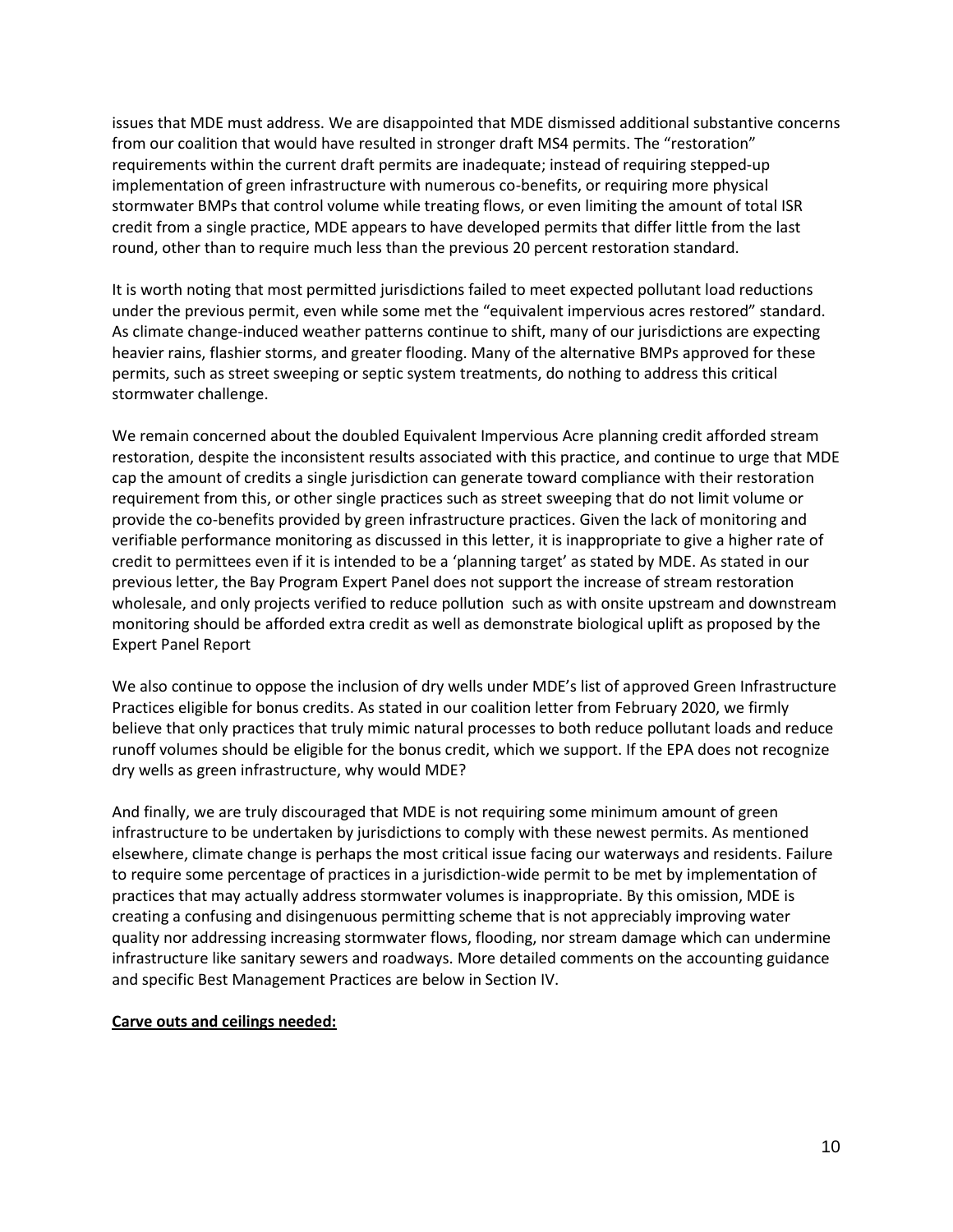In our earlier letters to MDE<sup>15 16</sup> and several meetings with MDE and stakeholders we advocated for carve outs of minimum amounts of practices coming from green infrastructure, meaning some percentage of the overall permit requirement needing to be green infrastructure (we advocated for a minimum of 40%). We also urged MDE to have a maximum ceiling on the amount of a permit's reduction that can come from a single BMP such as street sweeping or stream restoration, particularly given the improper doubling of the per-linear-foot credit given to stream restoration that is not supported by science or the Bay Program Expert panel.<sup>17</sup> We urge MDE to utilize this approach to ensure that counties undertake projects that create co-benefits and create a more resilient future.

While we applaud efforts to incentivize local investment in the projects and practices that produce greater co-benefits,<sup>18</sup> we are concerned that the overall structure of this document does not contain minimums or maximums for certain projects, practices, activities, or categories thereof. We strongly urge MDE to insert a minimum amount of work that a permittee must satisfy for the projects that MDE recognizes as producing co-benefits (i.e. GI projects).

With the increase of planning credit for stream restoration and the mileage street sweeping calculation, it is very possible that the increased green infrastructure incentive will be dwarfed by these other BMPs entirely. A worst-case scenario might be the urban area that chooses to meet the entirety of its MS4 permit via street sweeping and/or stream restoration. Without stormwater volume reductions, how can we reasonably believe the restoration project will succeed long-term when the conditions which created the stream erosion and disconnection from its floodplain persist? We urge MDE to limit the amount of any practice, such as street sweeping and/or stream restoration, which does not reduce stormwater volume that can be utilized to fulfill the restoration requirements on an MS4 jurisdiction, in order to foster activities that truly reduce stormwater volumes and improve local environmental conditions. We have seen the overreliance of a single BMP in some jurisdictions, and according to the Watershed Protection and Restoration Program Financial Assurance Plans released so far by phase I MS4 counties, no MS4 is looking to drastically change the mix of BMP types that they will employ in the next 2 or 5 years. The Guidance and/or the next MS4 permit should set a minimum percentage requirement for GI practices (40%) and a maximum percentage allowable requirement for street sweeping and stream restoration.

## IV. The Accounting Guidance and Specific Best Management Practices (BMP) Present Several Serious Concerns

On February 7th, 2020 several organizations submitted a letter providing comments on the December 2019 draft document *"Accounting for Stormwater Wasteload Allocations and Impervious Acres Treated Guidance for National Pollutant Discharge Elimination System Stormwater Permits December 2019"*  Thank you for not only the opportunity to make comments, but for also taking the time to make detailed analysis and responses to many of our substantive comments. Thank you for providing detailed feedback in a letter to Benjamin Alexandro on March 20<sup>th</sup>, 2020. We greatly appreciate the thoughtful

<sup>&</sup>lt;sup>15</sup> Maryland Choose Clean Water Coalition letter to Lynn Buhl, Assistant Secretary, Maryland Department of the Environment, August 25, 2017, p. 5

<sup>&</sup>lt;sup>16</sup> "Re: Comments on MS4 Accounting Guidance Document" letter to Raymond Bahr, Maryland Department of the Environment, February 7th, 2020, p. 2-3

<sup>&</sup>lt;sup>17</sup> Tom Schueler et. al. "Recommendations of the Expert Panel to Define Removal Rates for Individual Stream Restoration Projects" P.14\_http://chesapeakestormwater.net/wp-content/uploads/dlm\_uploads/2013/10/streamrestoration-short-version.pdf

<sup>&</sup>lt;sup>18</sup> Guidance, p. 24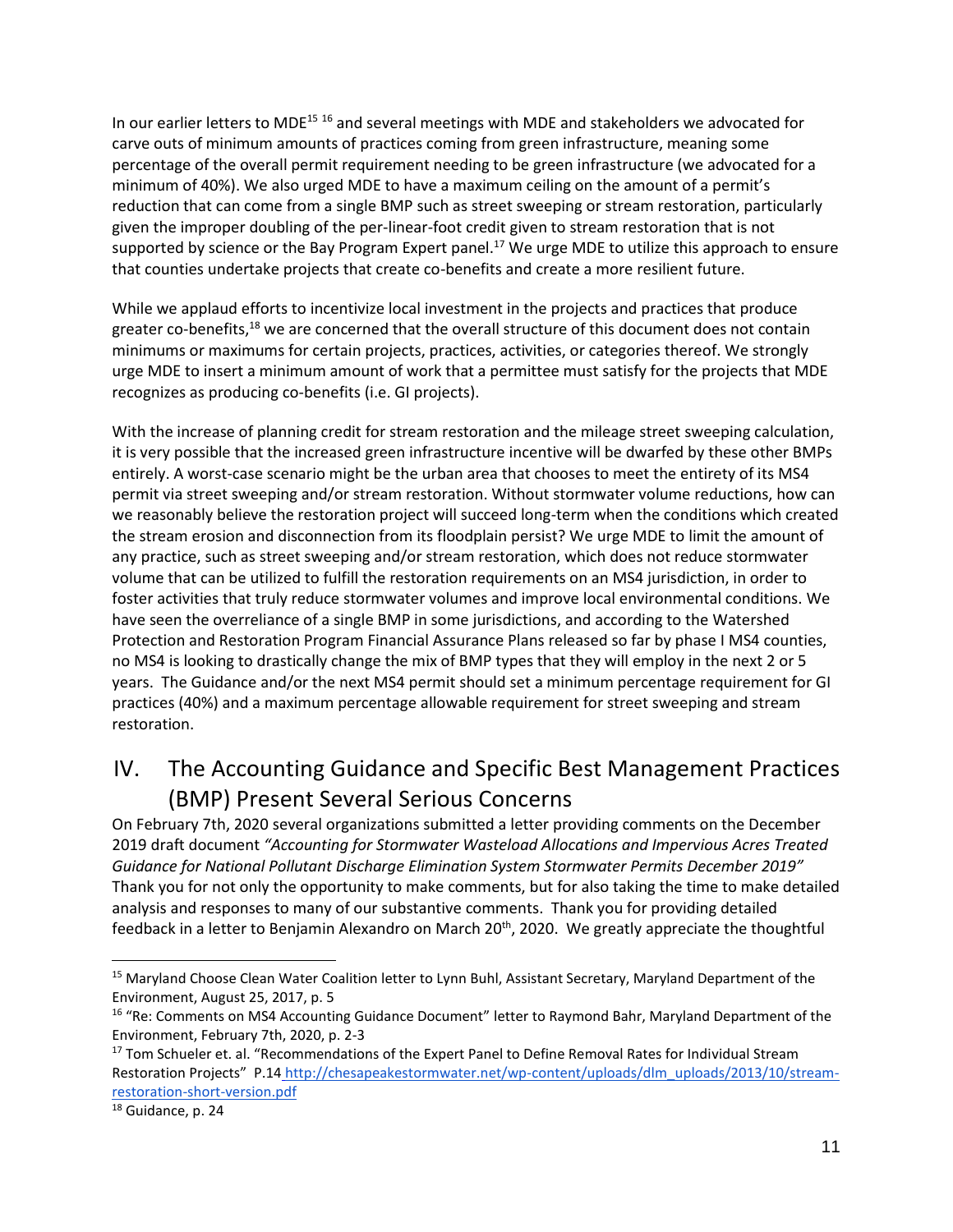responses and the substantive changes to the Accounting Document as seen in the June 2020 draft. Below are our comments and responses to the *"Accounting for Stormwater Wasteload Allocations and Impervious Acres Treated Guidance for National Pollutant Discharge Elimination System Stormwater Permits June 3, 2020 Draft".* While we thank MDE for addressing some issues, considerable deficiencies still exist.

#### **Accounting Guidance document and Green infrastructure:**

We appreciate that the guidance incorporates new and expanded green infrastructure (GI) credit options, including a mechanism to incentivize their use at an additional 35% credit. We applaud this incentivizing of green infrastructure. However, with the higher levels of credit and new ways for accounting other practices such as street sweeping and stream restoration, we worry that green infrastructure crediting will be overshadowed by gray infrastructure practices. In reviewing the new 2020 Financial Assurance Plans currently under review of counties, we see continued reliance on gray infrastructure, stream restoration, inlet cleaning and street sweeping. We see little indication of a renewed focus of green infrastructure in many counties. This trend is concerning and one that we predicted in 2017 to MDE, when we first asked for a minimum carve-out for green infrastructure (40%) and ceilings/caps on specific, frequently overutilized practices such as street sweeping. MDE has the authority and obligation to guide the types and amounts of practices that permittees use to meet their permit obligations, and should help permittees balance duties to Chesapeake Bay restoration (i.e. TN/TP/TSS and IA equivalencies) with the need to protect and enhance local watersheds (i.e. the many co-benefits that green infrastructure provide).

#### **Accounting guidance readability suggestions:**

In general, new Accounting Guidance documents should highlight what has changed from the previous release. This can be done, for example by providing two versions of the new document. One version would be the "clean" final document. The other version would highlight changes from the previous release using, for example, side bars, side comments, underlining new verbiage, showing deleted verbiage as crossed out, etc. In addition, a section by section listing of what changes have been made from the previous release should be provided. This would prevent the public from having to do a manual side-by-side comparison of document releases to search for changes. Furthermore, in "Section X. References," about 70% of the documents and memos do not have hot links. Given the limited public comment period, this makes it difficult for the general public to easily locate referenced documents for use in commenting on various sections of the Accounting Guidance document.

#### **Specific Best Management Practice (BMP) Comments: Street Trees**

We are grateful that MDE has reversed the impervious restoration credit afforded street trees and urban canopy from the Accounting Guidance December 2019 Draft, reinstating the equivalence of 100 trees to 1 restored acre. Street trees provide myriad benefits within our urban areas, and unlike many of the alternative practices afforded "credit" within the Guidance, trees can reduce stormwater volumes while also reducing nutrient and sediment pollution. We also appreciate removal of the subscript under the table of Non-Riparian Land-Cover Conversion BMPs about street trees having no load reduction value.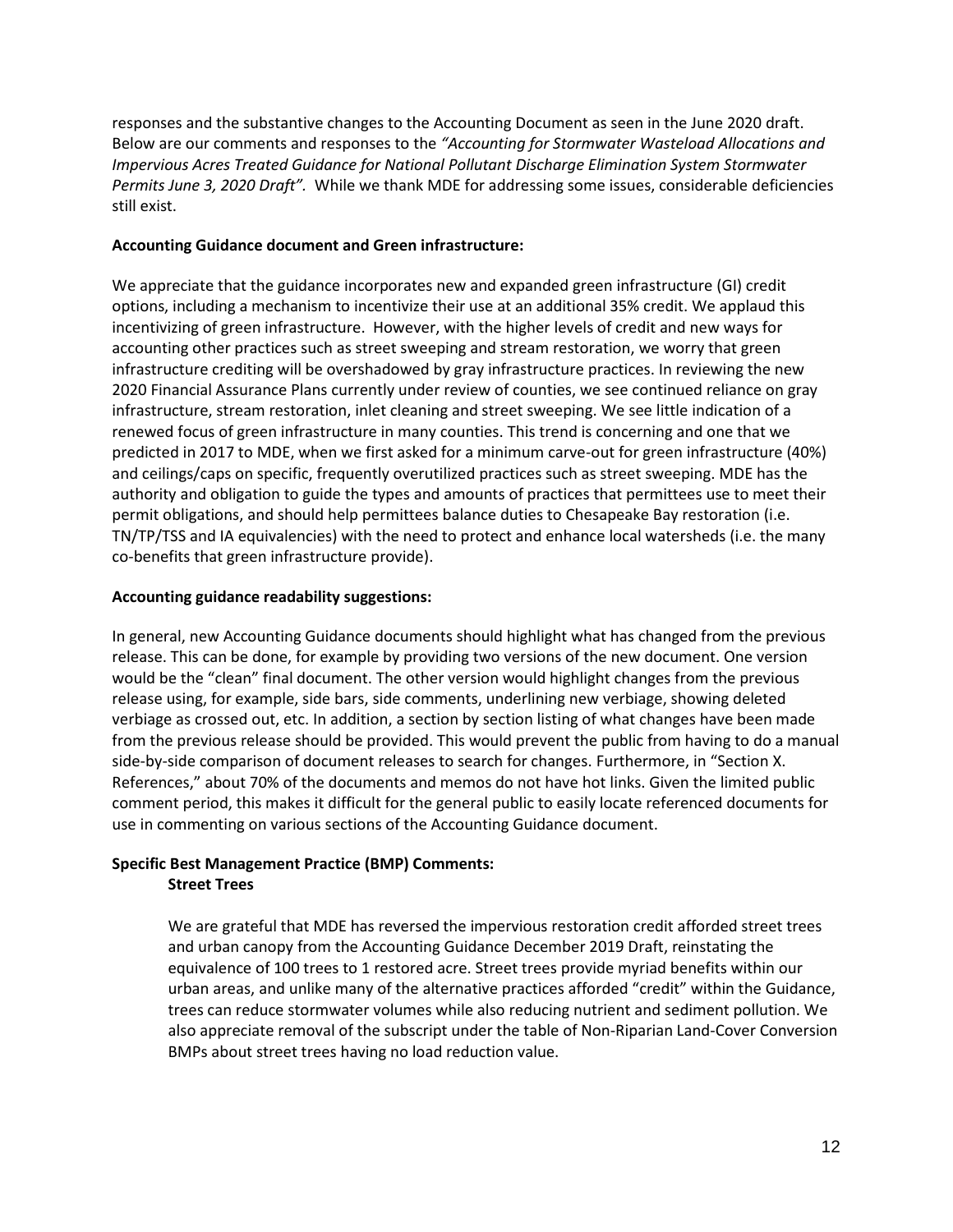We are pleased that MDE reevaluated the benefit of trees within the urban environment and removed the footnote on page 15 that stated street trees have no TMDL nutrient reduction value. **We seek clarification that removal of this footnote in the June document means urban trees will be credited for pollution reductions in the TMDL.**

#### **Street Sweeping**

We remain concerned that street sweeping continues to receive out-sized credit for pollution reductions under this Accounting Guidance. Street sweeping is certainly an attractive practice for cash-strapped jurisdictions that also have trash-reduction goals to address. But allowing these jurisdictions to substitute trash-reducing practices for BMPs that actually reduce stormwater is paradoxical. Will residents notice fewer plastic containers while bailing out their cars and homes after yet-another flood event damages their property or swamps their basement with raw sewage? In an effort to minimize short-term costs to local governments, and their taxpayers, we are only serving to significantly increase the costs associated with insurance claims, infrastructure repairs, property and natural resource losses, and clean up. And our waterways will continue to be polluted.

In Baltimore, where street sweeping is, once again, slated to make up the majority of impervious surface "restoration," Blue Water Baltimore has been collecting rigorous water quality data in tributaries to the Patapsco River. In April 2020, Blue Water Baltimore conducted a statistical analysis on their data to determine whether water quality is getting better or worse in our region over time. Their data is showing us that bacteria levels are largely improving at many of our stream stations within Baltimore City and County, suggesting real progress in sewage infrastructure improvements. But we are not seeing improvements in parameters like Nitrogen, Phosphorus, water clarity, or conductivity; in many cases, we found statistically significant worsening trends for those key metrics.

Interestingly, our 7-year dataset covers the previous MS4 permit term. If street sweeping, which made up most of Baltimore City's previous MS4, works so well for reducing nitrogen, phosphorus and sediment, why aren't we seeing in-stream improvements in these water quality parameters?

#### **Stream Restoration**

As stated in the February 2020 letter, we were and remain dismayed that the planning credit for stream restorations has doubled from 0.01 EIAf/linear foot to 0.02. While we recognize that this represents a planning rate recommended by the CBP Expert Panel<sup>19</sup> and that permittees will be required to verify post-construction adherence to stream restoration protocols, we are nonetheless highly concerned that increasing the planning rate will increase the incentive to use stream restorations as a primary tool to achieve MS4 compliance. We see a significant reliance of stream restoration projects outlined in several of the counties' most recent Watershed Protection and Restoration Program Financial Assurance Plans.

While stream restorations may well reduce a major source of sediment and bonded nutrients due to bank erosion, they can be hugely disruptive to the ecology of a stream valley and also divert resources from upland retrofits and impervious surface removal, both of which address

<sup>&</sup>lt;sup>19</sup> Final\_CBP\_Approved\_Stream\_Restoration\_Panel\_report\_LONG\_with\_appendices\_A-G\_02062014.pdf (chesapeakebay.net)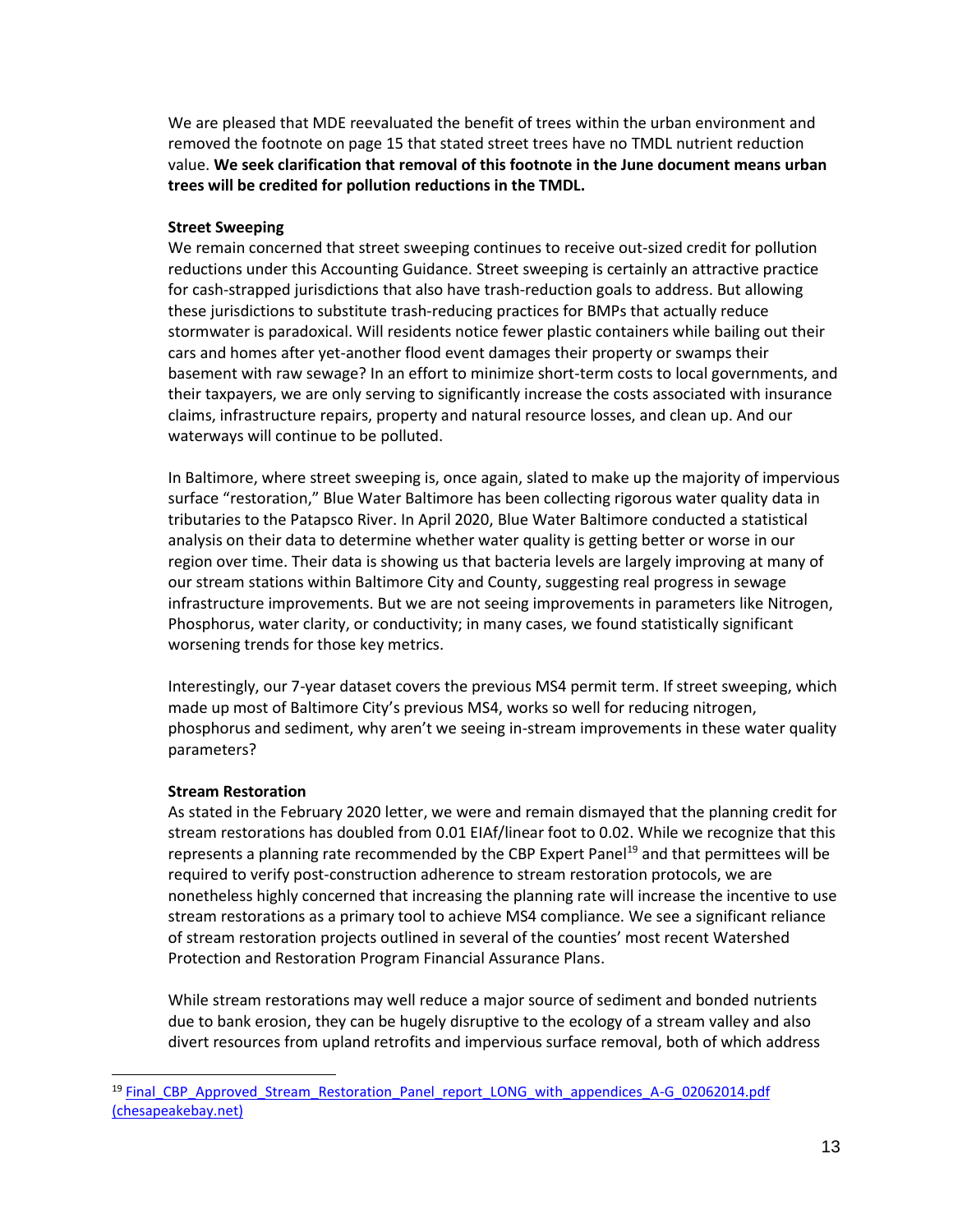the root cause of stream bank erosion and could eliminate the need for many stream restoration projects. However, some organizations believe that stream restorations should not be done because they believe they do not address the root cause of stream bank erosion, and that upland control of stormwater should be required prior to installing a stream restoration to help ensure that ever-increasing storm flows will not just blow out the new channel. If stream restorations are continued to be allowed, MDE's guidance must create an incentive structure where stream restorations are used carefully and judiciously, as part of a whole-watershed strategy and in consultation with biologists and ecologists, such that stream restorations are not used as a preferred engineering option to achieve compliance. There are certain cases where we do not believe stream restoration should be allowed, such as in already high functioning forested streams.

Therefore, we urge that the 0.02 EIAf/linear foot planning credit for stream restorations be reduced. The following notes lay out our concerns in more detail:

*1) The scientific basis for the claimed ecological benefits of stream restoration projects in our region is disputed in the scientific literature.* For example, Hilderbrand et. al. (2020)<sup>20</sup> says: "We sampled 40 urban stream restorations across the Piedmont and Coastal Plain physiographic regions in the greater Baltimore/Washington DC Metropolitan area of Maryland." "Despite the promise and allure of repairing damaged streams, there is little evidence for ecological uplift after a stream's geomorphic attributes have been repaired." "Unfortunately, the ecological aspects rarely improved despite the improved physical measures."

Stream restorations are often "sold" to communities with promises of ecological uplift; indeed, in the past, the Army Corps of Engineers required the goal of ecological uplift as a condition of receiving a 404 permit. In reality, Hilderbrand finds that especially in highly damaged, already urbanized streams restored with Natural Channel Design approaches, ecological uplift is rarely achieved. The growing trend in stream restorations is resulting in a growing backlash from communities upset at mature tree loss, invasive plant species, and poor long-term outcomes on bank stability in some cases. In 2020, MDE has the advantage of six years of observation on how other Bay jurisdictions have implemented the 2014 Expert Panel guidance. MDE should consider those other jurisdictions' experiences and the testimony of Bill Stack, PE himself, one of the co-authors of the Expert Panel report who now believes it has often been misimplemented.<sup>21</sup> , Stack states that, "…municipalities are spending enormous amounts of money on [stream restoration] projects that generate the necessary water quality credit but have no real impact on stream function."

*2) There are alternative, upland (out of stream valley) stormwater retrofit (or control) projects that could be done in previously disturbed areas to meet the MS4 permit.* These projects primarily consist of the green infrastructure projects that we have worked with

<sup>&</sup>lt;sup>20</sup> Hilderbrand, R., and Acord, J., (2020), "Quantifying the ecological uplift and effectiveness of differing stream restoration approaches in Maryland," Final Report Submitted to the Chesapeake Bay Trust for Grant #13141 https://drive.google.com/file/d/1ajZqeDvTNM0BtufkO58IHZQGusp2UKAZ/view?usp=sharing. <sup>21</sup> Chesapeake Bay Program Stream Restoration Credits: Moving Toward Functional Lift? - Center for Watershed Protection (cwp.org)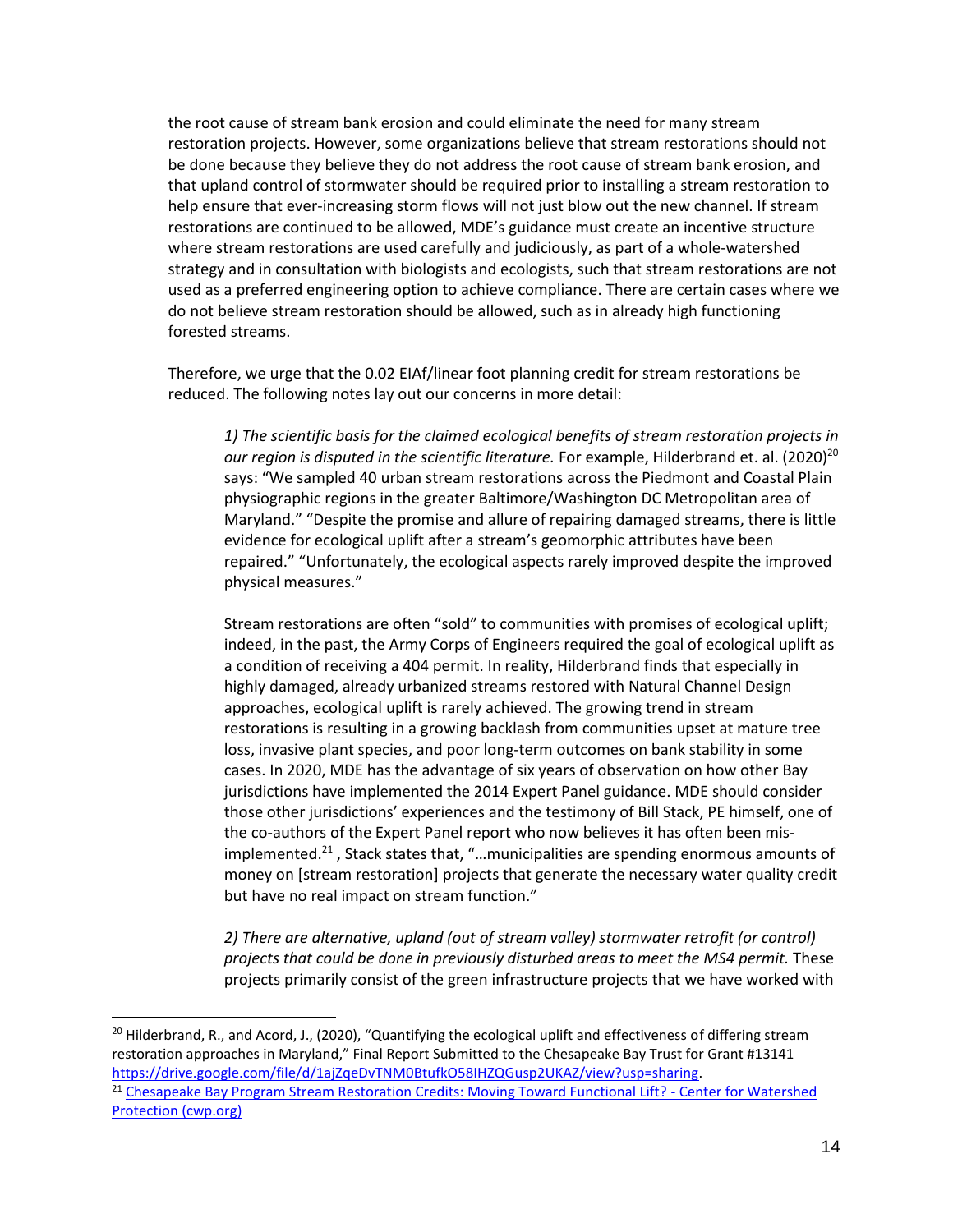MDE to incentivize with a 35% credit bonus. Such projects would address the root cause of the problem – keeping stormwater from impervious surfaces out of streams. While we applaud the 35% bonus for upland, green infrastructure projects, we remain concerned that the perceived 100% bonus for the new planning rate for stream restorations will still lead to them taking precedence over these critical upland solutions which could eliminate the need for stream restorations.

*3) There are other riparian (along stream) alternatives to "stream restorations" allowed by the Accounting Guidance.* Less invasive practices of Riparian Forest Planting and Riparian Conservation Landscaping, alongside less heavily-engineered bank stabilization practices, could go a long way towards reducing bank erosion from a degraded stream channel without the heavy footprint of a full Natural Channel Design or Legacy Sediment Removal restoration approach. By controlling stormwater upland, stream bank erosion might decrease enough to possibly eliminate the need for stream bank stabilization entirely within the context of stream restorations, particularly in less urbanized watersheds.

The complex web of interactions between fauna, flora, geology, and hydrology that interact in natural areas is irreplaceable and cannot be recreated on even a decadal time scale by engineering projects using bulldozers, backhoes, and trucked-in material to create artificial structures. We should be guided by the principal of "Do No Harm" in our stream valleys.

Just as the Chesapeake Bay has environmental value, so do the rich fauna and flora of our stream valleys. There are often better ways to protect the Bay than by using stream restorations that damage existing streams and streamside forests and wetlands and instead replace them with engineered stormwater conveyances.

Some organizations suggest that stream restorations should be removed completely from the Accounting Guidance given the concerns stated above. Others do not go so far and many organizations support stream restorations done well in the proper locations. We the undersigned strongly recommend that MDE revise the credits and guidance available for stream restorations as follows:

- 1) Less planning credit per linear foot should be given. Revert back to 0.01 EIAf per linear foot.
- 2) All stream restoration projects should require that biological uplift be demonstrated in order to receive credit. These figures would be relative to preconstruction measurements. If such increases are not demonstrated, then no credit will be awarded to the project. This would include the retroactive "clawback" of any partial credit awarded at any intermediate milestones.

In addition, some organizations suggest that stream restoration projects used for MS4 Permit credit should not be exempted from any state or local forest conservation or forest protection laws.

#### **Forest Conservation:**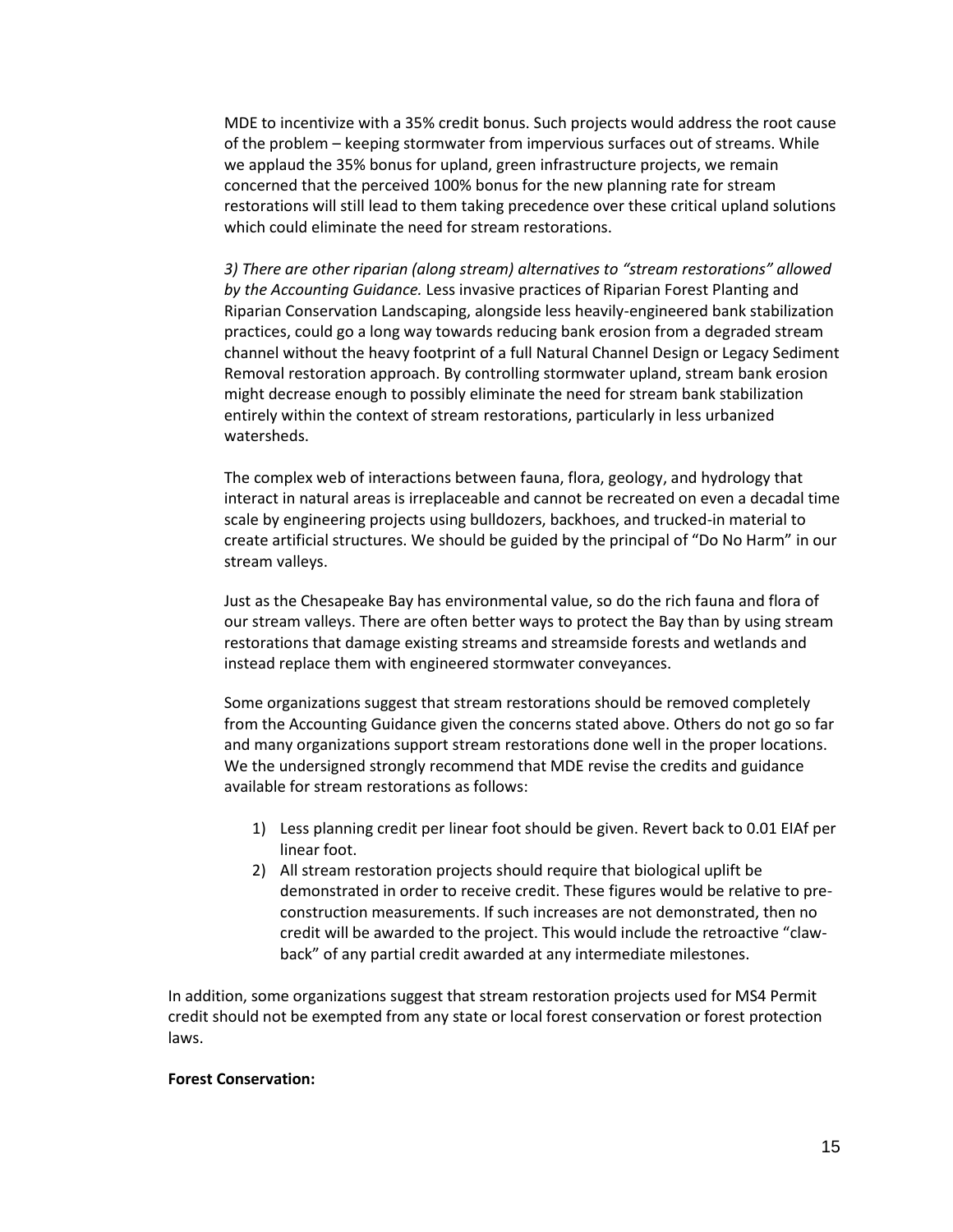Given the discussions in the stakeholder working group in 2018-2019, we were not surprised to see the inclusion of forest conservation as a practice eligible for credit, and we appreciate the improvements from the 2019 draft guidance document. Overall, we support as much forest conservation as possible, so long as each incentive program is additional to all others, and managers cannot double-count credits. We also support the concept of prioritizing conservation above the baseline and going beyond simply focusing on restoration after forests are lost. Existing forests provide far more water quality and benefits than freshly planted saplings. Thank you for taking many of our comments in our February 2020 comment letter into account and making significant needed changes to the forest conservation section. It is very important to ensure there is no double counting. It is essential to only credit conservation that would not have happened otherwise to forests under threat.

However, MDE needs to provide further clarification to the provisions of this section. This section claims that "Credit is available to MS4 jurisdictions that have implemented forest easements that limit development and go above and beyond the conservation programs incorporated into the Phase III WIP 2025 base land-use condition." How will the Phase III WIP 2025 base land-use condition be used to set up the baseline? It also claims that "The assumptions included in the Land Policy BMP scenario for Maryland are intended to reflect Maryland's continued implementation of the Forest Conservation Act, Critical Area Law, and other preservation programs." However, it does not say whether or not changes to policies on the state or local level would be incorporated into the calculation.

If the statewide forest conservation act or other policies were to change on the local or state level, how would this affect the availability of credits? If, hypothetically, the state legislature passes a no net loss 1:1 forest replanting ratio, would that increase of conservation be part of the baseline or be creditable by the MS4 permittee? Several counties have local forest ordinances. Would they get credit from the difference between the state level FCA and the local ordinance or simply above whatever the Phase III WIP 2025 base land-use condition is? According to our conversations with county agency staff, several practitioners share our confusion and seem unsure how this new forest conservation provision will function in practice. **Please add more explanation to identify exactly what can and cannot be counted for MS4 credit.** 

We are also happy to see more specific documentation requirements for receiving credit for forest conservation, to demonstrate both that forest loss is less than projected in the WIP III base land use condition, and would not have otherwise been conserved under the FCA, or other development required practices. However, table 12 in the June 2020 document removes several easement criteria that would have had to be exceeded to qualify for Forest Conservation credit:

- Easement cannot be within areas subject to 2100 1-meter sea level rise.
- Easement cannot be within a 100-year floodplain area.
- Easement cannot be within a Tier 2 watershed *unless* it is also within a Priority funding Area.
- Easement cannot be within a Priority Preservation Area.

Instead, it adds the criteria:

• Easement cannot be on a Land Use Conservation BMP.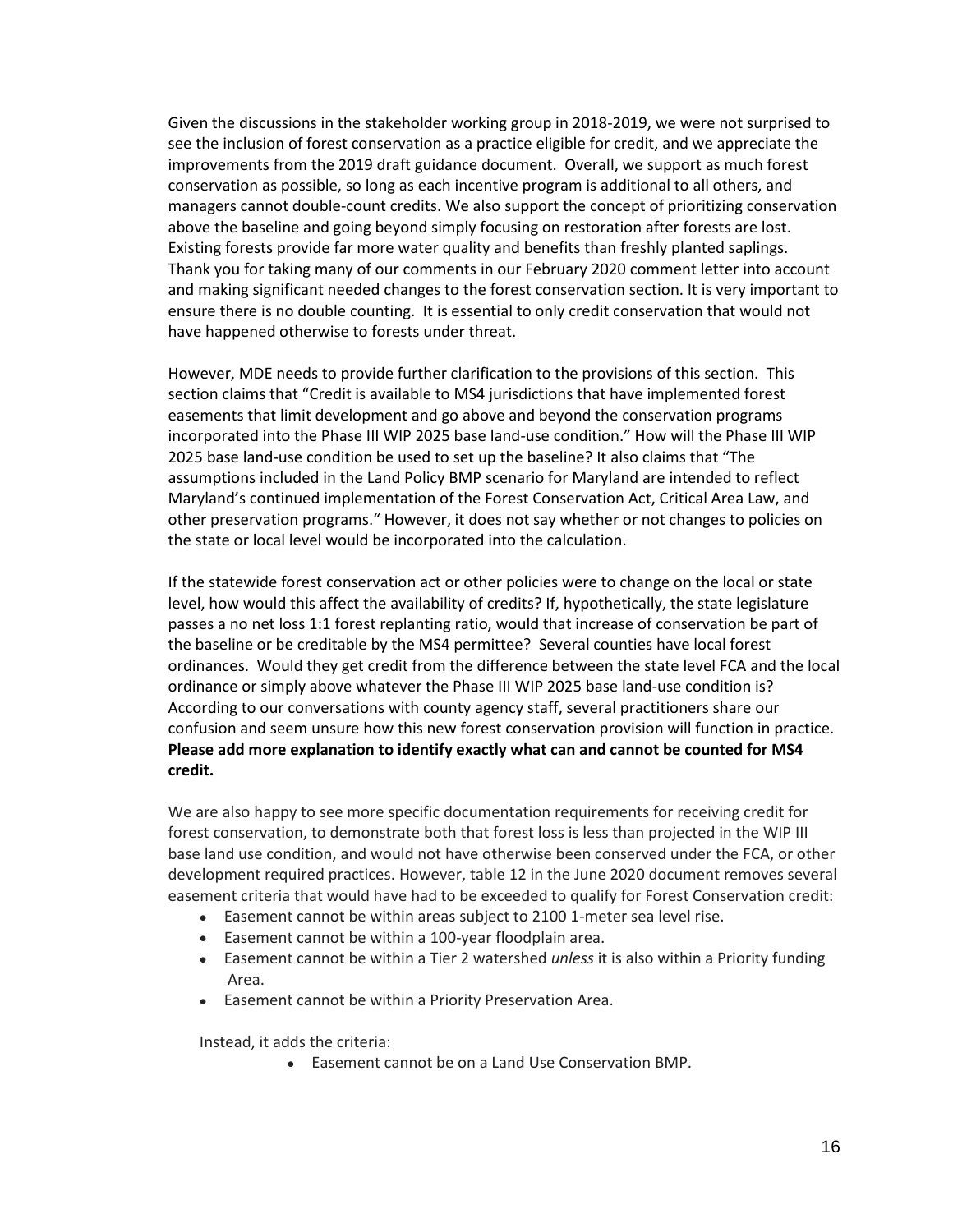It would be helpful for the Guidance to clarify what practices are included in the category "Land Use Conservation BMP" or provide a citation to a full listing of these. If the criteria that were removed are not included in this category, we also recommend that they be included.

## <span id="page-16-0"></span>V. Monitoring Requirements are Insufficient

#### **MDE should require each MS4 to perform its own tributary monitoring and to participate in pooled monitoring to adequately and consistently measure the effectiveness of best management practices**.

The updated MS4 Permits reviewed include an option for jurisdictions to either participate in a Pooled Monitoring Advisory Committee administered by the Chesapeake Bay Trust or monitor one of its tributaries. The requirement for best management practice efficiency monitoring is a positive development in this round of permits, however, both independent monitoring and pooled monitoring should be mandatory. The optional approach both thwarts the ability to determine the adequacy of stormwater management particular to the specific MS4 jurisdiction and undermines the potential for pooled monitoring to assess the effects of best management practices on water quality across jurisdictions.

Data collected from one location does not adequately measure the effect of best management practices in various settings. MS4s typically contain multiple areas of residential and commercial development sending runoff into various Chesapeake Bay tributaries. Each of these tributaries have their own hydrogeologic character and are drainages from specific land uses. It is possible that monitoring just one small sub-watershed under-or over-represents the effectiveness of stormwater best management practices undertaken within the past year. Pooled monitoring in addition to monitoring one tributary over time can yield lessons learned applicable to different settings within MS4s across the State. Pooled monitoring data collected from several local waterways receiving stormwater runoff, which are characterized by different land uses and hydrogeologic profiles, would provide a more complete set of data.

#### **Monitoring data should be synthesized and incorporated into MDE's adaptive management.**

While the Chesapeake Bay Trust provides results of pooled monitoring, there is no publicly available synthesis or compilation of monitoring data from MS4s. The utility of monitoring data is predicated on its use. MDE's adaptive management of stormwater runoff should include applying information learned from monitoring data gathered across MS4 jurisdictions to inform their selection of best management practices, and to update the next round of permits. If this adaptive management is occurring, it is not referenced in these draft MS4 permits.

#### **Annual reports including monitoring data should be publicly available on MDE's website.**

Annual reports detailing the activities demonstrating compliance with the National Pollutant Discharge Elimination System (NPDES) Municipal Separate Storm Sewer System (MS4) Permit terms provided by 40 CFR 122.42(c) should be publicly available. The reports describe the components of the program for each jurisdiction and the associated implementation status, allowing review of progress. The reports also summarize monitoring programs implemented, including data collection and analysis. This detail should be readily accessible to the public to improve accountability and understanding of monitoring results.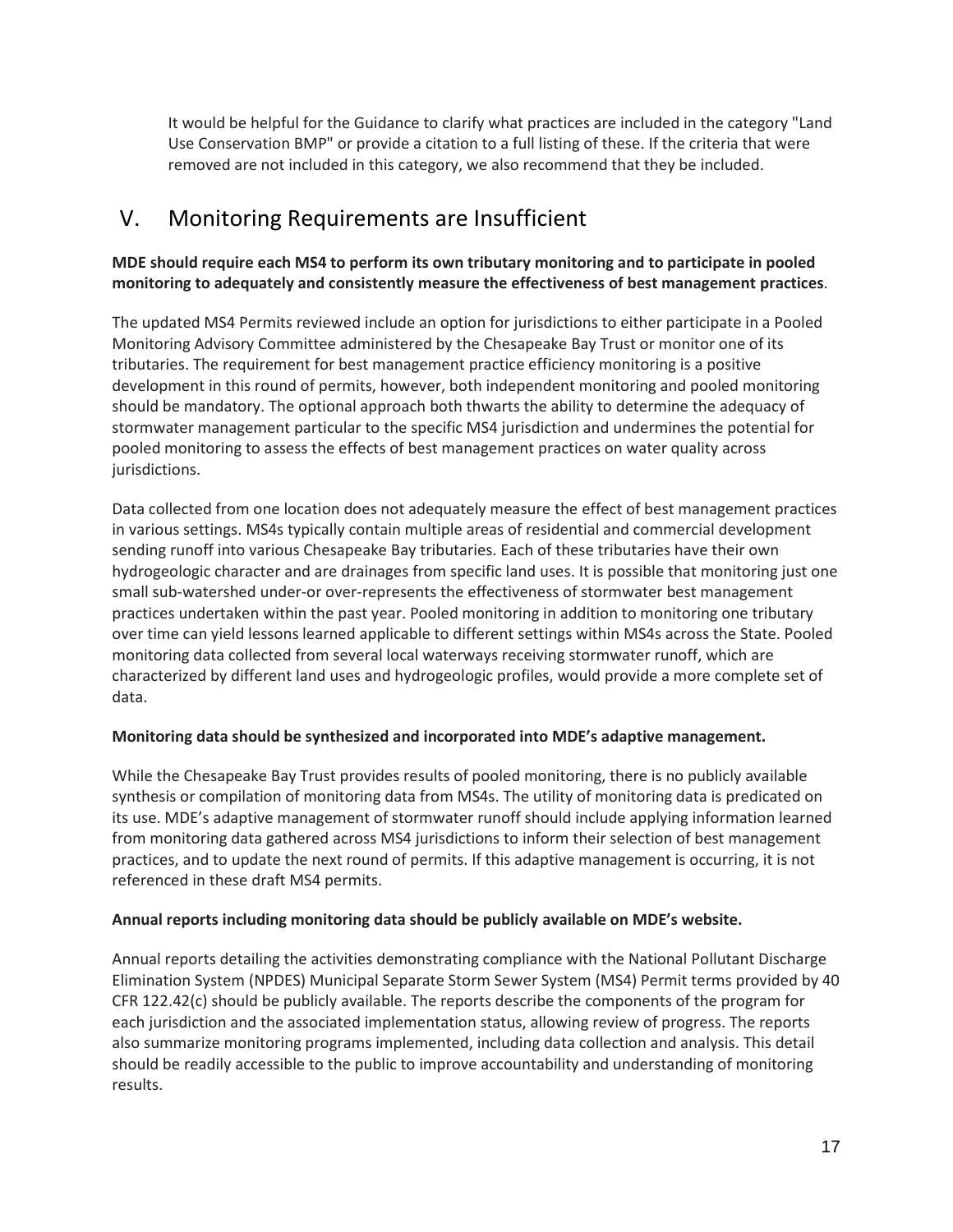## <span id="page-17-0"></span>VI. Nutrient Trading Undermines the Ability of the MS4 Permits to Ensure Compliance with the Chesapeake Bay TMDL

Thank you for attempting to make improvements to this draft of the MS4 permits in response to our September comments, and we appreciate MDE limiting the use of nutrient trading with wastewater treatment plants in these permits. **However, these changes in nutrient trading do not go nearly far enough.** Under the current permits, half of the permit can still be fulfilled through trades with the wastewater treatment plants. While we are not opposed to the concept of trading in theory, Nutrient trading as it has been implemented by Maryland in the context of MS4 permits, is a fundamentally flawed, mathematically unsound program that may prevent Maryland from reaching its TMDL goals and will result in "hot spots" that place yet more burdens on environmental justice communities. As described below, there are at least six major problems with the nutrient trading provisions of the MS4 permits.

- 1. First, the lack of additionality in the allowed trades, particularly with regards to wastewater treatment plants.
- 2. Second, allowing the purchase of credits from wastewater treatment plants whose reductions are already incorporated into the Phase 6 Model and WIP results in double-counting, and violates the legal requirements for additionality.
- 3. Third, allowing annual credits in lieu of permanent practices (i.e., impervious surface restoration) increases uncertainty and creates an indefinite administrative burden.
- 4. Fourth, allowing the purchase of agricultural credits without a margin of safety (i.e., an "uncertainty ratio") will result in net pollution reductions that are much less than each MS4 would achieve in the absence of trading.
- 5. Fifth, trading enables and incentivizes disinvestment in urban communities, due to cost of onsite BMPs in urban settings.
- 6. Sixth, nutrient and sediment credits for Bay TMDL pollutants do not offset each permittee's failure to reduce the discharge of other pollutants, like metals or organic pollutants also contained within the runoff of impervious surfaces.

**First and foremost is the lack of additionality, particularly in trades with wastewater treatment plants.**  According to our analysis over the summer of 2020 on all trades with publicly available data by that time there were no instances of trades with wastewater treatment plants that have any proven additionality at all. According to our analysis of the credits that have been traded so far, none appear to meet the legal requirements for additionality – meaning that the credit generator/seller is not making any pollution reductions that wouldn't have happened anyway (in the absence of trading). This also means any amount of trading with wastewater treatment plants is no more than an avoidance of pollution reduction in the permit. Allowing 50% of a permit to be used for wastewater trading in this way is tantamount to having a permit with a 5% requirement rather than a 10% restoration requirement.

There are enough wastewater treatment plants operating below the 3.0 mg/L nitrogen baseline solely because of Bay Restoration Fund upgrades already accounted for in the WIP and CAST model that hundreds of thousands of pounds worth of credit can be generated without any additional pollution reduction or change in practices at all. This also undercuts the credit trading market and lowers the demand of tradable credits to a price so low; farmers and other practitioners are not incentivized to make any pollution reduction projects.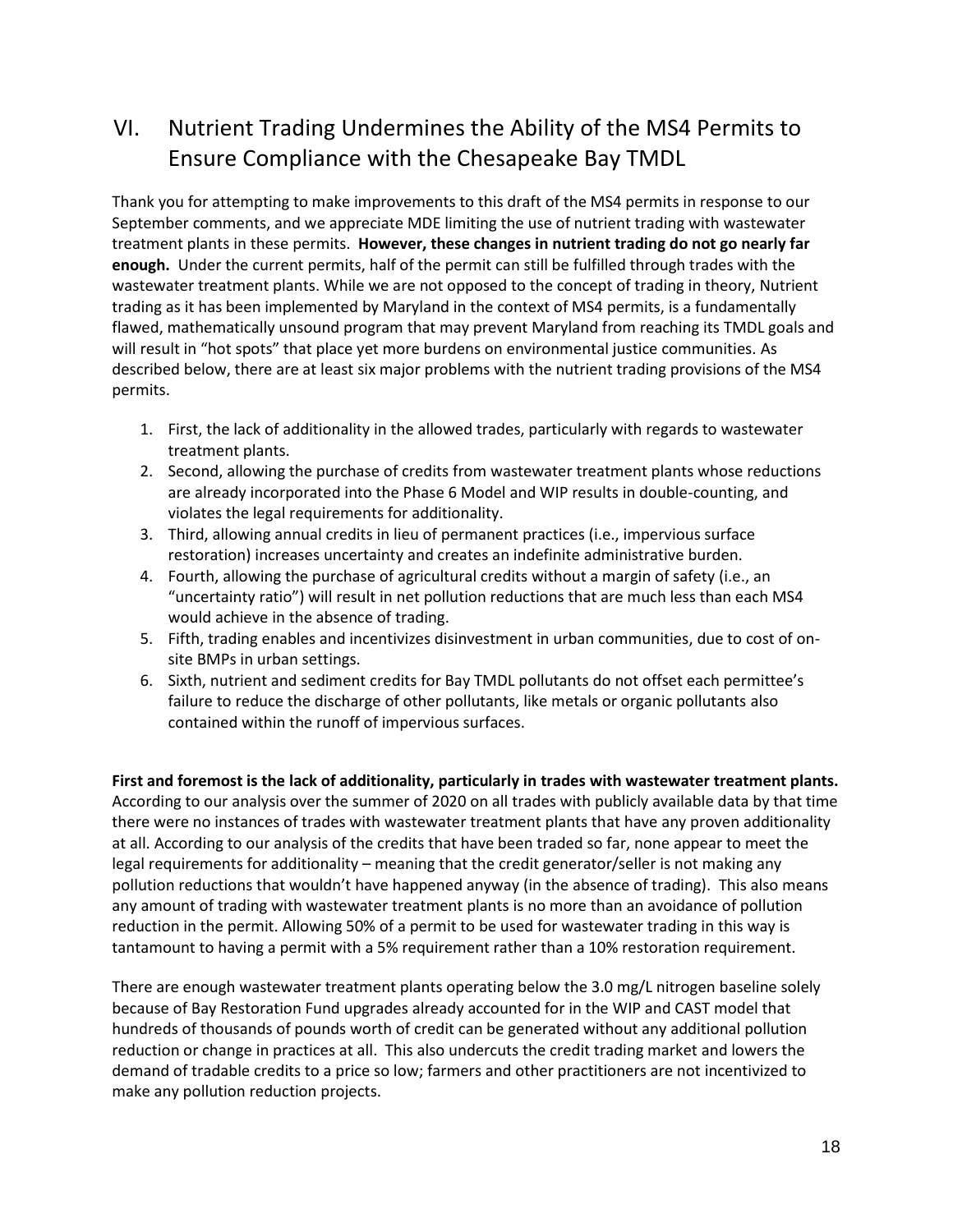We appreciate that MDE established caps on trading with wastewater treatment plants, but this is not enough. MDE would have to require that any credits from wastewater treatment plants be generated by new pollution-control upgrades.

**Second, MDE appears to be double-counting pollutant reductions.** When wastewater treatment plants make pollution control upgrades, they immediately begin to report lower pollutant loads through their discharge monitoring reports. The Chesapeake Bay Program uses these discharge monitoring reports to inform the model used to track progress toward the TMDL goals. If a wastewater treatment plant made upgrades in 2012, then those pollutant reductions have already been counted toward Maryland's total pollution load. When Maryland allows an MS4 to purchase credits from that plant, in lieu of impervious surface restoration or any other obligation, it is counting the same pollutant reduction twice – once on behalf of the wastewater treatment plant, and again on behalf of the MS4. This is explained in more detail in a 2019 Environmental Integrity Project report provided along with this letter.<sup>22</sup> This is a major mathematical error in MDE's approach, and it gets Maryland no closer to its TMDL goals. An acre's worth of paper credits is not equal in value to an acre of restored impervious surface, the permitted activities will not meet the sector's wasteload allocation, and the permit will not protect water quality. Instead, the permit is simply weaker, and this represents impermissible backsliding from previous requirements.

**Third, the trading scheme would increase uncertainty and reduce transparency.** The forthcoming round of permits would require each MS4 to continue to buy credits to cover the impervious surface restoration shortfall from the last permit cycle. This requires each county to secure and purchase credits every year and requires the independent verification of these credits every year, until the county ultimately restores the required impervious surface (or implements some other alternative). MDE has not indicated an end to this cycle – the current permit drafts say "expiration date TBD," and the cycle has already been carried over from one permit term to another. This arrangement therefore creates an ongoing, annual administrative burden for the counties and for MDE with no corresponding on the ground benefit.

There is not enough information easily available or accessible to the public regarding how many and what type of credits available on the trading register have been applied to MS4 permits. This coupled with the fact that the units are then converted between nutrient credits and impervious acre equivalents adds additional uncertainty inherent in nutrient trading. Instead of tangible pollution control practices, the counties will be securing credits for pollutant reductions that may not cover the underlying impervious surface obligation. With the data currently available to the public, it is difficult to see if the credits are adequately verified, and the BMPs supporting each credit may fail to generate the expected reductions.

**Fourth, the permits fail to account for uncertainty in the generation of nonpoint credits.** As explained in much greater detail in the EIP report<sup>23</sup>, Maryland's nutrient trading regulations fail to require an uncertainty ratio for trades between nonpoint credit generators (such as farms) and MS4 credit purchasers, despite an EPA policy requiring the use of an uncertainty ratio for all trades involving nonpoint credits. The uncertainty ratio policy is based on the fact that nonpoint BMPs are likely to underperform. This problem is amplified by climate change, which causes more intense precipitation

<sup>22</sup> *See* Environmental Integrity project, Pollution Trading in the Chesapeake Bay at 14 to 18 (Aug. 19, 2019) (attached hereto). *See also id*. at Attachment B pages 23 to 25.

<sup>23</sup> *See id*. at 18; *id*. at Attachment B pages 15 to 22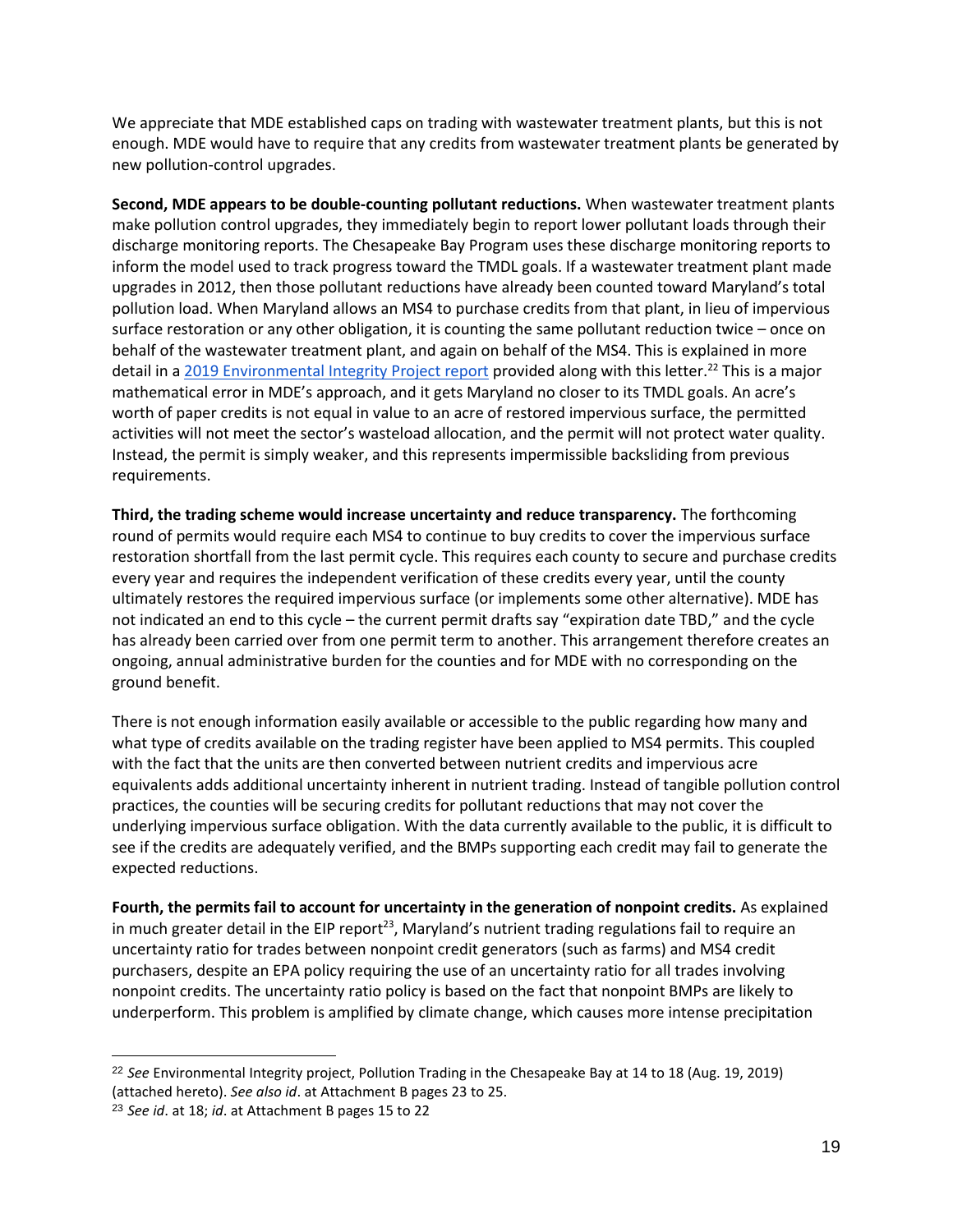events that can overwhelm a BMP or otherwise reduce the ability of a BMP to mitigate pollution – a problem that MDE itself has recognized.<sup>24</sup>

Since the MS4 "trading" provisions will therefore not produce pollutant reductions commensurate with what would have been achieved in their absence – through a more straightforward implementation of the impervious surface restoration requirement – the provisions represent impermissible backsliding from the prior water quality-based restoration requirements.<sup>25</sup>

**Fifth, the trading provisions ignore the substantial benefits to local communities that accompany real, on-the-ground pollution reduction practices.** When jurisdictions are encouraged to outsource their pollution reduction activities rather than invest locally in green infrastructure projects that allow stormwater to infiltrate, the local communities lose out on the numerous co-benefits that MDE has written extensively about. Nutrient and sediment credits cannot replace these benefits. We have repeatedly asked MDE to cap the amount of impervious restoration "credit" that a permitted jurisdiction can claim from nutrient trading or alternative practices or to set a minimum amount of reduction that must happen from green infrastructure. We are pleased to see that MDE has set a cap on the amount of credits that MS4s can purchase from wastewater treatment plants, but the permits do not put a cap on trading more generally.

**Finally, nutrient and sediment credits cannot replace reductions in other pollutants, such as toxic metals, that come with on-the-ground pollution reduction practices.** This overlaps with MDE's obligation to ensure that permittees meet the technology-based MEP standard. MEP is designed to minimize all stormwater pollutants, not just nutrients and sediments. In the absence of trading, each permittee must minimize the discharge of all stormwater pollutants, including for example toxic metals and organic pollutants. Nutrient and sediment credits are simply not equivalent to BMPs – they do nothing to reduce pollutants other than nutrients and sediment. Allowing nutrient and sediment credits in lieu of real BMP implementation means that permittees will be implementing fewer BMPs. In other words, they will make less of an effort at reducing stormwater, and plainly will not be reducing other pollutants to the Maximum Extent Practicable. This violates the purpose of the Clean Water Act, it violates the technology-forcing mandate of the Act, and it violates the Act's specific requirements.

**For all these reasons, MDE should significantly restrict trading options within the Permit and direct MS4 jurisdictions to plan to fulfill their permit obligations without trading.**

## <span id="page-19-0"></span>VII. Draft MS4 Permits Should Account for Climate Change

The Fourth National Climate Assessment predicts precipitation duration and intensity will increase with climate change in the northeastern United States<sup>26</sup> in addition to expected increases in temperature. However, MDE guidance documents fail to reflect these projections in several key areas such as design storm runoff volumes, runoff coefficients for various land uses, increased outfall temperatures, and the corresponding effects these discharges will have on water quality, streambank integrity, fish and benthic fauna. MDE has rightfully and consistently supported the concept of considering climate change in numerous state fora and projects but fails to do so within this permit program.

<sup>24</sup> *See* Maryland's Phase III Watershed Implementation Plan at 56 (Aug. 23, 2019).

<sup>25</sup> 33 USC § 1342(o)(1).

<sup>26</sup> https://nca2018.globalchange.gov/chapter/18/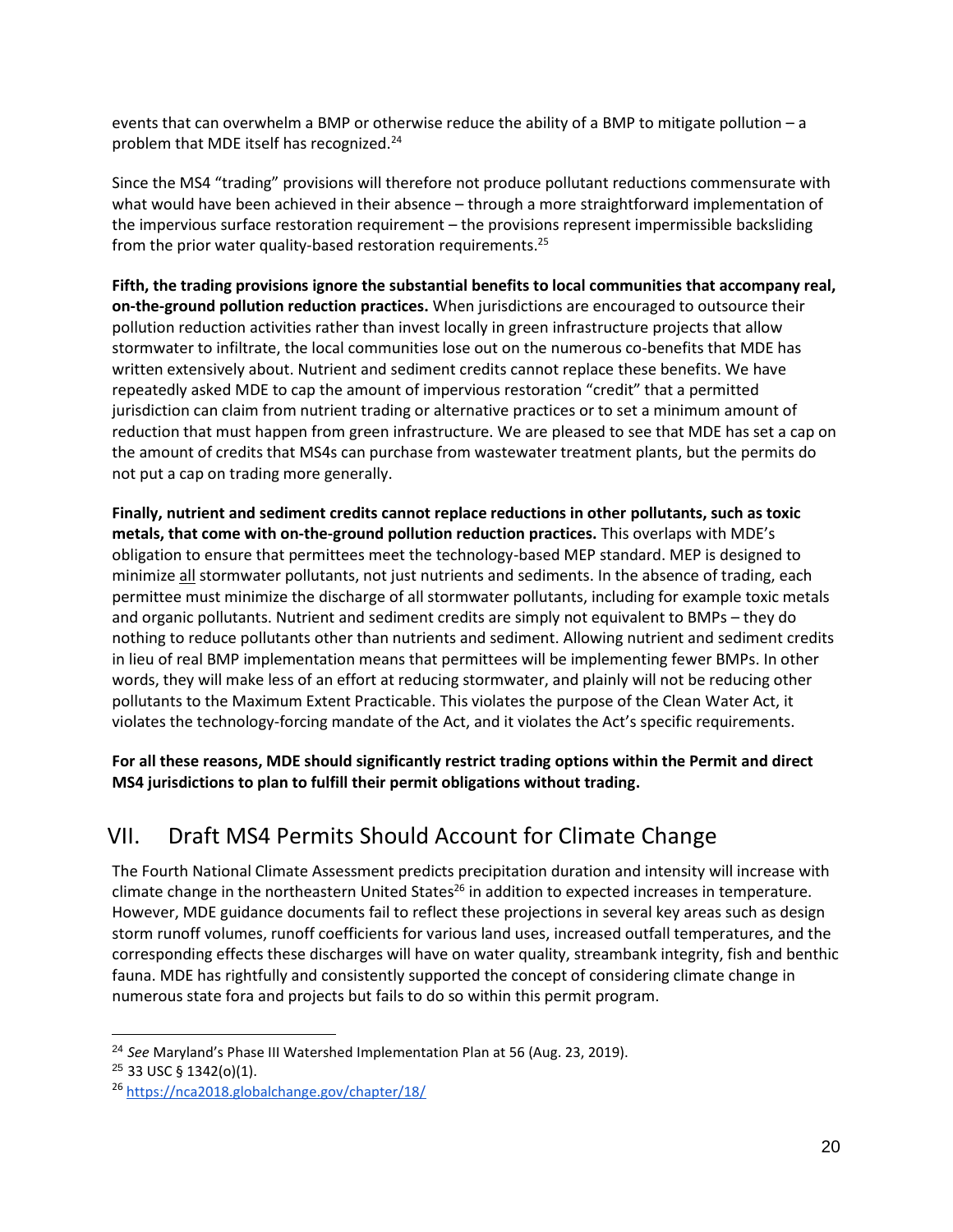Draft MS4 monitoring requirements being limited to one permanent cross section are unlikely to capture expected changes in hydrology. The Department should evaluate past monitoring data from the program relative to precipitation data from the permit time periods for both reference and developed watersheds to determine any trends in these outcomes that might require updated guidance.

Bay Model efficiencies for many restoration BMPs are likely to inaccurately reflect the real runoff constituents and behavior of runoff events downstream of outfalls that could liberate additional nutrients and sediments from stream banks. The impervious surface restoration requirements in the draft permits are insufficient to reduce nutrient and sediment loads on their own and many jurisdictions will attempt to meet those load reductions through nutrient trading unless our recommendation above that trading should be significantly restricted in the MS4 permits is adopted. The additional nutrient and sediment loads mentioned above could further impair 303(d)-listed segments requiring local TMDLs, and hydrologic damage to fish and benthic invertebrate habitats could result in degradation of Tier II waters and impairment of some Tier I waters by no longer supporting designated uses.

Impervious surfaces will be delivering hotter runoff, and given the stronger force of increased stormwater in stronger storms, potentially more contaminated runoff to local waterways than those same surfaces have in the past. Higher ambient temperatures will be more stressful to fish and invertebrates, and acting cumulatively with these discharges could affect stream Indices of Biotic Integrity (IBI) on which the state's tier system for classification is based, resulting in a shifting baseline. The final permit must include impervious surface restoration requirements that take into account a more realistic level of contaminant runoff, especially in local areas where nutrient and sediment loads are not the sole concern for meeting water quality standards and designated uses.

The MS4 permit is perhaps Maryland's most important climate adaptation policy. If the permits promote an acceleration of green infrastructure projects year after year and permit after permit, this key policy can help ensure Maryland slowly but surely re-plumbs its urban landscapes over the coming decades in a way that will maximize protections from the devastating effects of climate change that we know are coming. Maryland can lead the nation in climate adaptation with only minor tweaks to these permits. Instead, the State is promoting a short-sighted and penny-pinching approach to stormwater and flood control that will have lasting and long-term adverse consequences for the health and well-being of Maryland's communities, economy, and environment.

#### **Climate Change in the Accounting Guidance Document comments:**

MDE Should Require More Than 1-Inch of Rainfall to Consider a Surface 100% Treated The Accounting Guidance states, "Impervious acres in the drainage area are considered treated 100% for water quality when the runoff from one inch of rainfall over the drainage area is captured and treated."(1) Despite the increase in average rainfall, the 1-inch treatment standard is maintained in this accounting guidance, for all upland best management practices including structural practices, nonstructural practices, and alternative surfaces. The broad application of this metric shortcuts stormwater management treatment and undermines the MS4 program.

#### MDE Should Revisit the Upper Limit for Extra Volumetric Credit

We appreciate that on p. 27 of the Guidance, MDE will now give extra volumetric credit for storing up to a 3" storm, above the previous limit of 2.7". This credit is beyond the 1" requirement for redevelopment, and beyond the 2.7" current requirement for new development under state law. However, the 2.7" requirement for new development projects was based on the median value of the 1-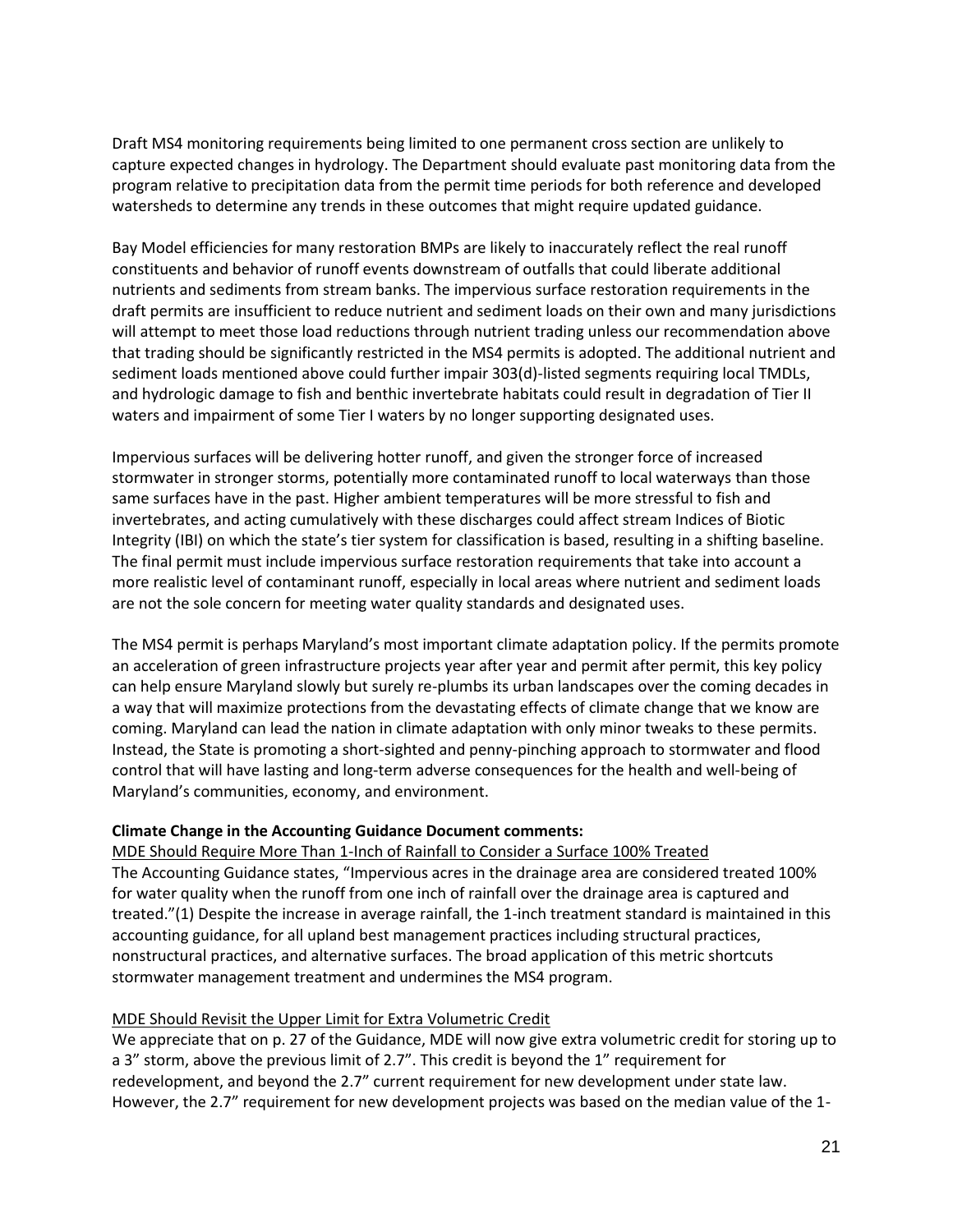year storm for Maryland, or 2.7 inches of rainfall.<sup>27</sup> We request that MDE revisit whether 2.7" continues to be the median value of the 1-year storm for Maryland as the effects of climate change take hold. If the data shows the value is higher, perhaps even higher than 3", then MDE should pursue modeling to determine the appropriate volumetric credit for an expanded range with an updated model.

MDE Crediting Should Encourage Storage Systems Sufficient to Handle Heavy Rainfall Events During heavy rainfall events, stormwater infrastructure built to lower standards are quickly overwhelmed, resulting in complete bypass of filtration and direct passage of pollutants into waterways. MDE's crediting should encourage stormwater management that anticipates and prepares for heavy storm events, and considers the possibility of increasing frequency of severe storms over the next decade.

MDE Should Explicitly Acknowledge and Reference Climate Change as a Factor in Updates We recommend that MDE explicitly acknowledge climate change as the reason for adjusting its rainfall standards and counsel that providing more storage within stormwater systems enhances resilience to flooding from heavy rainfall events. We urge MDE to include more language relating to climate change and the need to build more resilient BMPs that can handle stronger storms throughout the document.

## <span id="page-21-0"></span>VIII. Environmental Justice: MS4 Permits Must Avoid and Eliminate Inequities in Polluted Runoff Impacts and Restoration Benefits

Stormwater pollution and flooding are environmental justice issues. While contaminated stormwater poses risks for everyone, some communities are at greater risk because of past and current discrimination that has led to residential segregation, disinvestment, and lack of political power to shape land-use and stormwater management decisions. In Maryland and across the United States, residents of low-income communities and communities of color have long been excluded from decisions about land use. The result is that these neighborhoods are often paved over and lacking in green spaces that could absorb stormwater and filter contaminated urban runoff.<sup>28</sup>

In Maryland, analysis of demographic and land cover data confirms that low-income communities and communities of color have more impervious surfaces and less tree canopy, on average, than communities that are wealthier and predominantly white. Statewide, the quartile of census tracts with the most non-white residents are 35% impervious on average, whereas the whitest quartile of census tracts are only 13% impervious. The quartile of census tracts with the highest poverty rates have a tree canopy cover of 31% on average, compared to a 50% tree canopy cover in the quartile of census tracts with the lowest poverty rates. (Please see Appendix i for additional data and an explanation of the methodology used for these calculations.)

Furthermore, stormwater restoration is itself an equity issue. Restoration practices like green infrastructure provide not only improved water quality and reduced urban flooding, but also other

<sup>&</sup>lt;sup>27</sup> Accounting for Stormwater Wasteload Allocations and Impervious Acres Treated Guidance for National Pollutant Discharge Elimination System Stormwater Permits August 2014, at 17, available at,

https://mde.maryland.gov/programs/Water/StormwaterManagementProgram/Documents/NPDES%20MS4%20Gu idance%20August%2018%202014.pdf (page 17)

<sup>28</sup> *See* Manal J. Aboelata & Elva Yañez, "Stormwater Management Is an Equity Issue," *Meeting of the Minds* (Feb. 25, 2020), https://meetingoftheminds.org/stormwater-management-is-an-equity-issue-33258.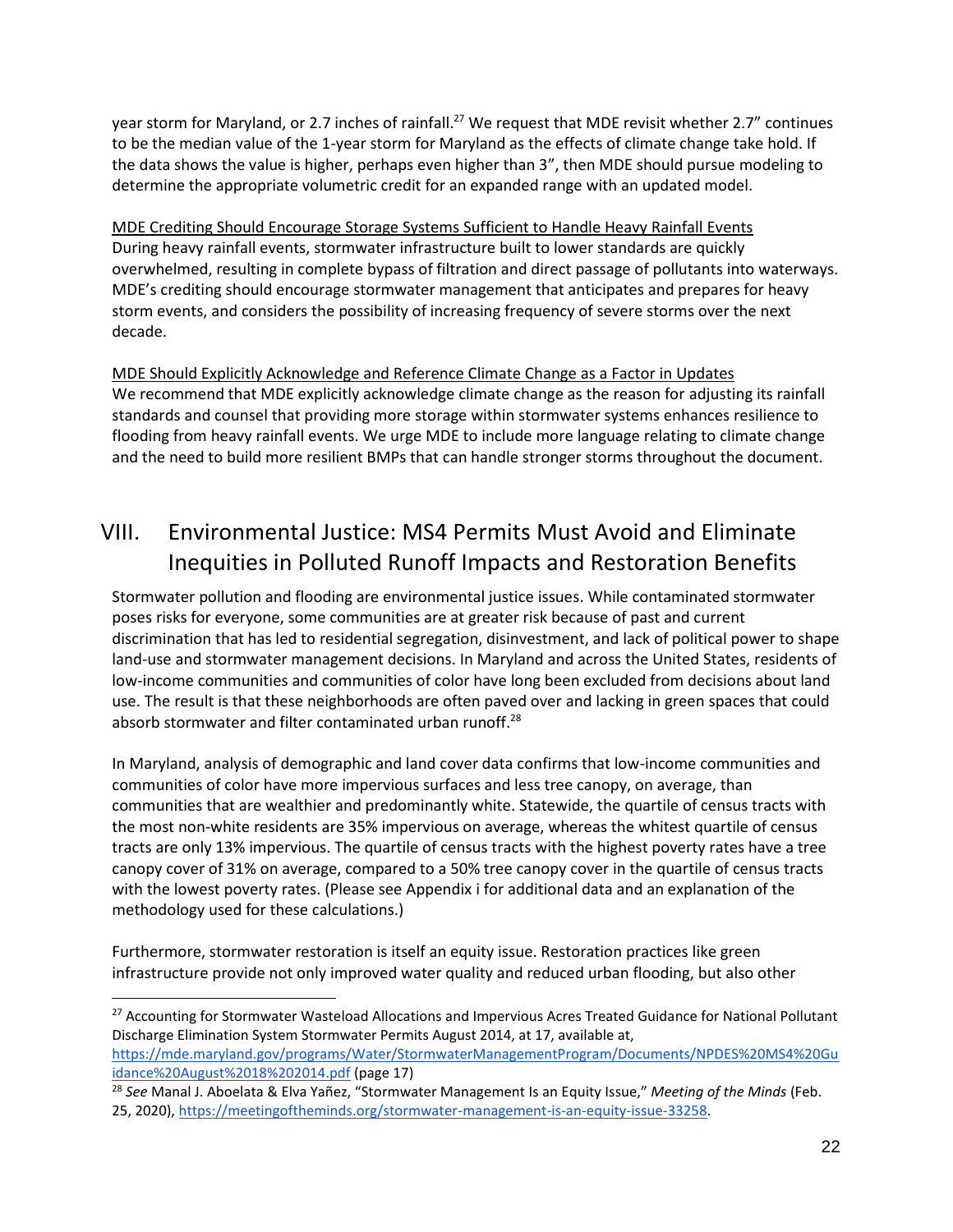benefits to communities such as cleaner air and reduced urban heat island effect.<sup>29</sup> Because many of these benefits are highly localized, the siting of green infrastructure and other stormwater BMPs can have equity implications if governments do not ensure that restoration efforts are carried out in marginalized communities.

In fact, the implementation of green infrastructure (ESD) in Maryland has not been equitable. According to data downloaded from MDE's StormwaterPrint GIS web application, ESD implementation in wealthier and whiter census tracts within Maryland's Phase I MS4 jurisdictions has far outpaced ESD implementation in census tracts with higher poverty rates and non-white populations. Within Phase I MS4 jurisdictions, the 50% of census tracts with the highest poverty rates have recorded 3,391 ESD projects, while the 50% of census tracts with the lowest poverty rates have recorded 9,998 ESD projects. Likewise, the 50% of census tracts with the highest percentage of non-white residents have recorded 4,822 ESD projects, while the 50% of census tracts with the lowest percentage of non-white residents have recorded 8,567 projects. (Please see Appendix i for additional data and an explanation of methodology.) While the StormwaterPrint data have not been updated online since 2017, we have no reason to believe that these implementation trends have changed substantially in the past three years. And we believe this is likely true because the expired permits have failed to require jurisdictions to invest in green infrastructure and have, instead, offered too much flexibility to move beyond urban areas and beyond stormwater management practices for required reductions.

It is critical that these draft MS4 permits include provisions to eliminate these existing inequities in both the harmful impacts of polluted runoff and the distribution of benefits that communities receive from jurisdictions' restoration efforts. Moreover, because one of the central principles of environmental justice is the right to participate as equal partners at every level of decision-making, $30$  the permittees must be required to include all affected communities in permit implementation through robust and inclusive public outreach efforts.

We are disappointed to see that the draft permits do not include any of the equity-focused provisions we suggested in previous comments, and we hope that this omission does not indicate any indifference on MDE's part to the disproportionate environmental burdens borne by marginalized communities. Permit terms that are facially neutral about which communities benefit from implementation efforts will do nothing to remedy existing disparities, but rather will reinforce them. MDE must take affirmative steps to ensure that the MS4 permits do not lead, however unintentionally, to racist environmental outcomes.

We therefore urge MDE again to include permit language that ensures cleaner water and green infrastructure will be enjoyed by all people equally, and that all people will be included in decisionmaking processes. We believe that the draft permits continue to promote disinvestment in urban communities, which can only be addressed by requiring permitted jurisdictions to include more green infrastructure projects that enhance pollution controls and community wellbeing in disadvantaged communities. And we believe nutrient trading creates sacrifice zones that send restoration funds, and the benefits accrued from the projects those funds support, elsewhere.

#### **Equity in Restoration and TMDL Implementation**

<sup>&</sup>lt;sup>29</sup> EPA, Benefits of Green Infrastructure, https://www.epa.gov/green-infrastructure/benefits-green-infrastructure. <sup>30</sup> People of Color Environmental Leadership Summit, The Principles of Environmental Justice (Oct. 1991), https://www.nrdc.org/sites/default/files/ej-principles.pdf.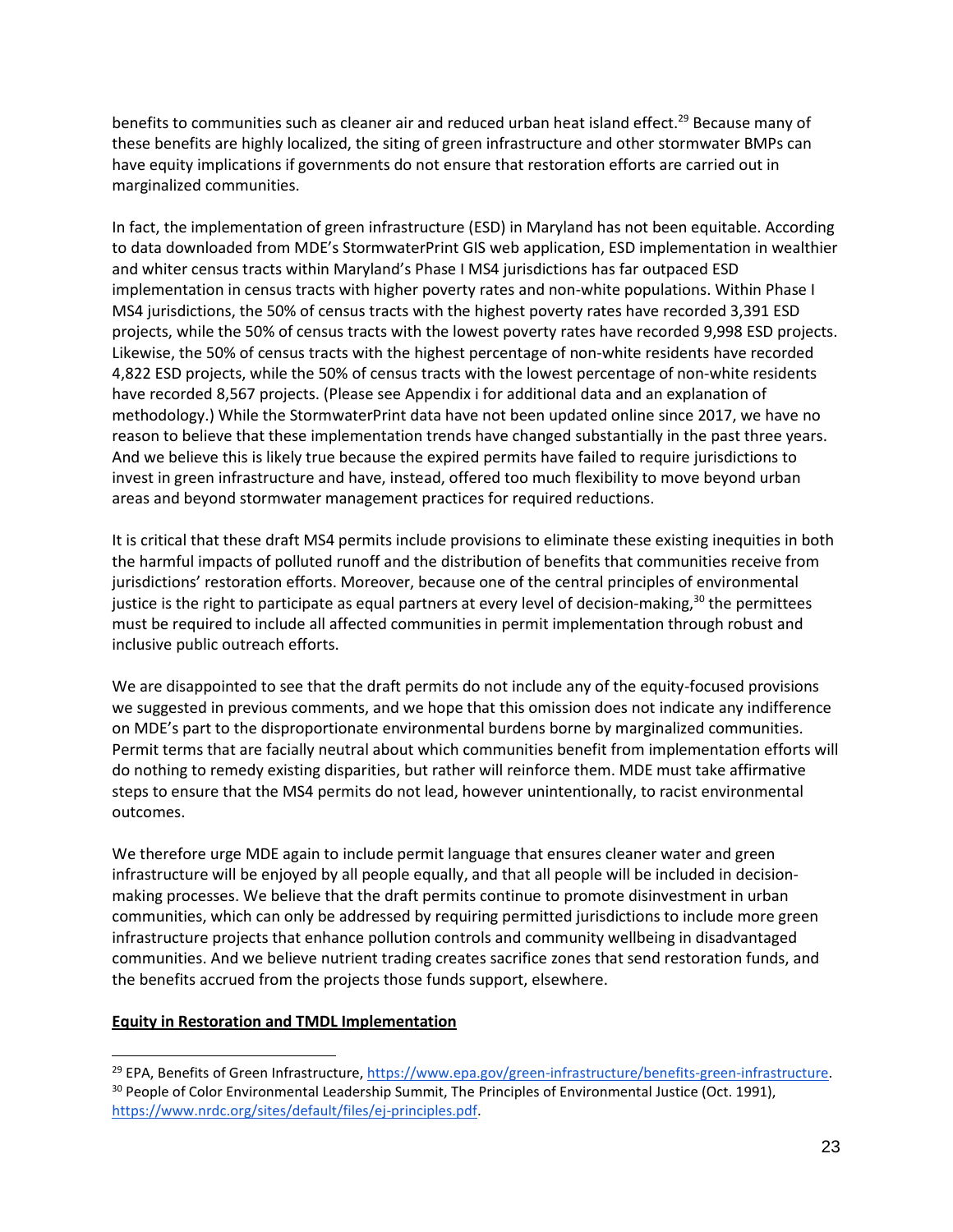The draft permits do not include any guidelines or requirements regarding the locations where permittees should carry out their impervious surface restoration efforts (IV.E Stormwater Restoration). While we recognize the need for permittees to have a certain degree of flexibility in implementation, it is also important to ensure that the benefits of stormwater projects are enjoyed by all members of the community and not clustered in wealthier neighborhoods. To that effect, the permit should include provisions to guarantee that restoration activities benefit low-income communities and communities of color within each jurisdiction.

One option would be to provide a credit bonus to stormwater practices carried out in marginalized neighborhoods; this approach has been used in Washington state, where MS4 permits provide extra project credit for BMPs in overburdened communities.<sup>31</sup> EPA's EJSCREEN mapping tool provides an easyto-use resource for jurisdictions to identify areas that meet certain demographic criteria.<sup>32</sup> In fact, Montgomery County has already used this tool to develop an "equity map" that it plans to use when carrying out its own restoration efforts, eventually proving the feasibility of directing implementation toward underserved areas.<sup>33</sup> Montgomery County is undertaking this effort without any promise of additional EIA credit or permit compliance from MDE, but if successful, MDE should ensure that this effort and lessons learned from it are replicated across the state and required in future permits, and should provide Montgomery County as much support as possible in implementation even now. Any such targeted focus on BMP implementation in marginalized communities must be accompanied by extensive community outreach to ensure that local concerns about green gentrification and other issues are addressed at the outset.

In the same vein, the permits should require permittees to consider equity as they develop and implement their TMDL implementation plans (IV.F). Permittees should ensure that pollution reductions achieved through TMDL implementation will not disproportionately benefit wealthier communities. One straightforward way to ameliorate any existing environmental inequities would be to require that permittees prioritize the TMDL watersheds with the highest proportion of low-income and non-white residents to implement first.

These efforts will be even more critical if MDE follows through on its proposal to allow jurisdictions to meet their restoration goals through significant water quality trading. Trading can have severe environmental justice implications, as it shifts pollution reduction activities from one geographic area or pollution sector to another. If jurisdictions decide to meet their permit requirements by purchasing pollution reduction credits from wastewater treatment plants or agricultural producers, fewer stormwater practices will be implemented in environmental justice communities and other demographically vulnerable areas. In a place like Baltimore, this would mean a city with more than 65% Black residents becomes or remains polluted because the local government chooses to pay someone elsewhere to reduce pollution. Because the benefits of stormwater BMPs are so localized, the result will be worse water quality, air quality, urban heat island, flooding, and other impacts to urban communities

<sup>31</sup> *See* Washington Department of Ecology, Phase I Municipal Stormwater Permit, Appendix 12 - Structural Stormwater Controls Project List, at 7 ("Multiply SSC point total by 0.10 for completed capital projects related to the MS4 which occur in overburdened communities."), https://ecology.wa.gov/Regulations-Permits/Permitscertifications/Stormwater-general-permits/Municipal-stormwater-general-permits/Municipal-Stormwater-Phase-I-Permit.

<sup>32</sup> EPA, Environmental Justice Screening and Mapping Tool, https://www.epa.gov/ejscreen.

<sup>&</sup>lt;sup>33</sup> Montgomery County DEP, Watershed Restoration Suitability & Equity Mapping Tools, https://www.montgomerycountymd.gov/water/restoration/equity.html.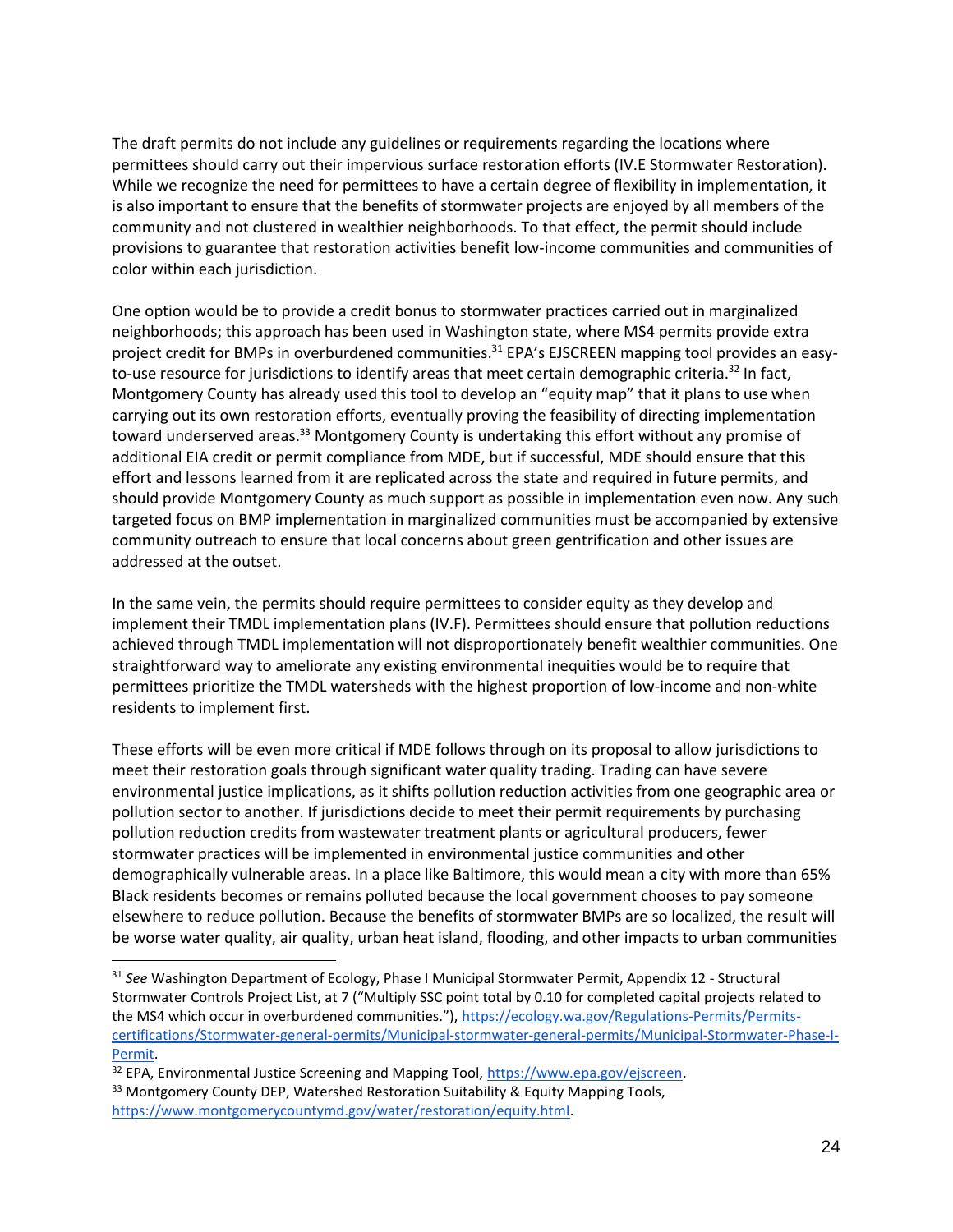than would have occurred if the permittees were required to complete all their restoration locally without trading. MDE should ensure that a large percentage of completed restoration benefits historically underserved communities.

#### **Equity in Analysis and Reporting**

Environmental justice cannot be achieved without complete information about disproportionate benefits and burdens experienced by members of the community. Several permit provisions that deal with analysis and reporting provide opportunities to improve data transparency and identify areas in need of improvement from an equity perspective.

First, the permits require permittees to track and report a variety of information related to their enforcement of stormwater management rules for development sites (IV.D.1). In addition to the information already listed in the draft permits, permittees should also be required to report on compliance and enforcement of stormwater management requirements with the data broken out by census tract or ZIP code and cross-referenced against demographic data. This analysis would help identify whether the stormwater rules are being enforced fairly across all segments of the community, or whether certain demographic groups are more routinely granted waivers from compliance or subject to enforcement actions.

Second, in the annual TMDL implementation report (IV.F.3), permittees are required to document all "BMPs, programmatic initiatives, alternative control practices, or other actions implemented for each TMDL." This requirement should include an analysis of the geographic distribution of these practices and actions to determine whether they are disproportionately benefiting certain demographic groups. Finally, the permit should require a similar analysis when reporting on activities undertaken to meet the permit's impervious acre restoration requirement (IV.E), with the analysis detailing how many acres have been restored in each census tract or ZIP code, accompanied by demographic information for each area.

In addition, the permittee's annual report (V.A) should include a mandatory stand-alone section summarizing all of the equity and justice focused analyses described above.

#### **Equity in Public Outreach and Notice**

Given the emergent nature of storm and flood events, mechanisms for rapid public outreach are essential to addressing community needs. The draft permits require permittees to operate a compliance hotline for public reporting of water quality complaints, including illicit discharges, illegal dumping, and spills (IV.D.5.a). The permit should require them to have a mechanism in place for non-English speakers to access this hotline.

In addition to a hotline, permittees are also required to provide information to the general public about various stormwater topics (IV.D.5.b), as well as to educate homeowners specifically about best management practices for salt application (IV.D.4.d). These provisions should both include a requirement for permittees to seek out and accommodate non-English speakers in their outreach and education efforts. Adequate outreach to non-English speakers should go beyond the mere publication of documents in languages other than English. These populations must receive targeted outreach to ensure they are adequately informed, and to the same degree as their English-speaking counterparts. The permit could establish specific metrics for the number of languages that must be accommodated (e.g.,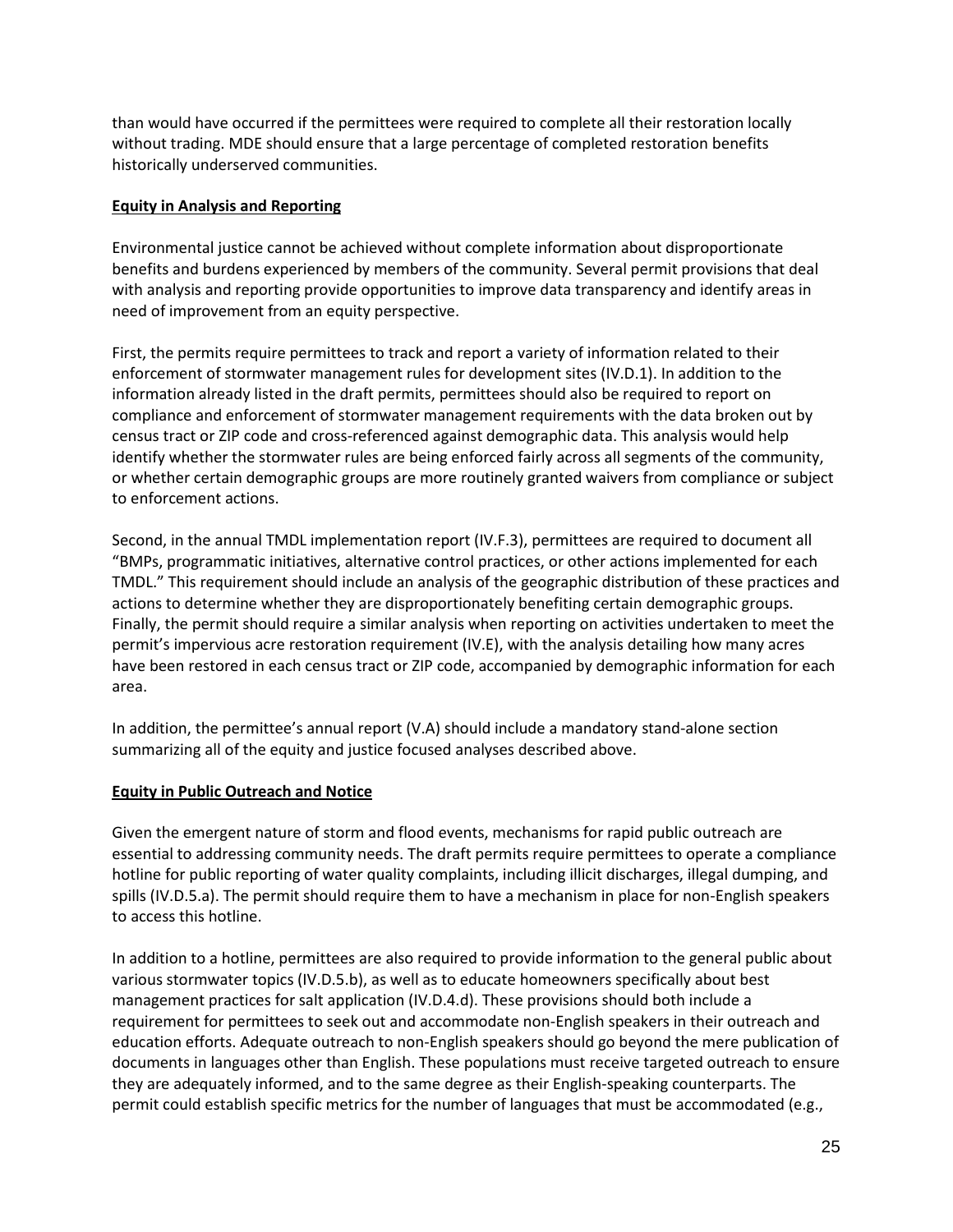the five most commonly-spoken languages in the jurisdiction, or any language spoken by more than a certain percentage of the population) or simply set a qualitative standard requiring inclusivity in all education and outreach activities.

Additionally, this "targeted outreach approach" should extend more generally to non-white and lowincome communities to ensure they are included in all educational and engagement opportunities. The permits should list low-income communities and communities of color as a mandatory target audience for stormwater educational awareness efforts.<sup>34</sup> Moreover, these requirements should specifically apply to Indigenous communities. As of the last census, more than 40,000 individuals in Maryland identified as American Indian, and the state is home to at least 8 known tribes.<sup>35</sup> According to the National Park Service, over half of Maryland's Native population lives near Baltimore and Washington, D.C.<sup>36</sup> Given the significant Indigenous population in Maryland's urbanized areas, MS4 permittees should make a concerted effort to include them in all educational and public engagement activities. Permittees should regularly evaluate and re-evaluate the efficacy of their messaging in reaching marginalized communities.

Inclusivity is critical for public engagement and input around stormwater programs as well. Ample notice and sufficient outreach are critical for informing affected communities and allowing for meaningful participation. These draft permits require permittees to "maintain a list of interested parties for notification of TMDL development actions" and to "provide copies of TMDL stormwater implementation plans to interested parties upon request" (IV.F.4). While opportunities for targeted and/or advance notification could be helpful, the procedure as drafted reinforces pre-existing notice and outreach deficiencies to communities of color, non-English speakers, or immigrant Marylanders. Therefore, this section should be re-drafted to ensure that these communities are not further "locked out" of critical decision-making processes. Under the current draft permits, it is unclear whether individuals and organizations outside of the 'interested parties list' will be provided copies of TMDL stormwater implementation plans upon request. If not, this presents a significant barrier to meaningful participation. The permits should require permittees to make a dedicated effort to let marginalized communities including low-income and non-white populations know about opportunities to participate in any decision-making processes around the development, implementation, and/or updates of the permittees' stormwater programs.<sup>37</sup>

Finally, the permits should require permittees to publish a summary of the annual report in other languages so that a greater segment of the community can access information about the restoration efforts they are funding and how well those efforts are working.

#### **Equity in Program Funding**

The permits require permittees to annually analyze the expenditures necessary to comply with the permit, as well as to maintain adequate program funding (IV.H). The permits should also require them to

<sup>34</sup> *See* Washington Department of Ecology, Phase I Municipal Stormwater Permit (effective date Aug. 1, 2019), at 29 ("Each Permittee shall implement an education and outreach program for the area

served by the MS4... To build general awareness, Permittees shall target the following audiences and subject areas: (a) Target Audiences: General Public (including school age children and overburdened communities)"). 35 National Park Service, https://www.nps.gov/cajo/learn/historyculture/american-indian-tribes-today.htm. <sup>36</sup> *Id.*

<sup>37</sup> *See* Washington Department of Ecology, Phase I Municipal Stormwater Permit at 10 ("Permittees shall create opportunities for the public, including overburdened communities, to participate in the decision-making processes involving the development, implementation, and update of the Permittee's SWMP.").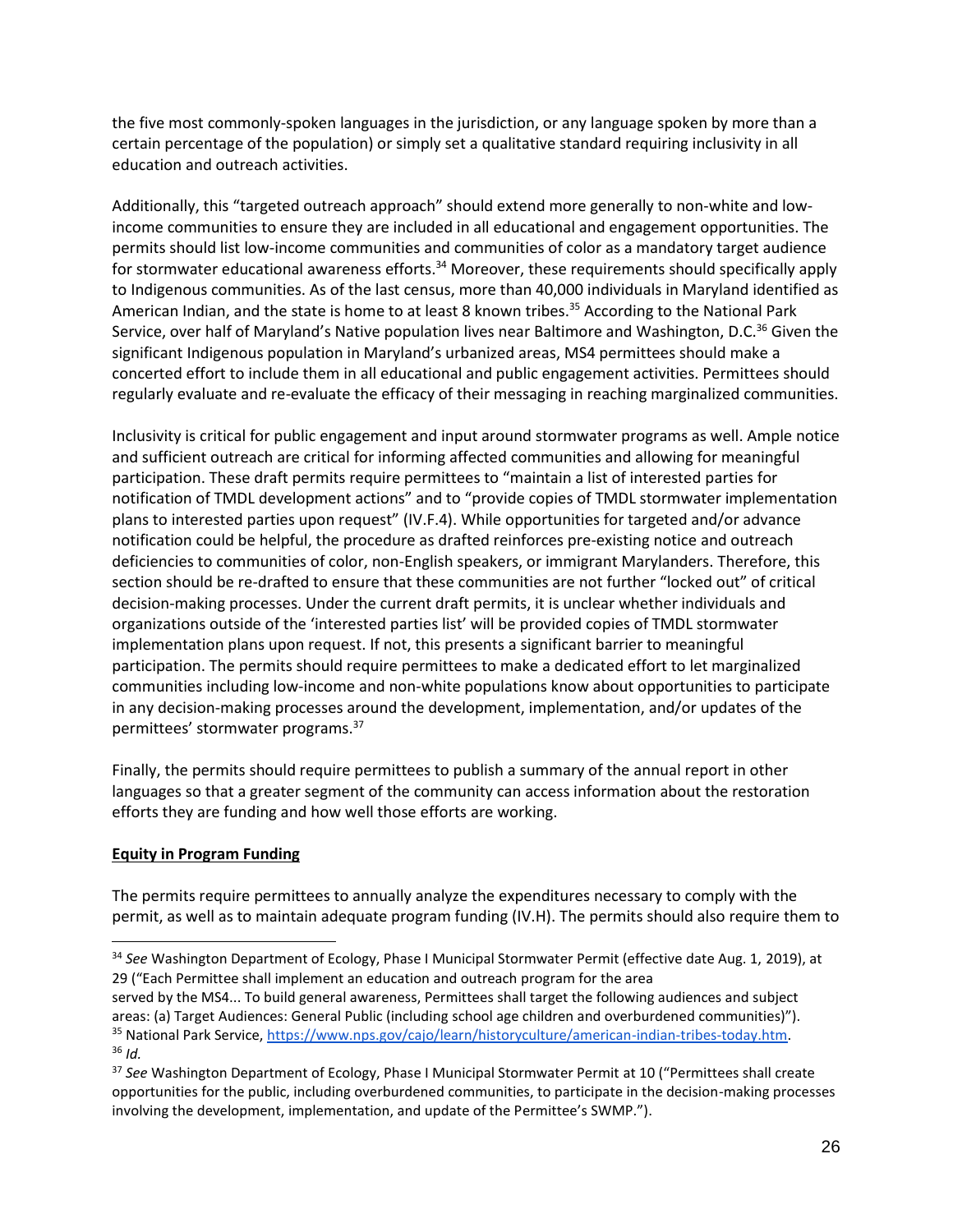analyze how the costs of implementation are borne by different segments of the population to ensure that the financial burdens are not disproportionately falling on low-income residents and people of color. The goal of the analysis should be to identify whether current funding mechanisms are regressive (i.e., imposed in such a manner that the burden is higher, relative to resources, on people with lower incomes).<sup>38</sup> If they are regressive, the permittee should be required to develop a plan to ameliorate the disproportionate burden on low-income people, whether that is through a restructured funding approach, an assistance program, a combination, or something else.

Additionally, permittees should be required to identify whether stormwater fees and/or costs are known to have led to shut-offs or disconnections of residents' water service, including during the pandemic, and if so, how many.

## <span id="page-26-0"></span>IX. Permit Waivers: The Permits Should Require Tracking of Stormwater Control Waiver Quantity and Volume, Not Just Counts and Types of Waivers

The standard permit language in the draft permits (Part IV.D.1.b.iv) says: "Activities...shall include...Maintaining programmatic and implementation information related to...**Number and type of waivers received and issued**, including those for quantity control, quality control, or both. Multiple requests for waivers may be received for a single project and each should be counted separately, whether part of the same project or plan."

The bold section above should be revised as follows:

"Number, type, and WATER QUANTITY VOLUME of waivers received and issued..."

We have studied the granting and tracking of waivers in Montgomery County and have found it exceedingly difficult to determine how much stormwater goes uncontrolled as a result of these waivers. The Department of Permitting Services, which administers erosion & sediment control and stormwater management permits, only has a machine-readable digital database for the dollar amount of waiver fees, not the quantity of stormwater volume waived or ISR equivalent. Without knowing the volume of water not treated as per the Stormwater Management Act (and local standards), regulators cannot know how far behind they are slipping as a result of new or redevelopment that does not adequately control stormwater. **MDE should push permittees to improve the utility and accessibility of waiver databases and report not only on the number and types of waivers, but on the quantity of water management waived.**

<sup>38</sup> *See* Environmental Financial Advisory Board, *Evaluating Stormwater Infrastructure Funding and Financing* (Mar. 2020), at Table I-2, https://www.epa.gov/sites/production/files/2020-04/documents/efabevaluating stormwater infrastructure funding and financing.pdf (describing the "household affordability impact" of different stormwater funding mechanisms).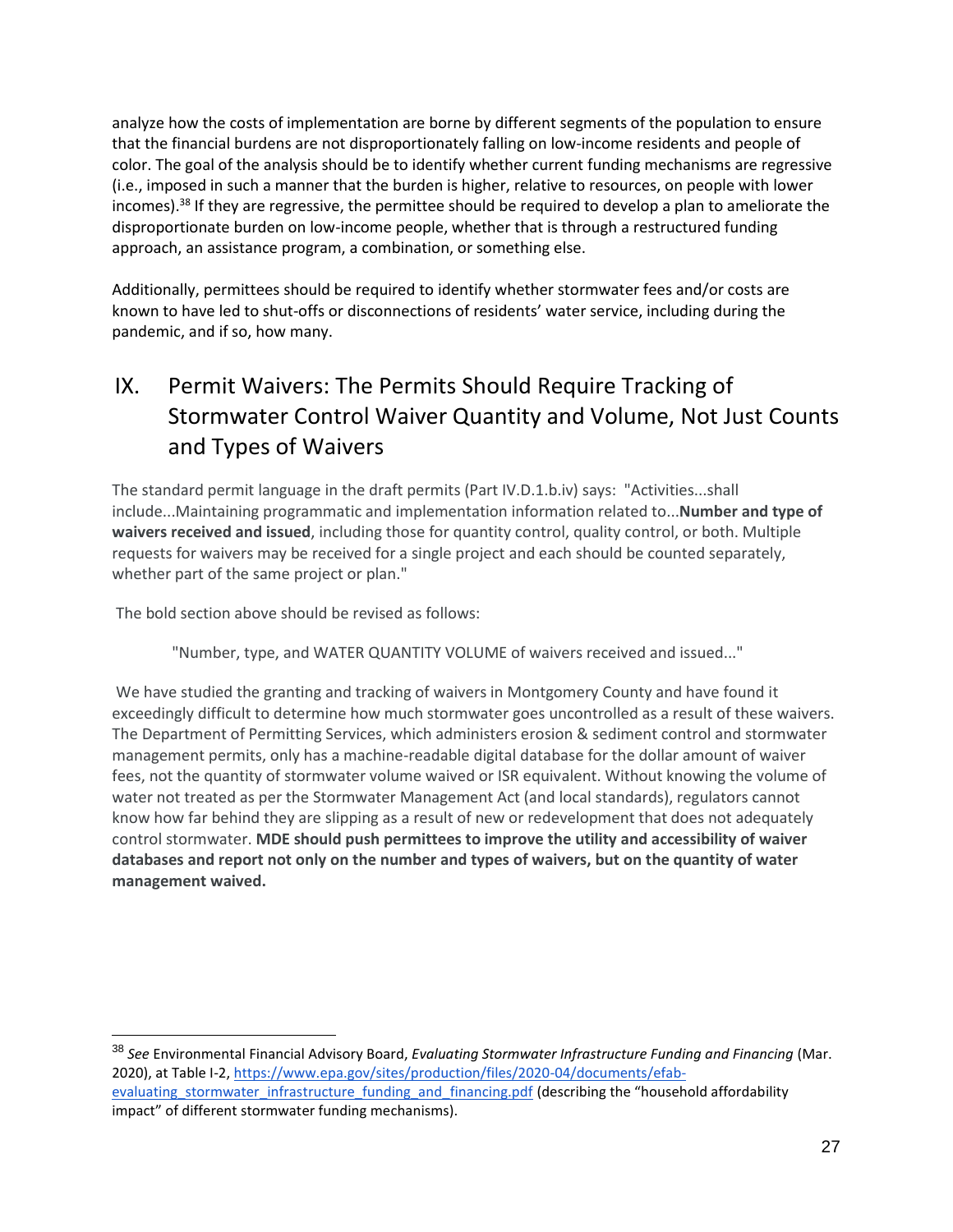## <span id="page-27-0"></span>X. Include Watershed Assessments as in the Last Permits

We are also concerned that the draft permits recently released by the Maryland Department of the Environment would terminate the requirement for the preparation of Watershed Assessments (Section III.F in the 2010 permit text). Even if MDE assumes that all watersheds have now been appropriately assessed and a plan created, in some others these plans may now be more than 10 years old. Climate change, new development, new monitoring data, and other information should be used to update these assessments. And, in the 2020 drafts, there is no requirement to "report annually on the status of compliance with the watershed assessment schedule" as required in the 2010 permits.

This is of particular concern given Montgomery County's (and presumably others counties as well) intention to update the TMDL Implementation Plans for its impaired waterways, as directed in the 2020 draft permit. Such plans use the data gathered and the BMP location recommendations from the Assessments to formulate how the TMDL plans will be structured. The two activities work together to assure the efficacy of stormwater management to achieve durable reductions in pollutant loads. We urge that there be further consideration of the importance of Watershed Assessments, and a section thoughtfully utilizing and updating these important assessment tools added back in, before a proposed 2020 permit text is released.

## <span id="page-27-1"></span>XI. Deicing: A Positive Addition to the MS4 Permits

<span id="page-27-2"></span>Thank you for including deicing as a component in the 2020 MS4 permits. Road salts are an emerging threat to the Chesapeake Bay Watershed. The use of road salts is accelerating faster than urban sprawl meaning the use of road salts is accelerating. While we understand that some use of salt may be needed for safety controls, the pervasive overuse of salts can have significant negative effects on our waterways. Not only can salt damage the ecology of local waterways, but excessive chlorides in drinking water sources from road salts can also be a significant human health danger. For example, it was the excessive chlorides in the Flint River, the drinking water in Flint, Michigan, that caused the water to become corrosive and led to the leaching of lead from drinking water pipes. The University of Maryland Extension has highlighted the concerns of rising salinity levels in Maryland groundwater and aquifers. Salt in Maryland well water is an ongoing issue and is also a concern for people who need a low-sodium diet for health reasons. The provisions in these MS4 permits are important first steps to addressing the emerging threat to our region.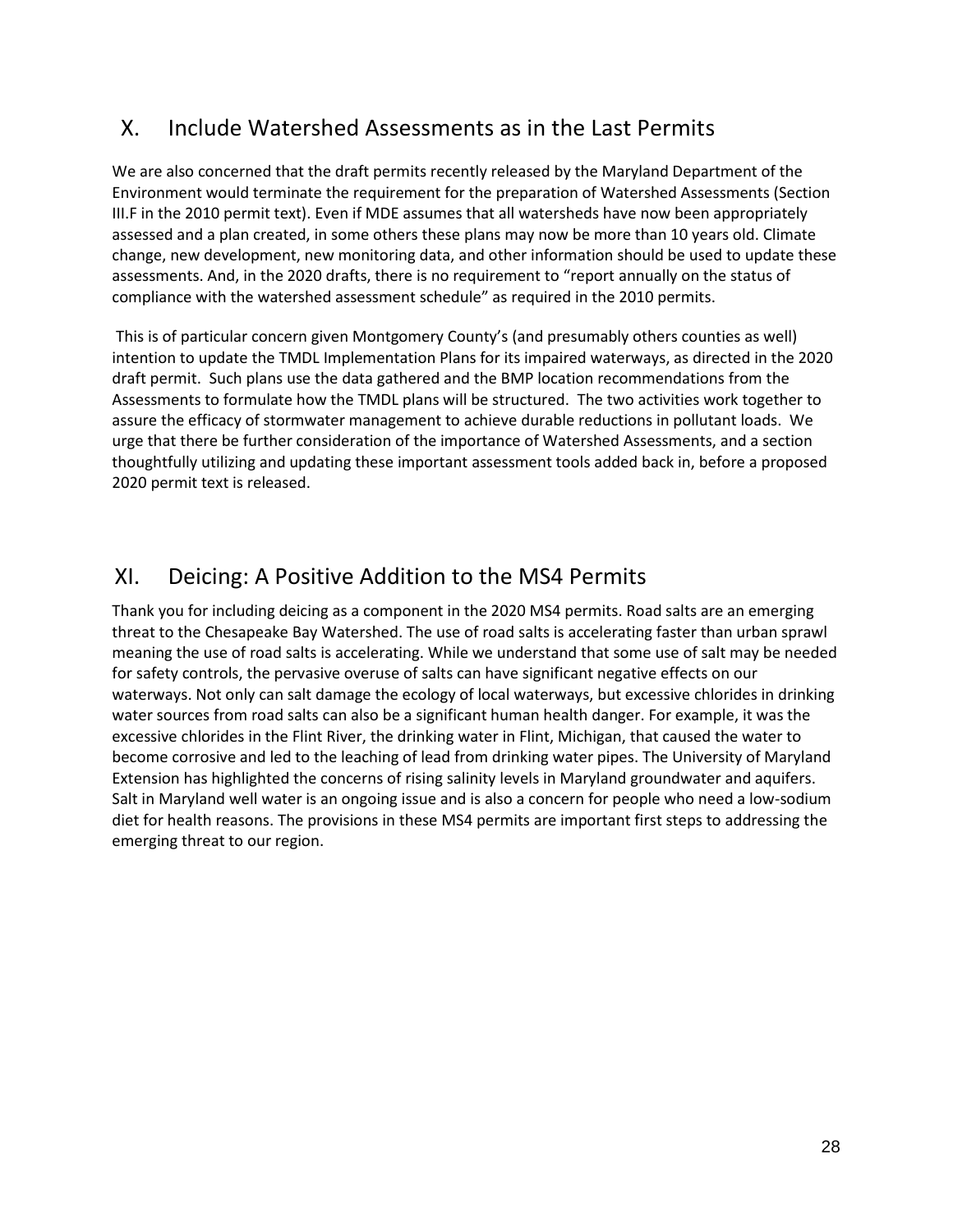## Jurisdiction Specific Comments

#### <span id="page-28-0"></span>Baltimore City & Baltimore County -

Despite the laudatory language in Baltimore City and County Draft MS4 cover letters and fact sheets about the jurisdictions' restoration of impervious acreage and robust stormwater programs, we are deeply concerned that the new permits will not result in improved water quality in the Patapsco and Back River waterways.

The new draft MS4 permit for Baltimore City doubles down on street sweeping and substantially increases the amount of stream restoration "acres" restored via proposed projects prioritized largely based on needed sanitary sewer rehabilitation under a Federal Consent Decree and opposed by concerned residents. In the City's 2019 Annual MS4 Report under its previous permit, it reported completing the "equivalent restoration" of more than 6,000 acres of impervious surfaces; 5,475 of these "equivalent acres" were calculated from street sweeping alone. As addressed above, street sweeping is a popular trash abatement strategy but does little to "control" stormwater or remove pollutants critical to the Bay and local TMDLs.

Only 1.54 acres of impervious surface were removed, and less than 200 acres were actually restored through City-installed environmental site design (ESD) practices, tree plantings, and voluntary thirdparty ESD implementation during the previous permit term. It is worth noting that after 6 years under this permit, calculated pollutant load reductions targets were not met. During the previous permit timeframe, Blue Water Baltimore conducted robust water quality monitoring in Patapsco River tributaries and found worsening nitrogen, phosphorus, water clarity, and conductivity trends at roughly half the nontidal monitoring locations throughout the Jones and Gywnns Falls.

Furthermore, it is critical to note that since street sweeping is an annual practice and not a permanent solution, the City must continue its prior commitment to street sweeping and add even more "lane miles swept" to achieve compliance with this new draft permit. During the COVID-19 pandemic in 2020, street sweeping in Baltimore City was one of the first services to be largely abandoned when the Department of Public Works experienced staffing shortages. Baltimore City's residents deserve far better that shortterm patches to the growing crisis of climate change-induced flooding, basement backups, and property damage caused from uncontrolled stormwater.

While Baltimore County's permit includes a greater variety of BMPs and alternative BMP's to address pollution reductions, it remains problematic. Though MDE suggests that the new draft MS4 permits are consistent with the Phase III Watershed Implementation Plan requirement that each MS4 jurisdictions restore or treat 2% of its impervious acres annually to meet the Bay TMDL, it has issued a draft permit for Baltimore County that sets a restoration target more than 10% less than WIP3 target. In the fact sheet accompanying the draft permit, MDE asserts that "... the two percent goal can be met cumulatively by all Phase I Large MS4 permittees." This can only be interpreted as MDE allowing undercompliance without requiring the County to enter into trade agreements with other jurisdictions in order to benefit from their hoped-for overcompliance.

Viewed another way, MDE is approving inequitable accountability standards among jurisdictions. By allowing under-compliance with stormwater remediation requirements within the Patapsco or Back River watersheds in the County, MDE is allowing a more affluent and populous jurisdiction to eschew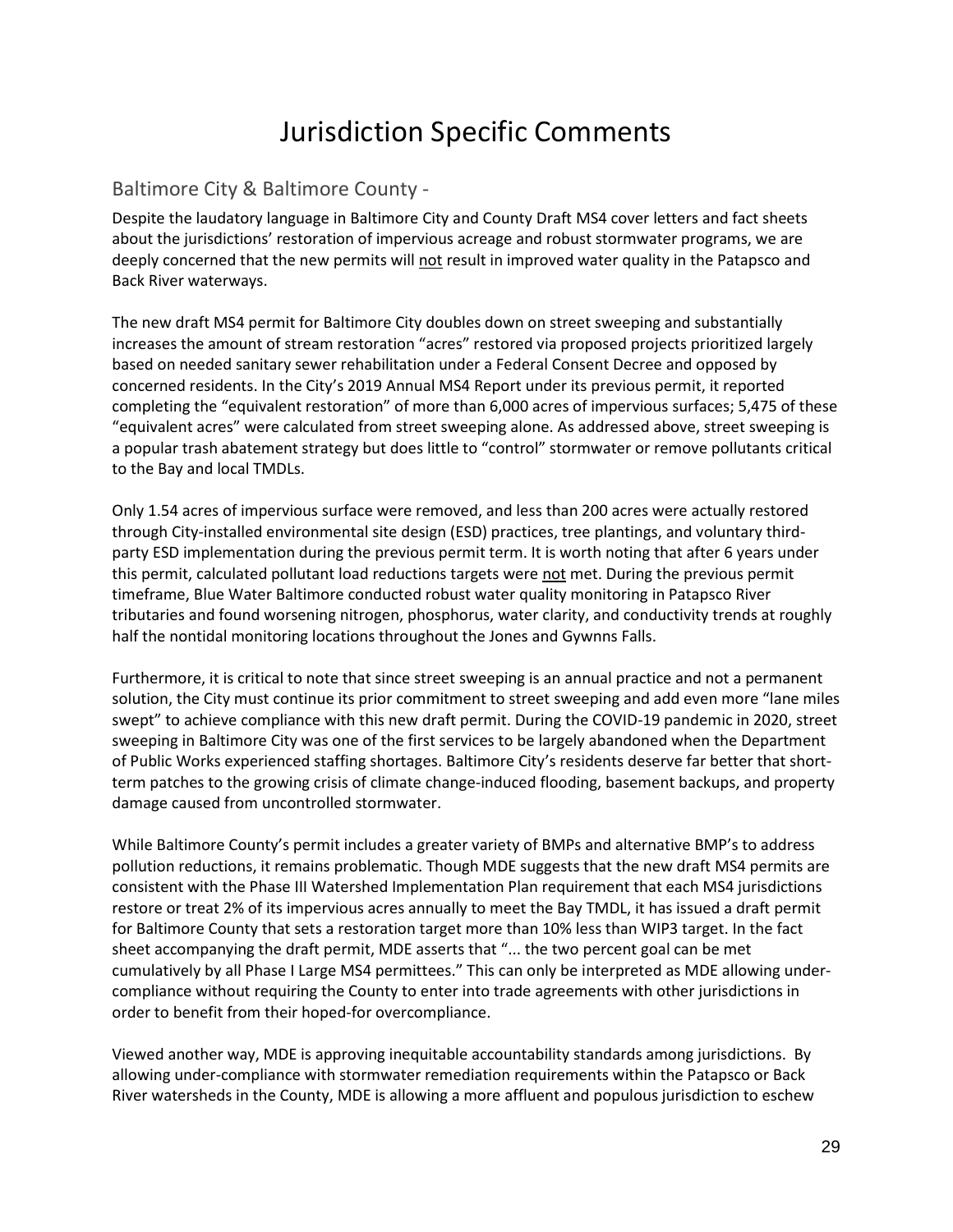pollution and volume reductions to the detriment of the less populous and affluent downstream neighbor. Under-compliance in Baltimore County won't impact County residents, but instead will impact City residents, already suffering the impacts of unmitigated stormwater. Though pollutant trading is highlighted as a compliance option in both permits, and in the June 2020 Guidance for crediting practices within MS4 permits, there is no requirement by MDE that Baltimore County trade with other jurisdiction(s) in order to make up for their planned shortfall. It is sadly absurd to read section IV.F.4 which suggests the County should communicate with "other jurisdictions or agencies holding stormwater WLA in the same watersheds, regarding its TMDL stormwater implementation plans."

#### <span id="page-29-0"></span>Anne Arundel County

We appreciate the efforts of MDE and Anne Arundel County in their collaborative effort creating the draft Maryland Phase I Large MS4 Permit. The following comments are offered in the spirit of collaboration toward improving stormwater management standards, the health of the watersheds and rivers of Anne Arundel County and the Chesapeake Bay. Our concerns with the permits as drafted are as follows:

- 1. Part IV(D)(2)(b) One improvement of this section is that the language of this version is 'stronger' as it requires that the County ensures certification, whereas the prior permit only required the County to conduct trainings. However, this requires that only one training be offered. The prior version of the permit required construction site operator trainings to be done at least three times per year. Therefore, additional trainings should be made available, ideally at a rate greater than the previous permit required.
- 2. Part  $\text{IV}(D)(3)(a)$  It is a good change to make the county review all outfalls and prioritize, rather than allowing the simple screening of 150 outfalls at random. However, it is unclear how alternative programs submitted to MDE will be reviewable by the public.
- 3. Part IV(D)(3)(c) Written Standard Operating Procedures should be public.
- 4. Part IV(D)(3)(e) Making improved collaboration a facet of the permit is a good change, especially vis-a-vis the City of Annapolis. We would support this change in other jurisdictions as well.
- 5. Part  $IV(D)(4)(d)$  The three-year time period for the salt study is unclear and seems extensive. What does "based on" mean? The SHA salt management plan should be clear in how it accounts for regional differences within the state.
- 6. Part IV(D)(5) The prior permit included specific performance goals and deadlines. It is important that this language be restored.
- 7. Part IV(D)(5)(b)(iv) It is unclear how many more days or locations have been set up for household hazardous waste disposal. Available data on this should be offered.
- 8. Part  $IV(E)(5)$  It is unclear whether the specific numeric nutrient credits per equivalent impervious acre are the same as in the previous permit. (e.g. TN-18.08 lb; TP- 2.23lb; TSS-8046lb.)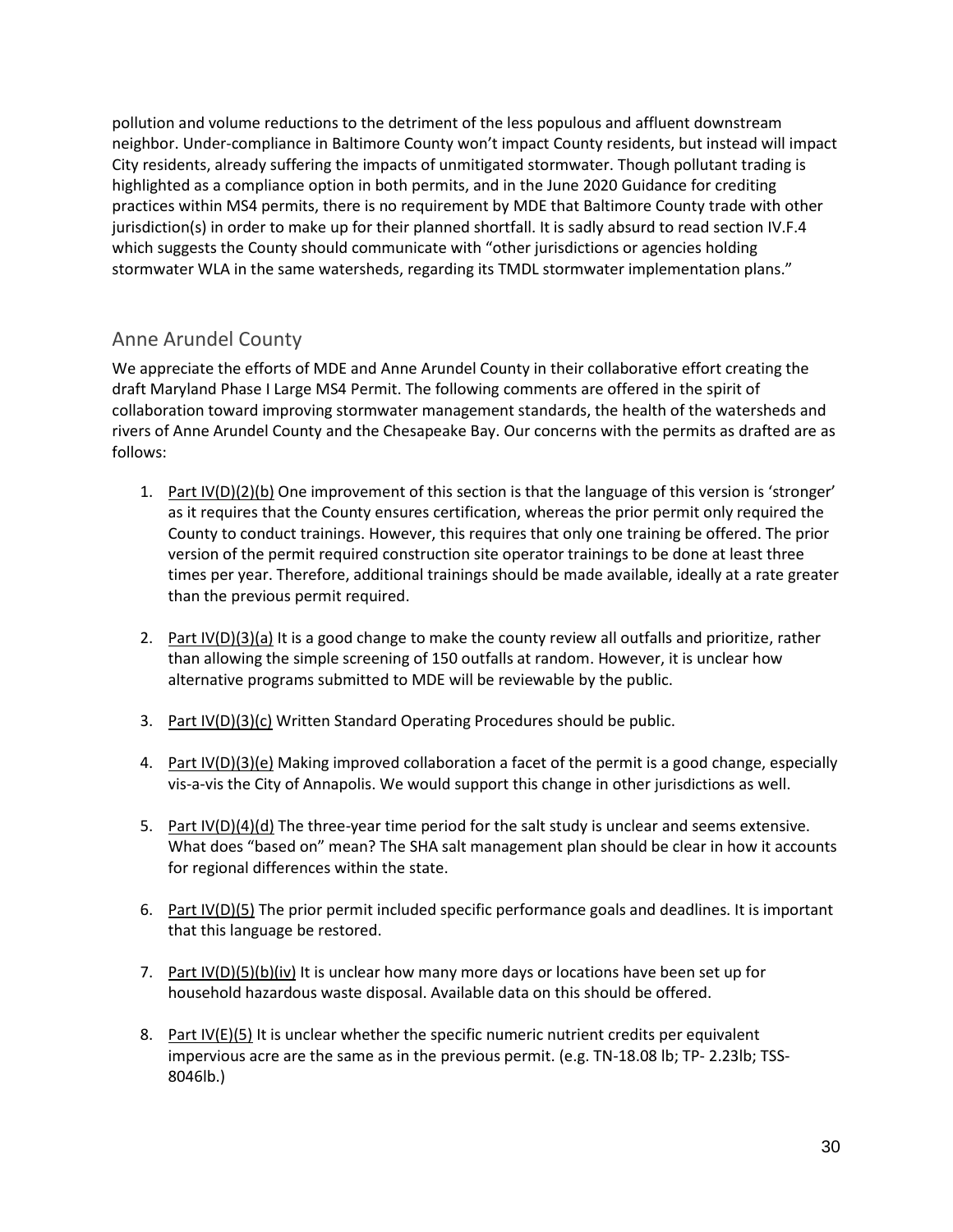- 9. Part IV(E)(7)(table 1) It is unclear what accounts for the differential values between years. Why isn't a set percentage of Cumulative Percent Impervious Acre Restoration Completed required each year for the permit term?
- 10. Part IV(F)(4) Given current circumstances related to the global health pandemic, the permit should more clearly outline opportunities and requirements for remote outreach.
- 11. Part VI SPECIAL PROGRAMMATIC CONDITIONS The statement, "Maryland's baseline programs, including the 1991 Forest Conservation Act, 1997 Priority Funding Areas Act, 2007 Stormwater Management Act, 2009 Smart, Green & Growing Planning Legislation, 2010 Sustainable Communities Act, 2011 Best Available Technology Regulation, and the 2012 Sustainable Growth & Agricultural Preservation Act effectively mitigate the majority of the impacts from new development," is conclusory, and is not supported by any reference to actual pollutant load reductions to the Bay from the State or County.
- 12. Appendix B There are several apparent discrepancies between the figures expressed in Appendix B of the permit and figures expressed in the County's financial assurance plan. For example, in Appx. B, the County expresses the anticipation of treating the equivalent of 124.3 impervious acres through septic system pumping in the first year of the permit. However, the financial assurance plan anticipates meeting its financial obligations to comply with the permit by treating 186.4 impervious acres through septic system pumping each fiscal year from FY19- FY23. There are other apparent discrepancies between the appendix and the financial assurance plan regarding street sweeping and catch basin cleaning. Please explain these apparent discrepancies.

#### <span id="page-30-0"></span>Montgomery County

#### Rate of implementation

Because Montgomery County began its first Phase I MS4 permit in 2005 and second in 2010 but extended via consent decree through 2018, the county effectively had 13 years to achieve 30% ISR, which is an implementation rate of 2.3%/year. With the caveat that, as discussed elsewhere, ISR is an output-based measurement of activity and not actually an outcome-based measure of water quality success, if MDE continues to use this inadequate ISR metric, we believe that the level of effort required in the 2020 permit should be significantly higher than contemplated. If Montgomery County were actually on 5-year permit cycles of 10% 2005-2010, 20% 2010-2015, and 20% 2015-2020 as envisioned earlier in the MD stormwater planning process, the county should have achieved 50% ISR by now. Since the county is now effectively banking credits towards the next permit term (presumed to begin in 2021), they will effectively have 7 years to complete the ~10% additional ISR (1,814 acres) contemplated in the 2020 permit, which is an implementation pace of only ~1.4%/year. What this pace of implementation shows is that Montgomery County's, and probably other counties', effective maximum extent practicable should be set higher than the 2020 permit contemplates. Both the drafted 2%/year and the effective (including the extra two years of delay) 1.4%/year rates are lower than Montgomery County has clearly demonstrated it is able to achieve. We have recommended, and continue to urge, that if the ISR metric is continued to be used, counties continue to be required to meet 20% ISR over the permit term.

#### Trash, Floatables, and Debris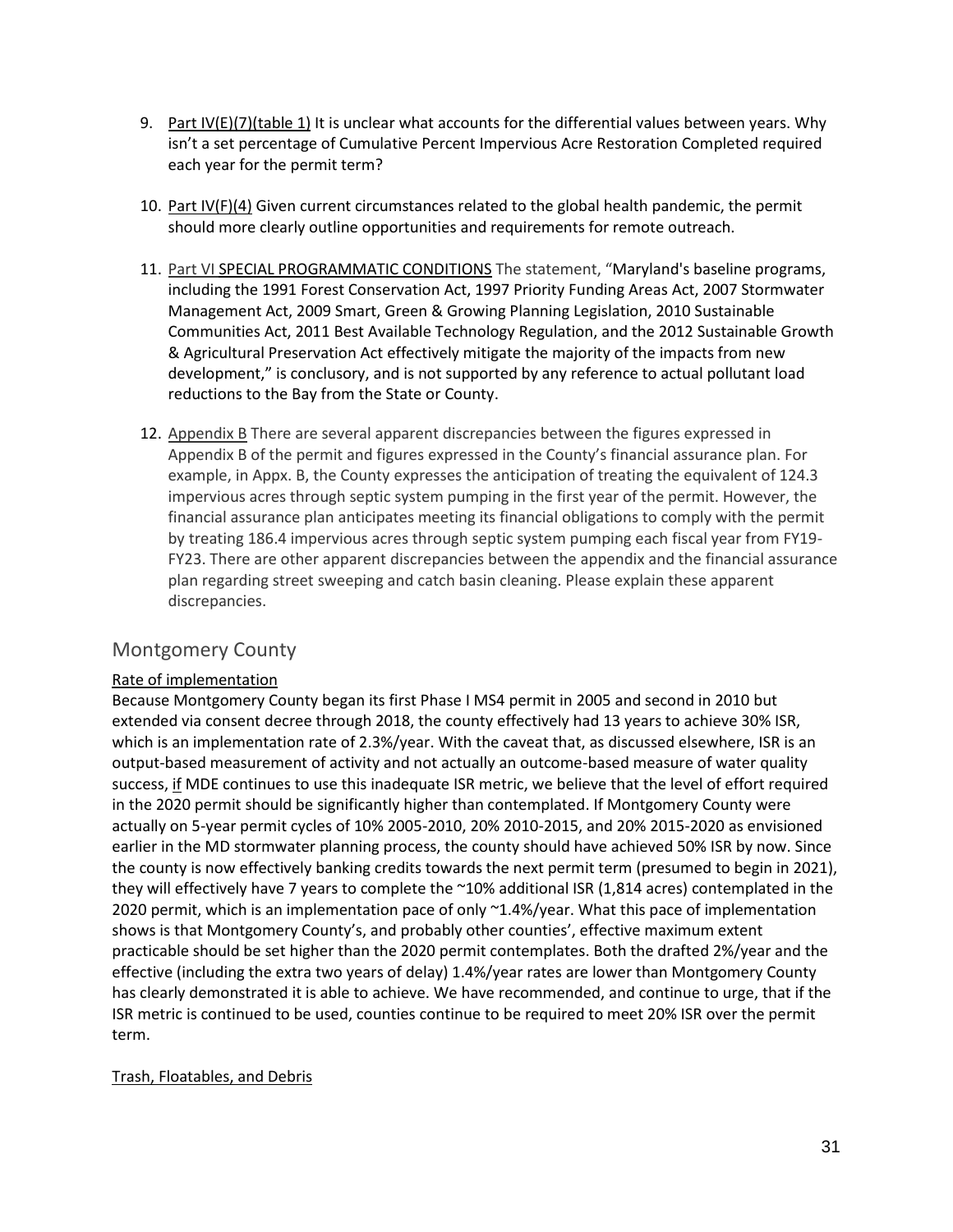The current draft MS4 permit for Montgomery County restored some permit requirements related to trash, floatables and debris in line with the Anacostia Trash TMDL—which the previous version of the permit omitted significantly. The restoration of some of this language is certainly a small step in a better direction for the conditions of this permit. However, the language that currently appears in the section has been heavily reduced from the previous round of MS4 permits from 2014. The current draft requires that the jurisdiction provide "[U]pdates on the County's efforts to reduce trash, floatables, and debris, and show progress toward achieving the annual trash reduction allocation required by the Anacostia trash TMDL." The updates required by this current draft requires the county to describe the status of trash elimination efforts, including resources expended and the effectiveness of all program components. This effectiveness metric is explained as (1) quantifying annual trash reductions using the Department's TMDL analysis or an equivalent and comparable County trash reduction model; (2) the public education and outreach strategy to initiate or increase residential and commercial recycling rates, improve trash management, and reduce littering; and (3) an annual evaluation of the local trash reduction strategy including any modifications necessary to improve source reduction and proper disposal.

While these are important components of the permit as it relates to the Anacostia Trash TMDL, the requirements here are extremely watered-down compared to the previous Montgomery county MS4 permit. The 2014 permit conditions included trash, floatables and debris reduction requirements that were stronger and more specific. The permit's augmented permit conditions included litter and trash reduction strategies. Part IV(D)(4). The 2014 permit required:

- Inventory and evaluation of trash and recyclable pickup operations;
- Development and Implementation of a public education and outreach strategy with specific performance goals and deadlines;
- Development of a work plan consistent with the assumptions of the Anacostia Trash TMDL based on an estimation that 170,628 pounds of trash needed to be removed annually;
- Development of accounting methods to quantify trash reductions;
- Reporting progress toward implementation of the trash reduction strategy annually;
- Evaluation and modification of local trash reduction strategy with an emphasis on source reduction; and
- Conducting a public participation process in the development of the trash reduction strategy requiring sufficient notice, development procedures, a comment period and summarization of how the county addressed any material public comments received.

If this newest version of language addressing trash reductions and the Anacostia Trash TMDL remains in the current Montgomery County MS4 draft permit, (and likely the Prince George's County draft permit) the permit and the County's progress on trash, debris and floatables will move in a backwards direction from the 2014 permit.

Finally, it is unclear to this group why the earlier draft version of the Prince George's County MS4 permit was shared in August, but the final version of the permit was not released for comment with the other major draft permits on October 23rd. Particularly because these two jurisdictions are so critical to the Anacostia Trash TMDL, the Prince George's County MS4 permit should have been released for comment in draft form.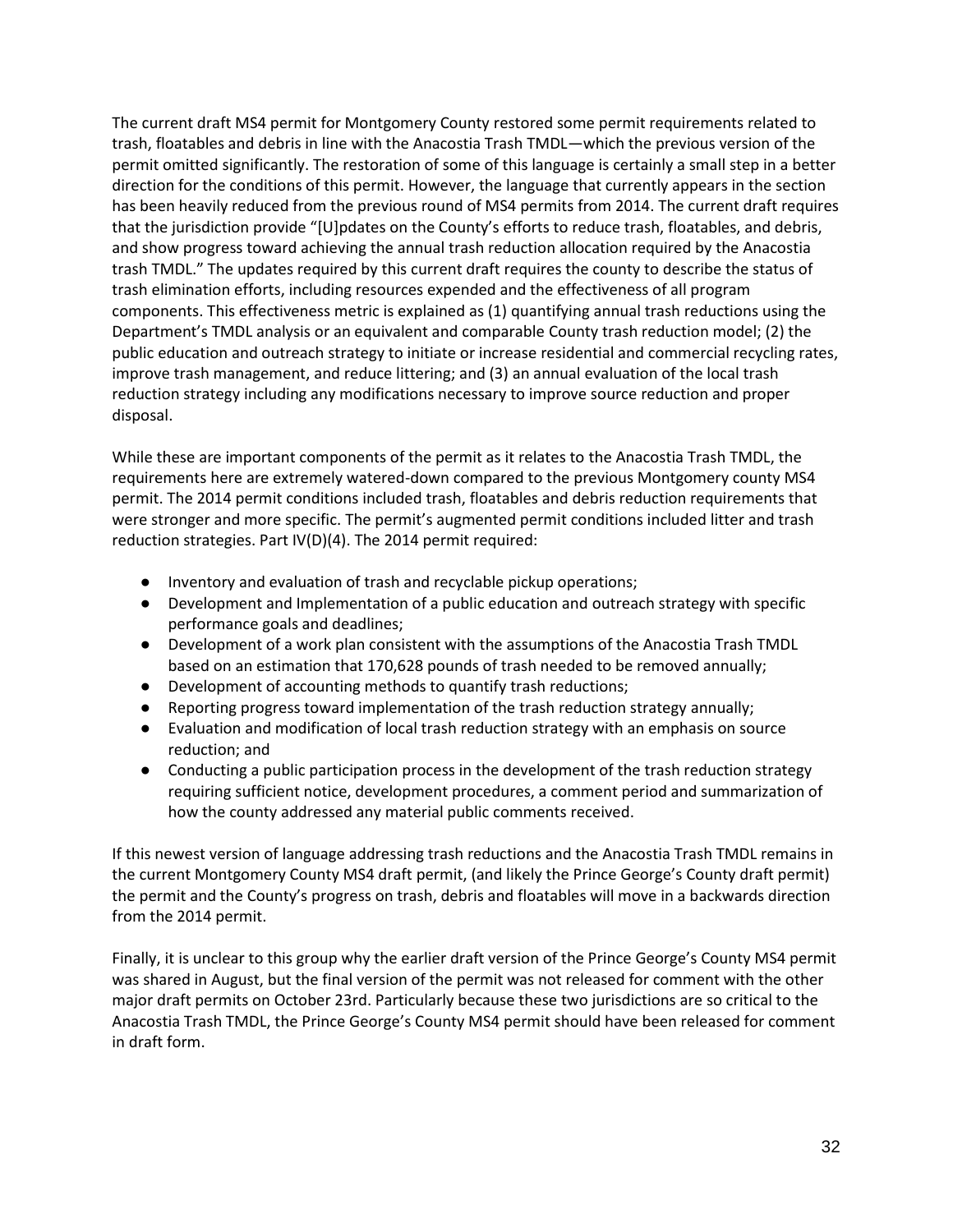# Conclusion

<span id="page-32-0"></span>The MS4 permits are inadequate. Maryland is going in the wrong direction in the stormwater sector and these permits will only continue this downward trend. The MS4 permits need to be significantly altered. We appreciate the years of continued open dialogue and communication. We appreciated the opportunity to raise most of these concerns in our September 10<sup>th</sup> letter to MDE. However, we have raised most of the issues in this letter several times before in several letters and meetings with MDE and we will continue to do so. We are also dismayed that many of the most fundamental flaws in the MS4 permits are still unresolved despite our repeated comments, conversations and testimonies. We urge MDE and EPA to ensure that stormwater pollution is not ignored in Maryland. Significant changes must be made to the MS4 permits before they are finalized. **Finally, we urge MDE to release the permits for the other Phase I counties, as all are overdue for a new permit and the last five-year permit has expired.** 

Thank you for your time and consideration. Please reach out to Ben Alexandro, water program director at the Maryland League of Conservation Voters at balexandro@mdlcv.org to discuss these issues in more detail.

#### **Sincerely,**

Alice Ferguson Foundation

Anacostia Watershed Society

Arundel Rivers Federation

Audubon Naturalist Society

Baltimore Green Space

Baltimore Tree Trust

Blue Water Baltimore

Chapman Forest Foundation

Chesapeake Bay Foundation

Chesapeake Legal Alliance

Citizens to Conserve and Restore Indian Creek

Clean Water Action

Cleanwater Linganore, Inc

Defensores de la Cuenca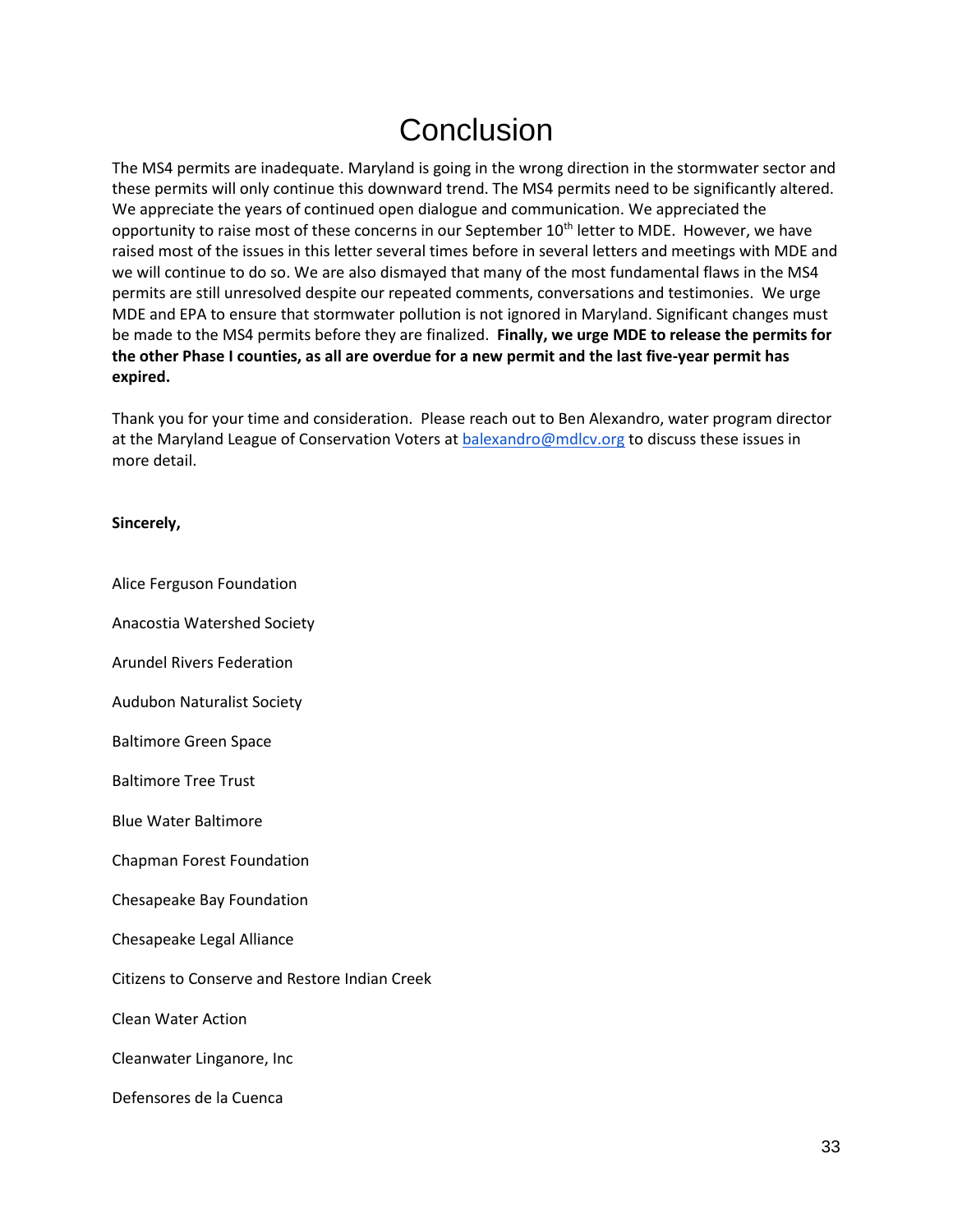Earth Forum of Howard County Friends of Lower Beaverdam Creek Friends of Nanticoke River Friends of Quincy Run Friends of Sligo Creek Friends of St Clements Bay Friends of the Bohemia Healthy Soils Frederick Little Falls Watershed Alliance Maryland Conservation Council Maryland League of Conservation Voters Mattawoman Watershed Society Montgomery Countryside Alliance Multifaith Alliance of Climate Stewards National Parks Conservation Association Natural Resources Defense Council NeighborSpace of Baltimore County Preservation Maryland Queen Anne's Conservation Association Rachel Carson Council Rock Creek Conservancy Sierra Club - Maryland Chapter Sleepy Creek Watershed Association SouthWings Trash Free Maryland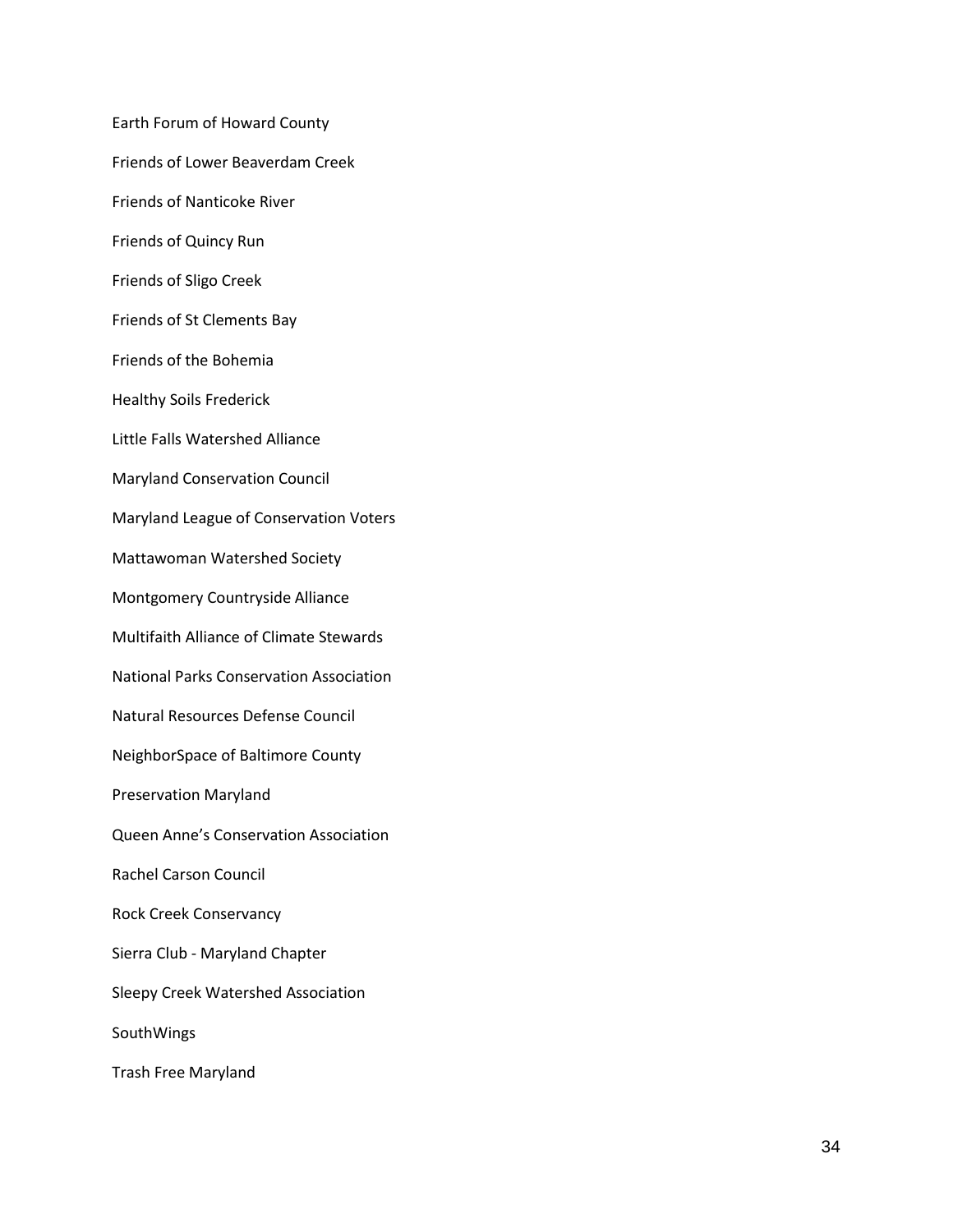Waterfront Partnership of Baltimore, Inc.

Waterkeepers Chesapeake

West Montgomery County Citizens Association

Wicomico Environmental Trust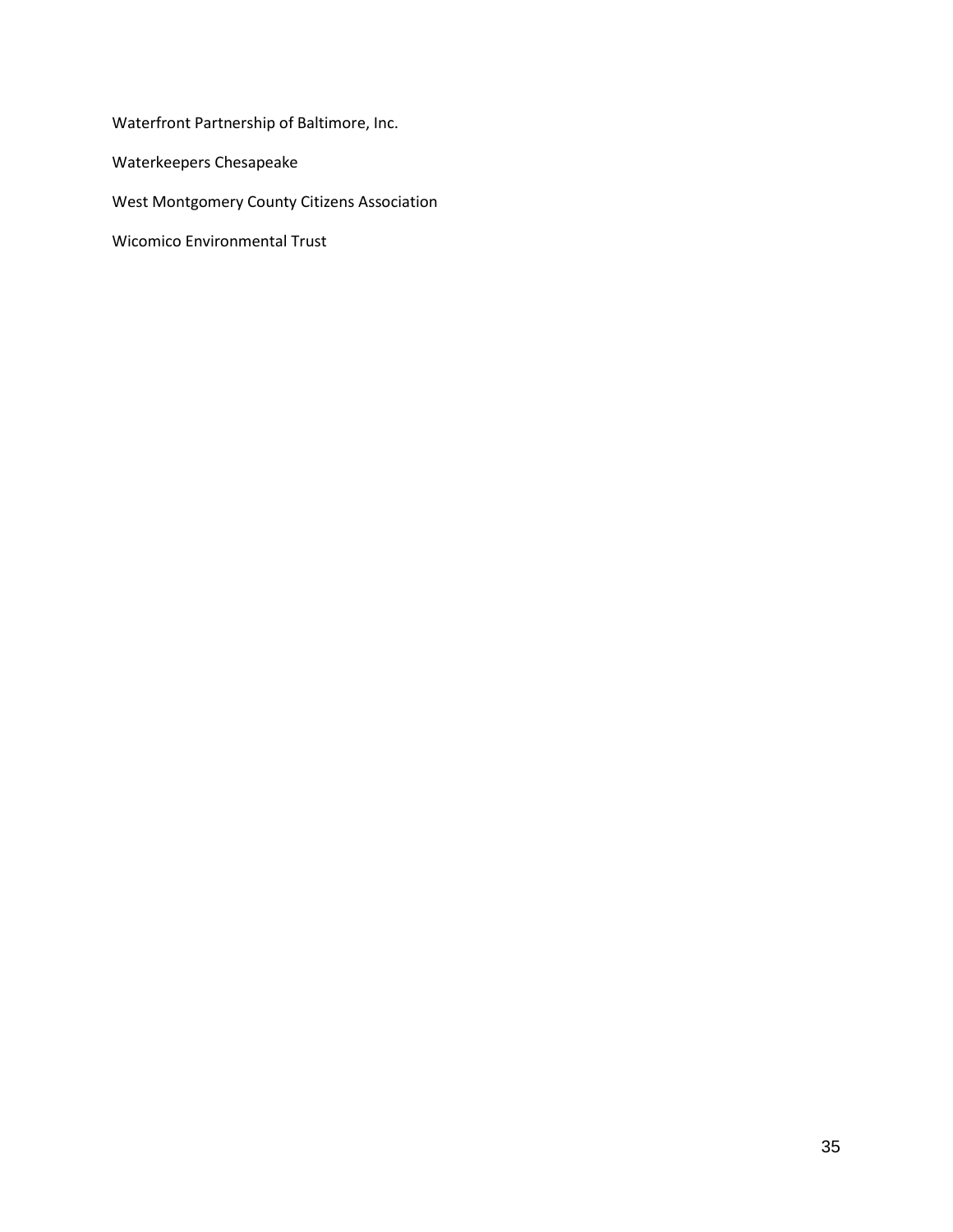# <span id="page-35-0"></span>Appendix i: Equity Analysis - Data and Methodology

In order to identify existing inequities in environmental burdens and ESD implementation, we performed a GIS analysis using the following publicly available data sources:

- Population and homeownership data were obtained from the U.S. census through the Open Data Portal.<sup>39</sup>
- Poverty rates and racial data were obtained from the Centers for Disease Control's Social Vulnerability Index database.<sup>40</sup>
- Impervious cover information was obtained from the National Land Cover Database's "2016 percent developed imperviousness" GIS data layer.<sup>41</sup>
- Tree canopy percentages were obtained from the Maryland high-resolution tree canopy data layer developed as part of NASA's Carbon Monitoring System study.<sup>42</sup>
- Locational data for ESD restoration practices were obtained from MDE's StormwaterPrint GIS web application.<sup>43</sup> This information was last updated in 2017, although commenters have repeatedly asked for more updated information.

Maryland's census tracts were ranked according to three demographic metrics: (1) percentage of the population below the poverty line, (2) percentage of the population identified as a race other than non-Hispanic white, and (3) percentage of the population that does not own a home. The census tracts were then divided into quartiles for each of these metrics.

Impervious cover and tree canopy data were analyzed for each quartile. These analyses were done statewide. ESD implementation data were analyzed for each quartile of the census tracts located within MS4 Phase I-permitted jurisdictions only (as those jurisdictions are where the vast majority of stormwater project implementation is occurring).

The results of the impervious cover and tree canopy analysis are presented in the following table and charts. These results show that as low-income, non-white, and non-homeowner populations increase, the average impervious cover increases and the average tree canopy cover decreases.

<sup>&</sup>lt;sup>39</sup> Maryland Census Data, https://data.imap.maryland.gov/datasets/bbe7d09a81fc40c8a7c9f4c80155842e\_0. <sup>40</sup> CDC Agency for Toxic Substances and Disease Registry,

https://www.atsdr.cdc.gov/placeandhealth/svi/data\_documentation\_download.html.

<sup>41</sup> National Land Cover Database,

https://www.mrlc.gov/data?f%5B0%5D=category%3Aurban%20imperviousness&f%5B1%5D=region%3Aconus. <sup>42</sup> Maryland Canopy Cover,

https://data.imap.maryland.gov/datasets/f70ada30bd29428395186ce5f3a618c5?geometry=-

<sup>77.132%2</sup>C38.820%2C-76.588%2C38.913.

<sup>43</sup> StormwaterPrint, https://mdewin64.mde.state.md.us/SSDS/SWP/index.html.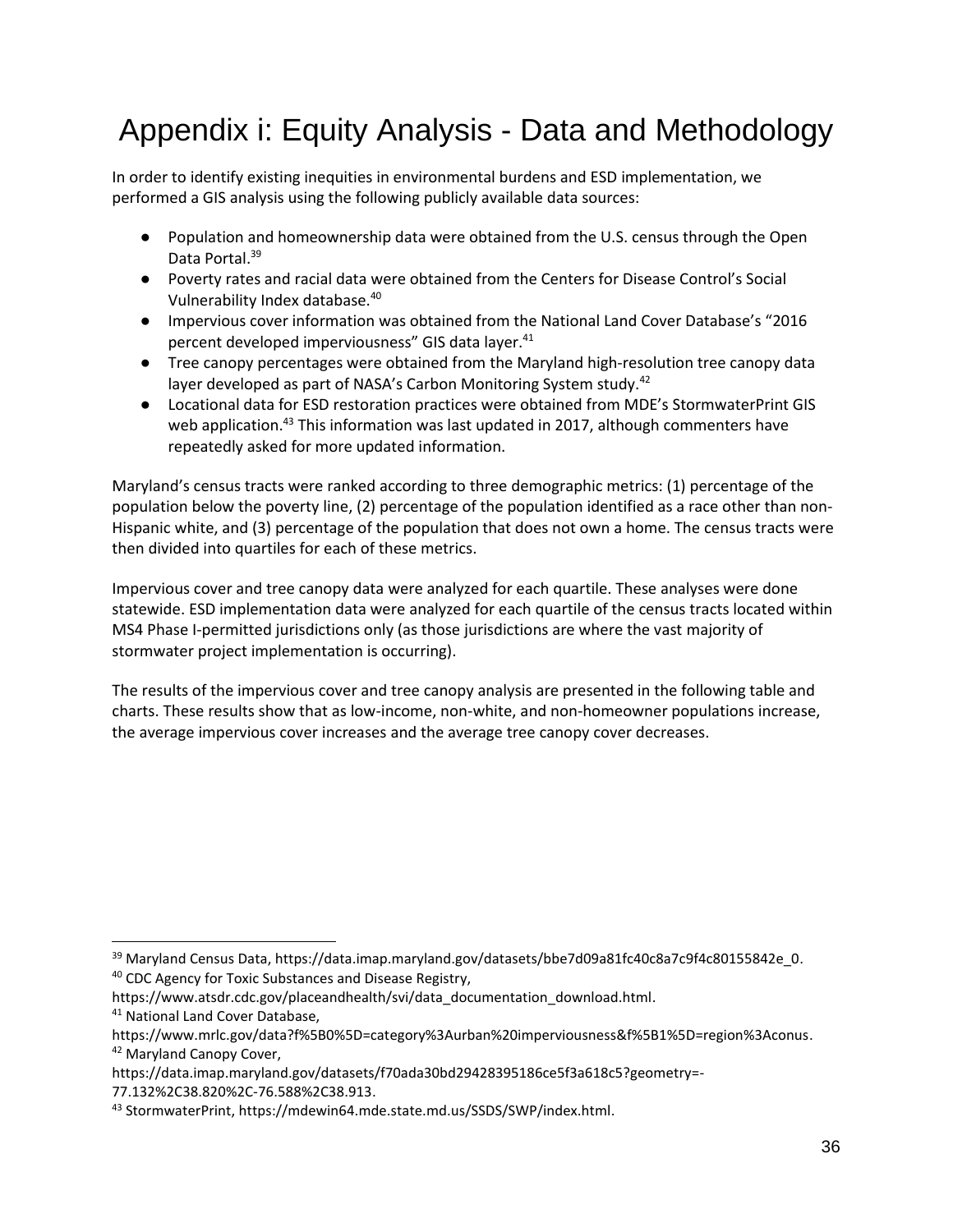|                                                                                                   | <b>Quartiles</b>            | Average %<br><b>Impervious Cover</b> | <b>Average % Tree</b><br><b>Canopy Coverage</b> |
|---------------------------------------------------------------------------------------------------|-----------------------------|--------------------------------------|-------------------------------------------------|
| Non-white population                                                                              | 0-25% (most white)          | 13.17%                               | 45.96%                                          |
| (lowest to highest<br>percentages of non-                                                         | 25-50%                      | 22.24%                               | 43.26%                                          |
| white residents)                                                                                  | 50-75%                      | 29.41%                               | 41.54%                                          |
|                                                                                                   | 75-100% (most non-white)    | 35.18%                               | 36.39%                                          |
| Poverty rate (lowest to<br>highest percentages of<br>population living below<br>poverty line)     | 0-25% (lowest poverty)      | 14.57%                               | 50.17%                                          |
|                                                                                                   | 25-50%                      | 19.81%                               | 44.46%                                          |
|                                                                                                   | 50-75%                      | 24.98%                               | 41.50%                                          |
|                                                                                                   | 75-100% (highest poverty)   | 40.82%                               | 30.77%                                          |
| Homeownership<br>(lowest to highest<br>percentages of<br>population not owning<br>their own home) | 0-25% (most homeowners)     | 11.63%                               | 51.71%                                          |
|                                                                                                   | 25-50%                      | 15.19%                               | 45.52%                                          |
|                                                                                                   | 50-75%                      | 29.41%                               | 39.31%                                          |
|                                                                                                   | 75-100% (fewest homeowners) | 43.45%                               | 30.76%                                          |

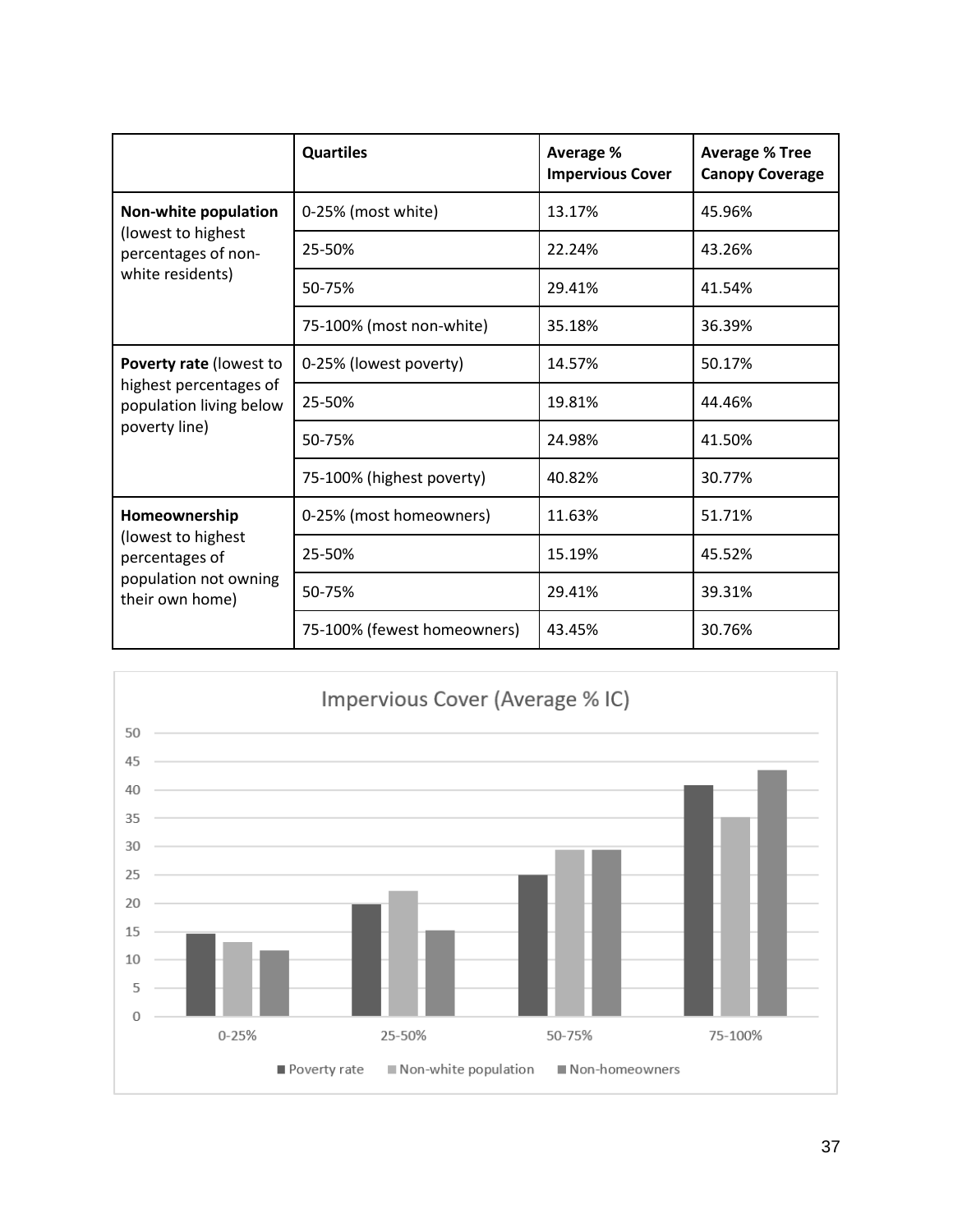

The results of the ESD implementation analysis, limited to census tracts located within Phase I MS4 jurisdictions only, are presented in the following table and charts. These results show that census tracts with higher poverty rates, higher non-white populations, and fewer homeowners have enjoyed fewer benefits from ESD implementation compared to census tracts with wealthier, whiter, homeowning populations.

|                                                                                                      | <b>Quartiles</b>          | Total # of ESD<br><b>Projects in Quartile</b> | <b>ESD Projects per</b><br>1,000 Residents |
|------------------------------------------------------------------------------------------------------|---------------------------|-----------------------------------------------|--------------------------------------------|
| Non-white population                                                                                 | 0-25% (most white)        | 2,582                                         | 2.7                                        |
| (lowest to highest<br>percentages of non-                                                            | 25-50%                    | 5,985                                         | 5.1                                        |
| white residents)                                                                                     | 50-75%                    | 3,504                                         | 2.2                                        |
|                                                                                                      | 75-100% (most non-white)  | 1,318                                         | 1.0                                        |
| <b>Poverty rate (lowest to</b><br>highest percentages of<br>population living below<br>poverty line) | 0-25% (lowest poverty)    | 6,788                                         | 4.5                                        |
|                                                                                                      | 25-50%                    | 3,210                                         | 2.4                                        |
|                                                                                                      | 50-75%                    | 2,231                                         | 1.8                                        |
|                                                                                                      | 75-100% (highest poverty) | 1,160                                         | 1.1                                        |
| Homeownership                                                                                        | 0-25% (most homeowners)   | 6,151                                         | 4.3                                        |